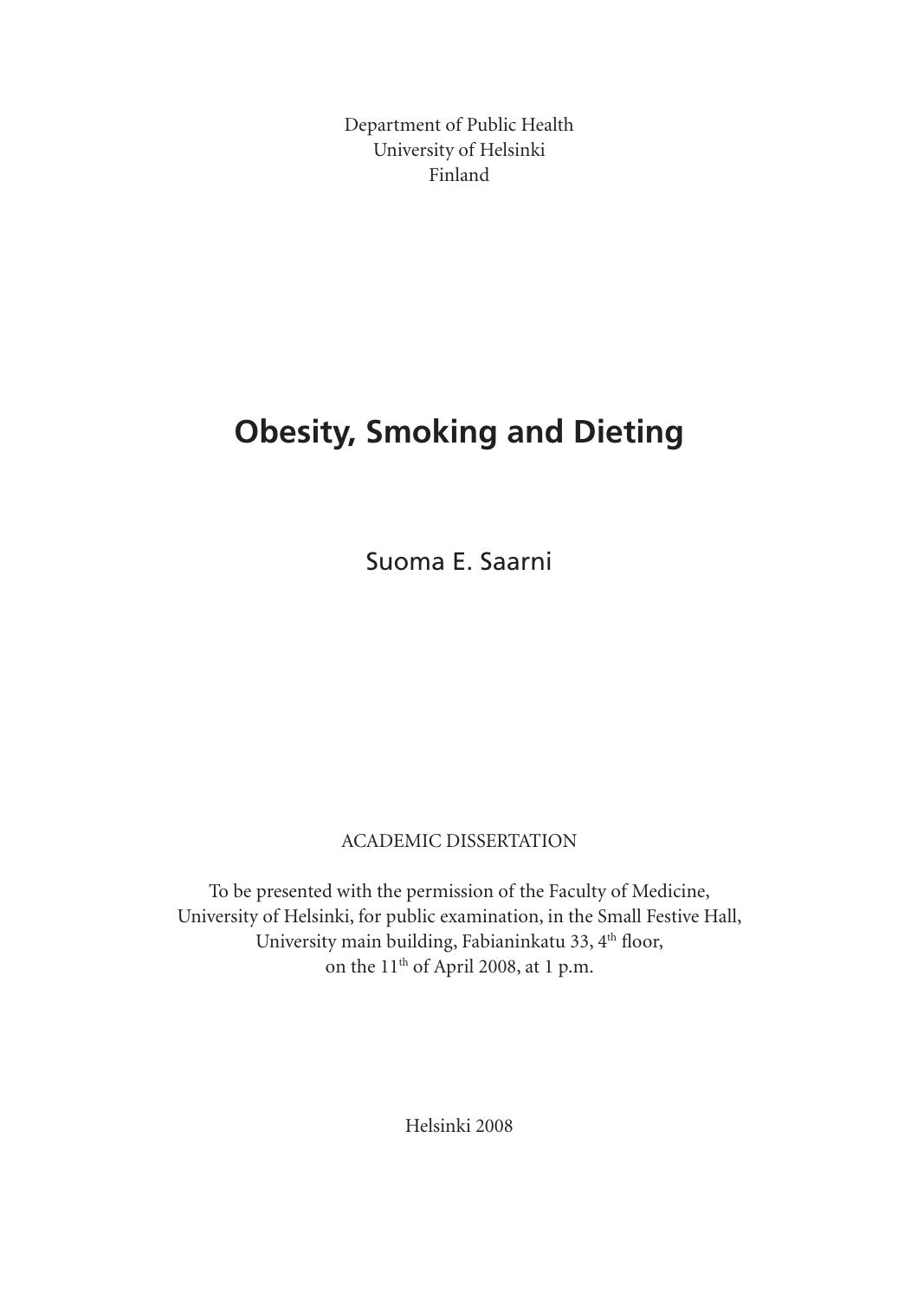#### **Supervised by**

Professor Jaakko Kaprio Department of Public Health, University of Helsinki, Finland and Department of Mental Health and Alcohol Research, National Public Health Institute, Helsinki, Finland

Professor Aila Rissanen Obesity Research Unit, Department of Psychiatry Helsinki University Hospital, Finland

Adjunct professor Sirpa Sarlio-Lähteenkorva Department of Public Health, University of Helsinki, Finland

#### **Reviewed by**

Professor Arja Rimpelä Tampere School of Public Health, University of Tampere, Finland

Adjunct professor Satu Männistö Department of Health Promotion and Chronic Disease Prevention National Public Health Institute, Helsinki

#### **Opponent**

Professor Thorkild I.A. Sørensen Danish Epidemiology Science Centre, Institute of Preventive Medicine Copenhagen University Hospital, Denmark

ISSN 0355-7979 ISBN 978-952-10-1375-1 ISBN 978-952-10-1376-8 (pdf)

Cover Photo: Suoma Saarni Helsinki University Print - Yliopistopaino Helsinki 2008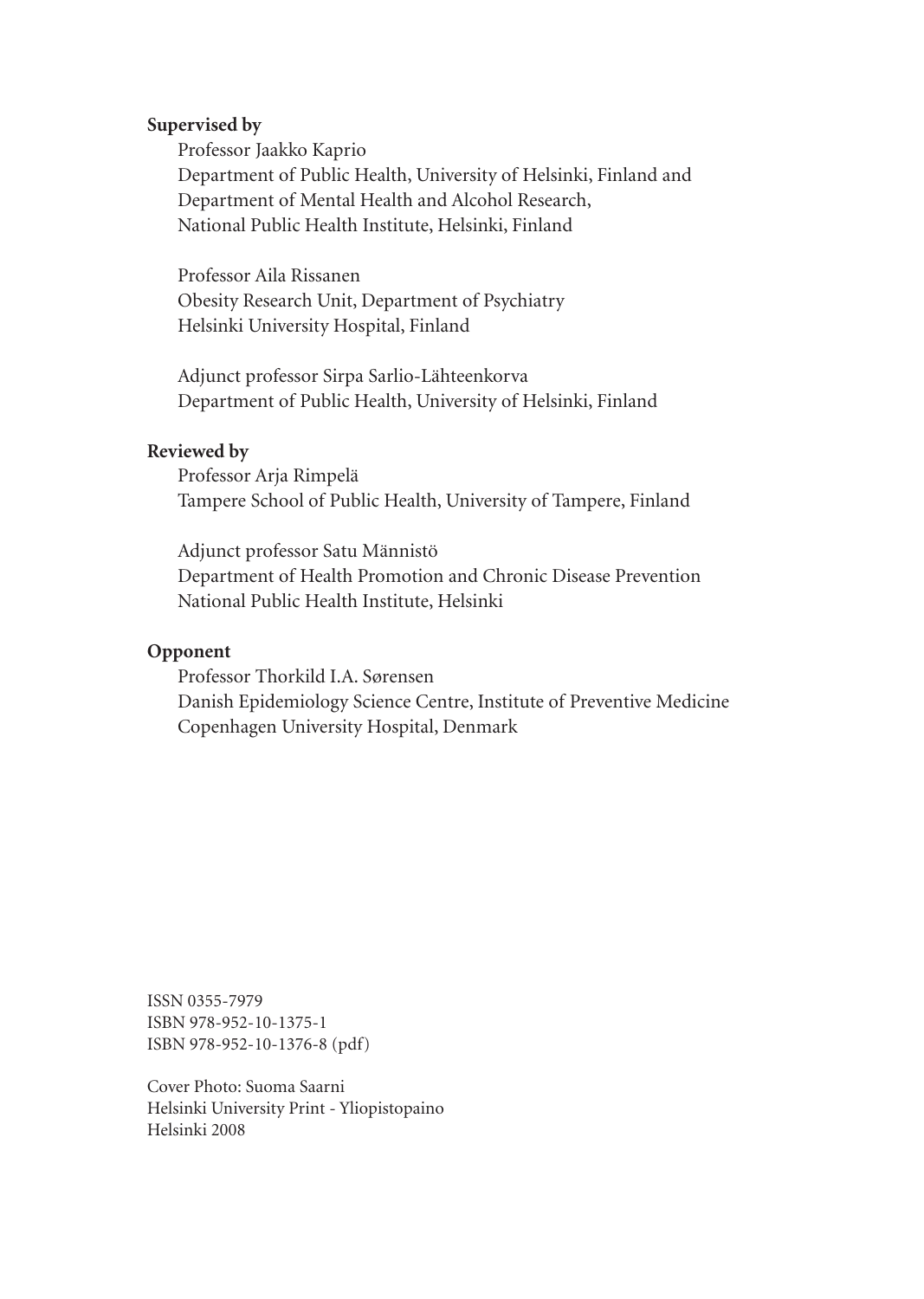# **Contents**

|    |                                                             | 5              |
|----|-------------------------------------------------------------|----------------|
| 2  |                                                             | 6              |
|    |                                                             | $\overline{7}$ |
|    |                                                             | 8              |
| 5. |                                                             | 9              |
|    |                                                             | 11             |
|    |                                                             | 11             |
|    |                                                             | 12             |
|    | 6.3 Smoking, dieting, body mass index and abdominal obesity | 14             |
|    |                                                             | 16             |
|    |                                                             | 18             |
|    |                                                             | 19             |
|    |                                                             | 19             |
|    |                                                             | 19             |
|    |                                                             | 20             |
|    |                                                             | 20             |
|    |                                                             | 21             |
|    |                                                             | 23             |
|    |                                                             | 24             |
|    |                                                             | 26             |
|    |                                                             | 26             |
|    |                                                             | 30             |
|    |                                                             | 35             |
|    |                                                             | 38             |
|    |                                                             | 38             |
|    | 10.2 Smoking, body weight and abdominal obesity             | 38             |
|    |                                                             | 39             |
|    |                                                             | 40             |
|    |                                                             | 41             |
|    | 10.6 Implications for further research and health promotion | 42             |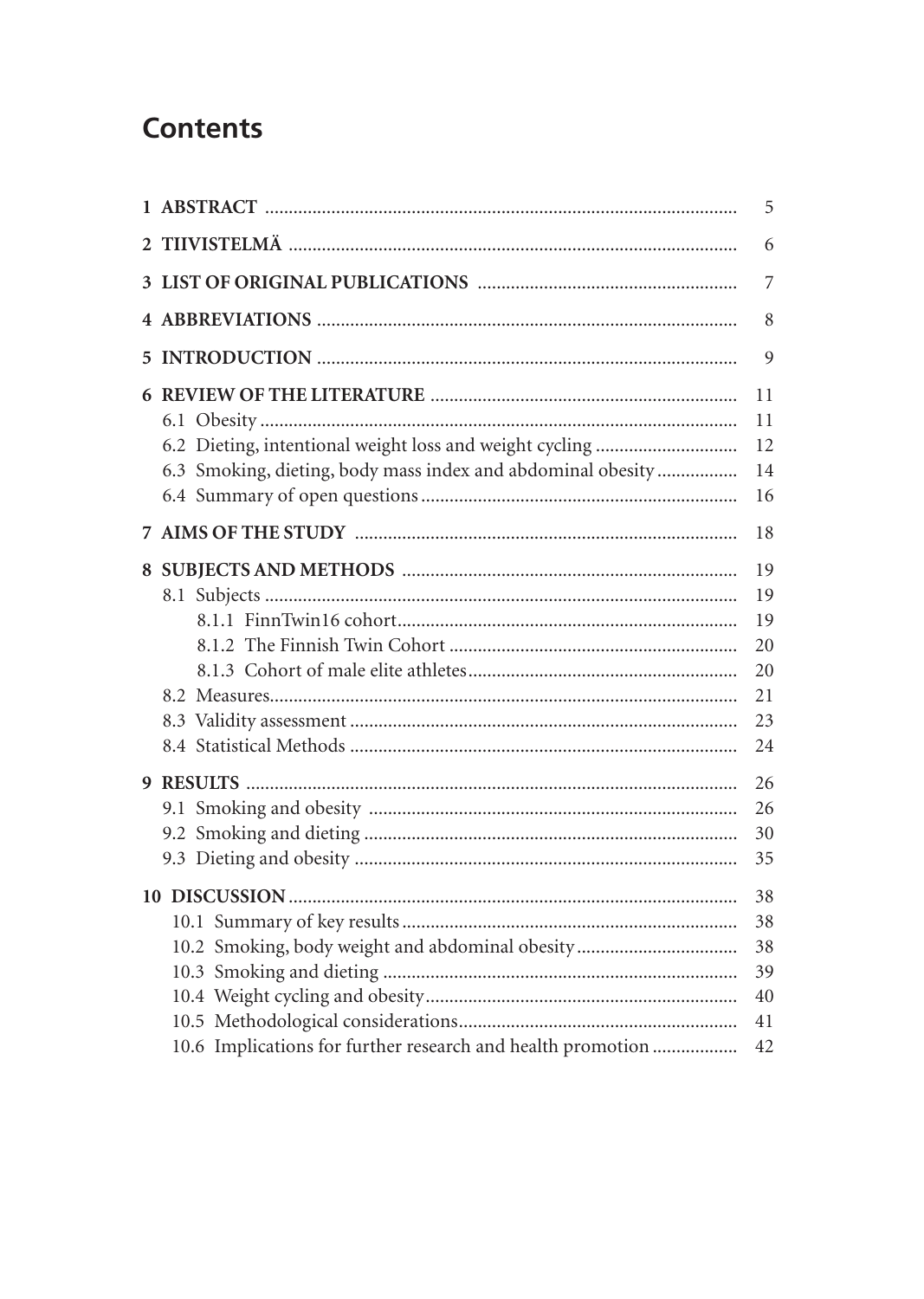| 3. Relevant parts of the questionnaire for the cohort of male elite |  |
|---------------------------------------------------------------------|--|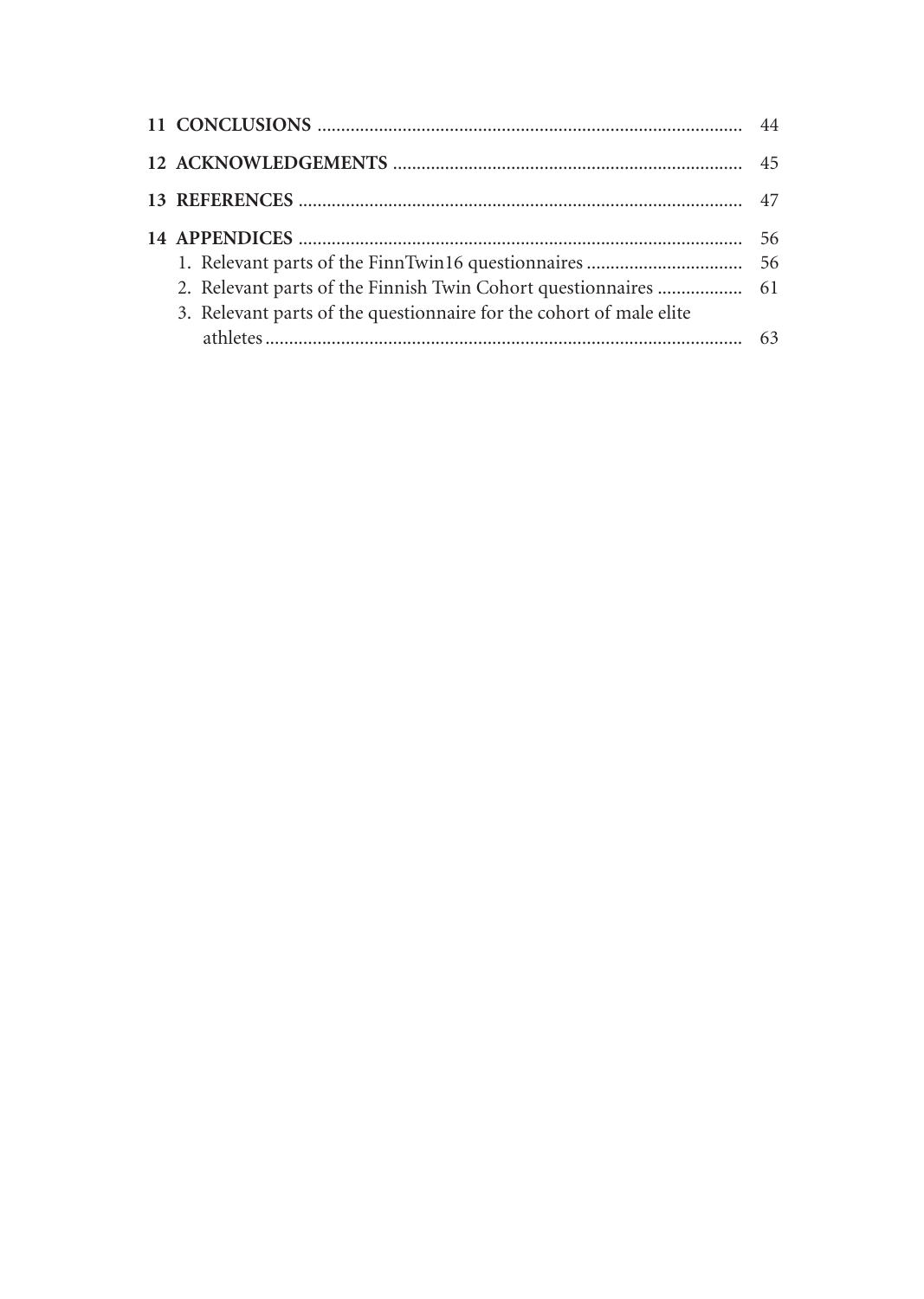# **1 Abstract**

Overweight and obesity have become more prevalent during the last decades; more than half of the western population is now overweight and a fifth obese. Especially among adolescents has the increase in overweight prevalence been rapid. Overweight combined with a large waist circumference (i.e. abdominal obesity) and smoking increase the morbidity of cardiovascular disease, metabolic diseases, like diabetes, and many cancers. Obesity and smoking are two leading causes of preventable death in developed countries.

Paralleling the escalating trends in obesity, dieting and especially health compromising dieting methods, including smoking motivated by weight control reasons, are becoming more prevalent. Dieting for rapid weight loss usually leads to weight regain with possible extra pounds and detrimental effects in fat distribution or other health measures. Three quarters of those with intentional weight loss more than 5 kg reports regaining it all. Smoking and dieting seem to be intertwined with the way that they affect the development of overweight and obesity.

In this study the effects of recurrent dieting and smoking on body weight were examined. In addition the effect of smoking on the development of abdominal obesity was studied. A further aim was to clarify how strongly smoking and recurrent dieting are associated among Finnish men and women at different ages.

Three different data sets were used in this study. FinnTwin16 consists of virtually all twins born between 1975 and 1979 (N=5563), surveyed at ages 16, 17, 18.5 and 24 years. The Finnish Twin Cohort includes 12 793 same-sex twins born between 1930 and 1957 surveyed in 1990. The Cohort of male elite athletes consists of 1838 athletes and 834 matched referents surveyed at 1985, 1995 and 2001. Selfreported height, weight and smoking are included in all questionnaires. Dieting behaviour was self-reported in twin data and based on sport among athletes. It is known that recurrent dieting with regains is common among sportsmen in sports with weight classes like boxing and wrestling.

Smoking in adolescence predicted later abdominal obesity in both sexes and overweight among women. Recurrent dieting among men was found to predispose for later weight gain and obesity. Smoking was associated with recurrent dieting among young men and women, but among older men the association was the opposite.

Smoking prevention and discouragement of unnecessary dieting might be more effective tools against later morbidity associated with obesity and abdominal obesity than previously thought.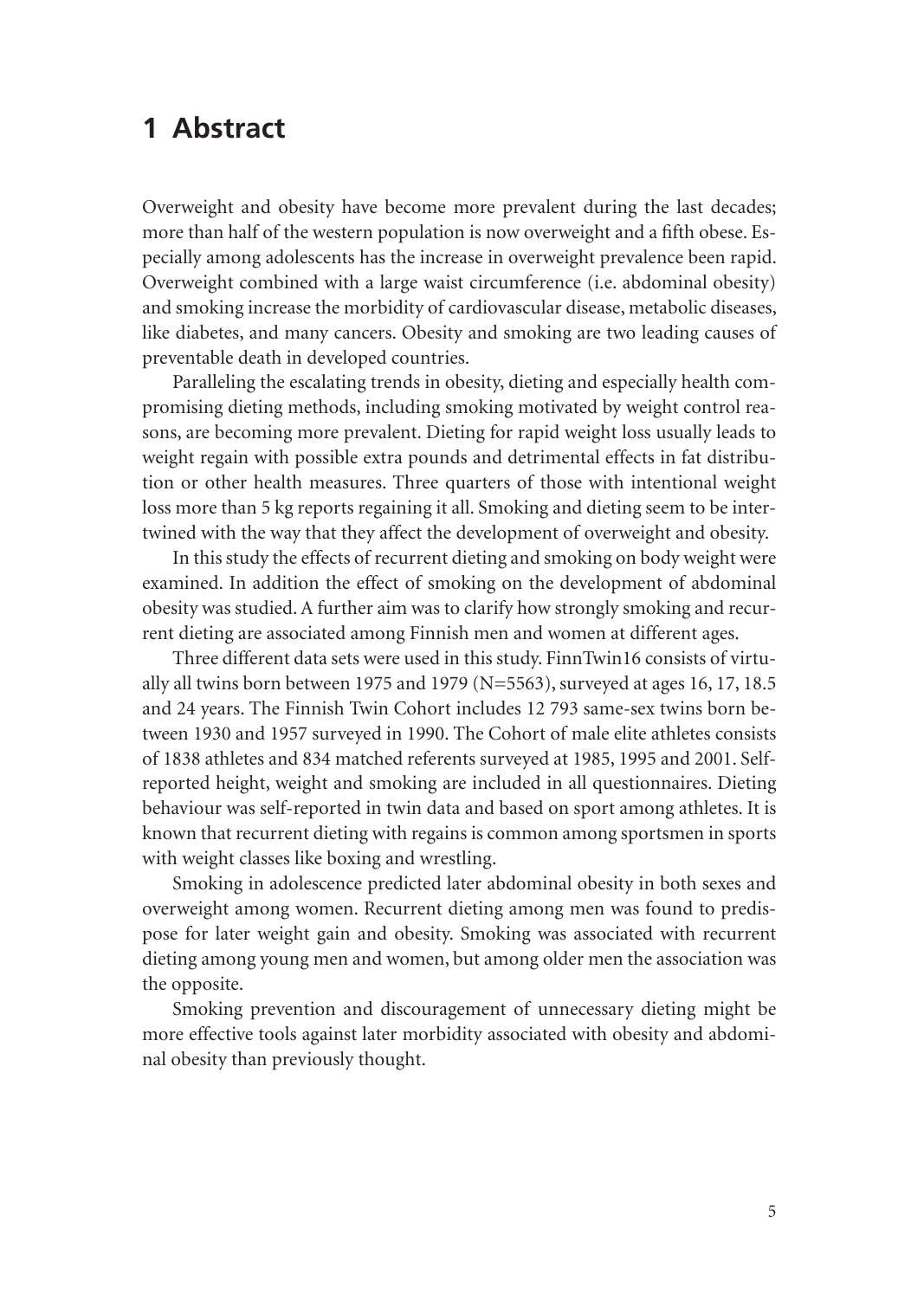# **2 Tiivistelmä**

Lihavuus ja ylipaino ovat viime vuosikymmeninä yleistyneet; jo yli puolet länsimaiden väestöstä on ylipainoisia ja viidennes lihavia. Varsinkin nuorilla ylipainon lisääntyminen on ollut nopeaa. Ylipaino, erityisesti yhdistettynä vyötärölihavuuteen, sekä tupakointi lisäävät sairastavuutta sydän- ja verisuonisairauksiin, metabolisiin sairauksiin, kuten diabetekseen, sekä moniin syöpiin. Lihavuus ja tupakointi ovatkin kehittyneiden maiden tärkeimpiä ehkäistävissä olevia kuolinsyitä. Samanaikaisesti ylipainon kanssa laihduttaminen ja jopa terveydelle haitalliset laihdutusmenetelmät, kuten tupakointi painonhallintakeinona on tullut yhä yleisemmäksi. Nopeaan painonpudotukseen tähtäävällä laihduttamisella on usein terveydelle haitallisia seurauksia kuten painon nousu yli alkuperäisen painon ja kehon rasvajakauman muuttuminen epäterveellisemmäksi. Kolme neljännestä merkittävästi laihduttaneista kertoo painon nousseen takaisin. Tupakoinnin ja toistuvan laihduttamisen vaikutukset ylipainon ja lihavuuden kehittymiselle kytkeytyvät toisiinsa.

Tässä väitöskirjatyössä tutkittiin toistuvan laihduttamisen ja tupakoinnin vaikutusta kehon painoon ja lisäksi tupakoinnin vaikutusta vyötärölihavuuden kehittymiseen. Työn toisena tavoitteena oli tutkia, kuinka voimakkaasti tupakointi ja toistuva laihduttaminen liittyvät toisiinsa suomalaisilla ja onko tämä yhteys erilainen eri ikäryhmissä ja sukupuolilla.

Työ perustuu kolmeen laajaan kyselyaineistoon: Nuorten Kaksosten Terveystutkimuksen (englanniksi FinnTwin16) aineistossa on seurattu 1975-79 syntyneitä kaksosia 16, 17, 18 ja 24 vuoden ikäisinä (N=5563). Suomen kaksoskohortin aineisto (N= 12 793) on kerätty vuonna 1990 samaa sukupuolta olevilta, vuosina 1930–57 syntyneiltä kaksosilta. Entisten huippu-urheilijoiden (N=1838) ja heille kaltaistettujen verrokkien (N=834) seurantatutkimuksessa tiedot on kerätty vuosina 1985, 1995 ja 2001. Pituus, paino ja tupakointi on kysytty kaikissa kyselyissä. Kaksoset vastasivat laihdutuskäyttäytymistä koskeviin kysymyksiin. Urheilijoiden laihdutuskäyttäytyminen pääteltiin lajin perusteella, sillä toistuvan laihduttamisen tiedetään olevan yleistä painoluokissa urheilevilla urheilijoilla (esim.painijat, nyrkkeilijät).

Nuoruusiän tupakointi ennusti vyötärölihavuutta molemmilla sukupuolilla ja lisäksi ylipainoisuutta naisilla. Toistuva laihduttaminen oli yhteydessä myöhempään painonnousuun ja lihavuuteen miehillä. Lisäksi toistuvan laihduttamisen ja tupakoinnin todettiin liittyvän toisiinsa nuorilla aikuisilla. Vanhemmissa ikäluokissa miehet, jotka tupakoivat, laihduttivat harvemmin kuin tupakoimattomat. Lihavuuteen ja vyötärölihavuuteen liittyvän oheissairastavuuden ennaltaehkäisyssä tupakoinnin ja toistuvan laihduttamisen vähentäminen saattavat olla aiemmin luultua tehokkaampia keinoja.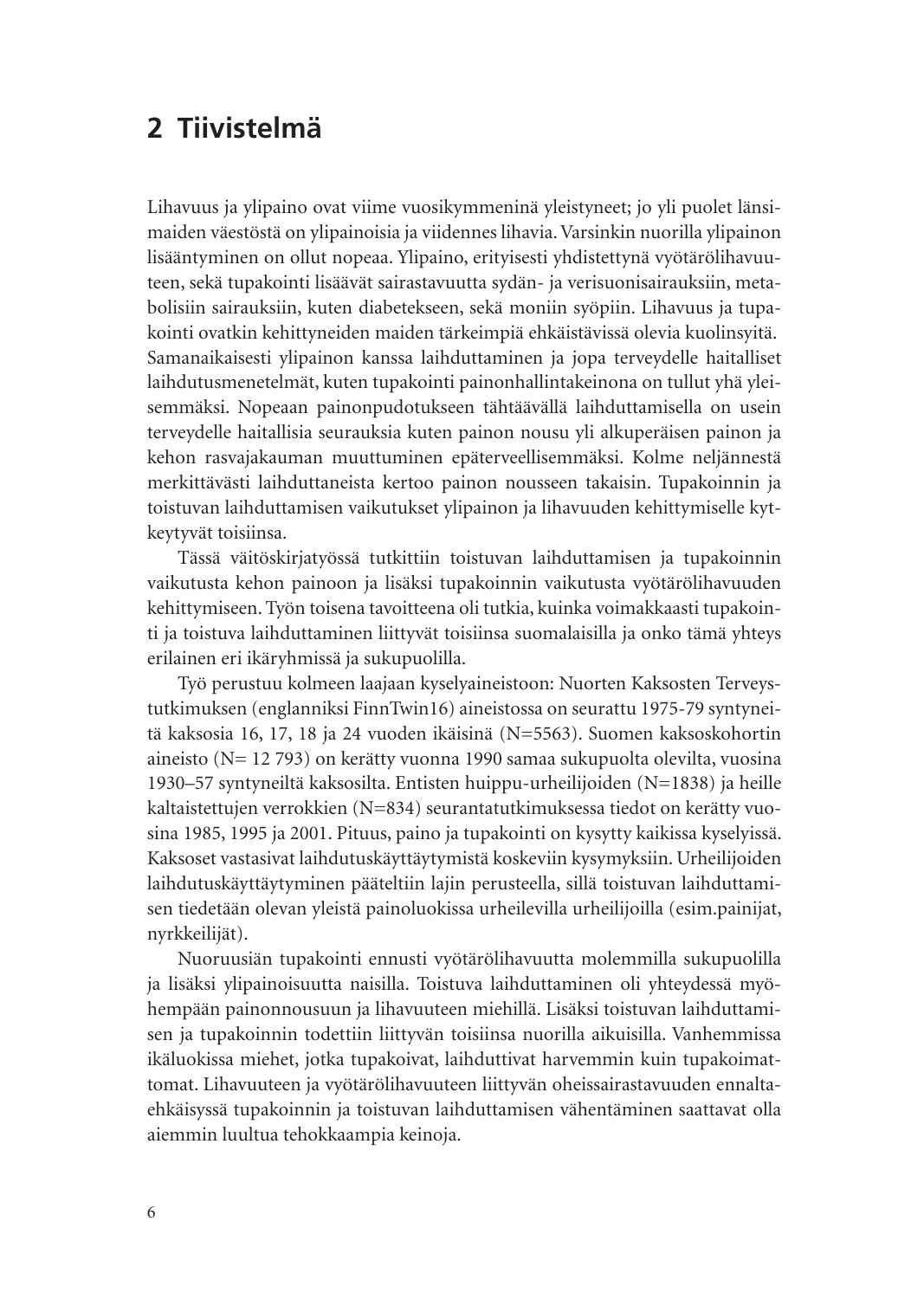# **3 List of original publications**

This thesis is based on the following original publications, referred to in the text by their Roman numerals (I–IV).

- I. Saarni SE, Pietiläinen KH, Kantonen S, Rissanen A, Kaprio J: "Smoking in adolescence predicts abdominal obesity in adulthood; A follow-up study of five birth cohorts of Finnish twins". Submitted
- II. Saarni SE, Silventoinen K, Rissanen A, Sarlio-Lähteenkorva S, Kaprio J. "Intentional weight loss and smoking in young adults". *Int J Obes* 2004;28:796– 802.
- III. Saarni SE, Silventoinen K, Rissanen A, Sarlio-Lähteenkorva S, Kaprio J. "Recurrent dieting and smoking among Finnish men and women". *Obesity*  2007;15: 1851–9.
- IV. Saarni SE, Rissanen A, Sarna S, Koskenvuo M, Kaprio J. "Weight cycling of athletes and subsequent weight gain in middle age". *Int J Obes* 2006;30:1639– 1644.

The reprints are reproduced with the kind permission of the copyright holders.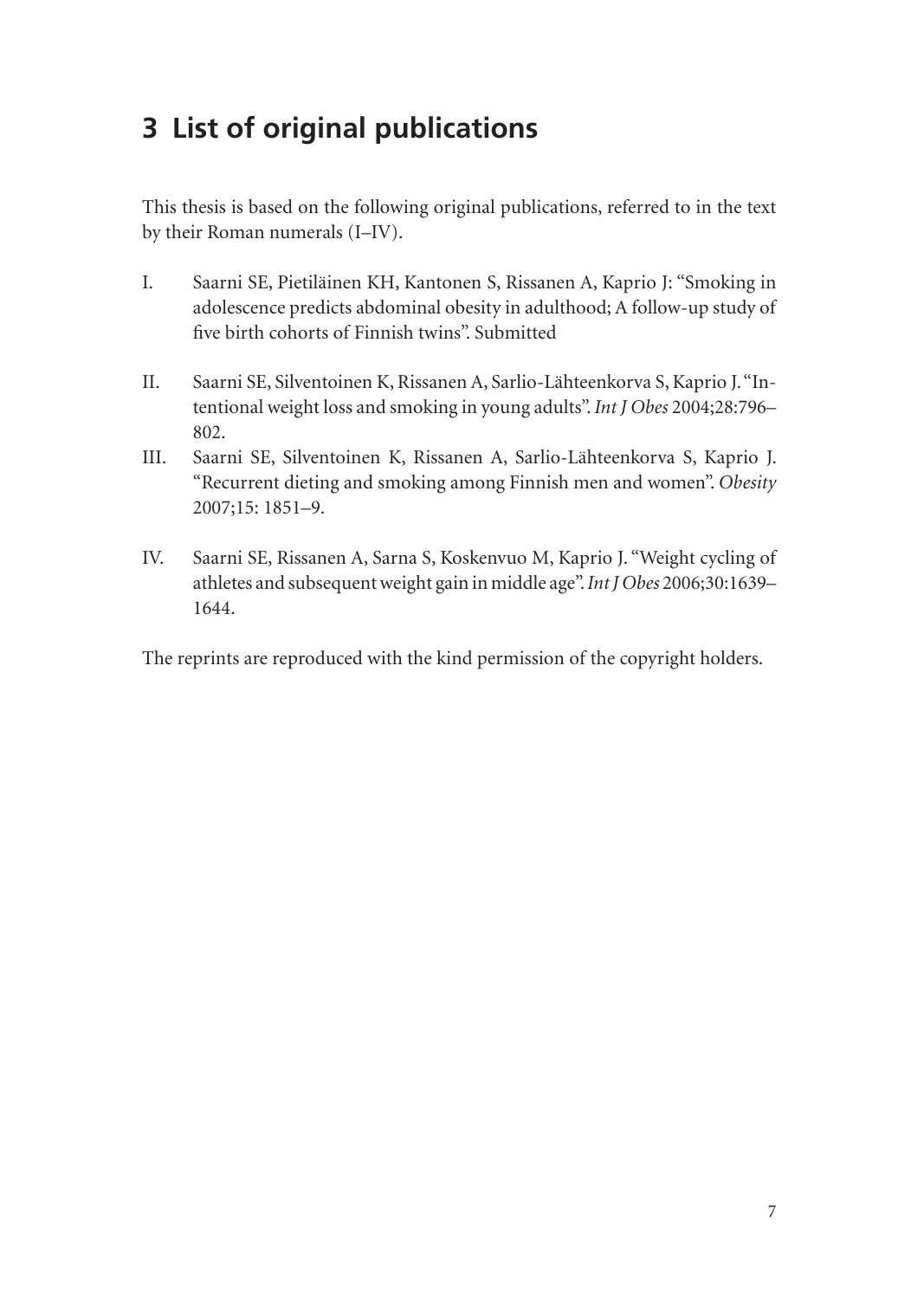# **4 Abbreviations**

| BMI         | Body mass index         |
|-------------|-------------------------|
| СI          | Confidence interval     |
| <b>CVD</b>  | Cardiovascular disease  |
| DZ          | Dizygotic               |
| <b>IWL</b>  | Intentional weight loss |
| MΖ          | Monozygotic             |
| <b>OR</b>   | Odds ratio              |
| <b>OSDZ</b> | Opposite sex dizygotic  |
| SSDZ        | Same sex dizygotic      |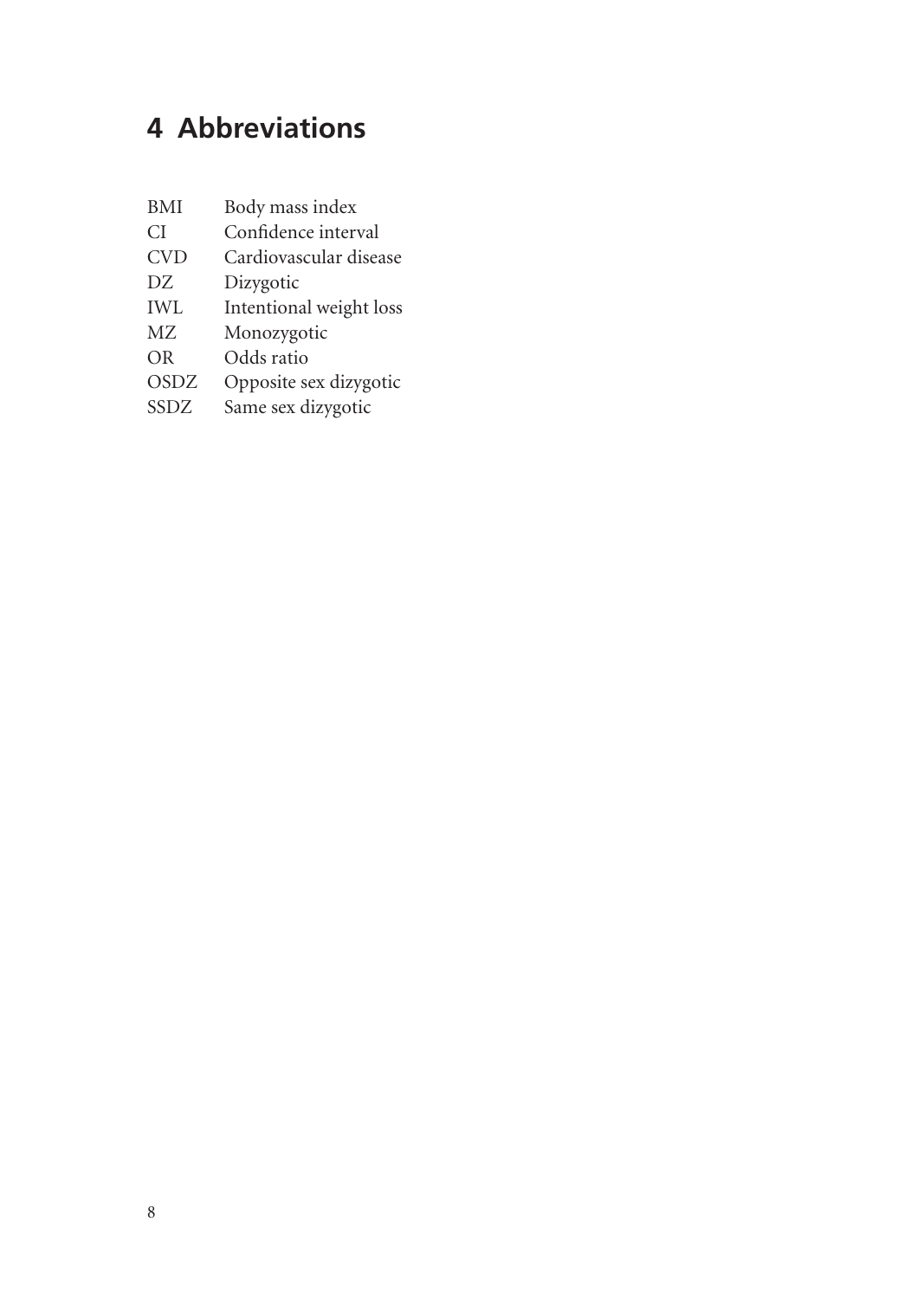# **5 Introduction**

With more than half of the western population being overweight, one fifth obese and one fourth current smokers, the public health importance of these problems is undisputable (WHO, 2000; Vartiainen *et al.*, 2002; West *et al.*, 2007). Excess body weight is now the sixth most important risk factor contributing to the overall burden of disease worldwide (Ezzati *et al.*, 2002), and both smoking and obesity are the leading preventable causes of death in western countries (WHO, 2002; Mokdad *et al.*, 2004). Abdominal obesity and smoking are major risk factors for metabolic dysfunction, cardiovascular disease (CVD), cancer, osteoarthritis and sleep apnoea (Manson *et al.*, 2000; Visscher and Seidell, 2001). The joint health effects of smoking and obesity on premature deaths are stunning: A combination of smoking and obesity reduced the life expectancy more than 13 years among forty year old subjects in the Framingham Heart Study; for obesity or smoking alone the corresponding reductions were 6–7 years (Peeters *et al.*, 2003). Obesity prevalence has increased at an alarming rate during the last decades all over the world (WHO, 2000). In the USA and Great Britain the prevalence of obesity has doubled since the 1980's. At the same time the proportion of normal weight subjects has decreased suggesting a shift to the right in the population BMI (Canoy *et al.*, 2005). The rapid increases in overweight and obesity prevalence also are seen among children (Lobstein et al., 2004). A significant proportion of them will remain overweight for the rest of their lives; society can be expected to face a growing number of adverse health consequences, such as the metabolic syndrome.

Adolescence and young adulthood are critical periods for lifelong health habits. Once established, smoking, overweight, as well as healthy or unhealthy eating and exercising routines have a tendency to persist throughout life. With the alarmingly increasing trend of obesity, dieting has also in recent years become more prevalent even among normal weight men and women. During the last few decades the proportion of adults reporting dieting to lose weight has internationally tripled: every second Finnish woman and every third man recently reported making serious attempts to lose weight (Laatikainen *et al.*, 2003; Kruger *et al.*, 2007). Very often the weight lost is regained with some extra kilos added. This kind of "yo-yo" dieting may counteract the health benefits attained by weight loss (Montani *et al.*, 2006). Furthermore, health compromising dieting methods like skipping meals, intense compulsive training, use of laxatives, diuretics or other "diet pills" or tobacco as a weight control method, have become more prevalent. This especially concerns young women, but also men and adult women (Neumark-Sztainer *et al.*, 1996; Gerend *et al.*, 1998).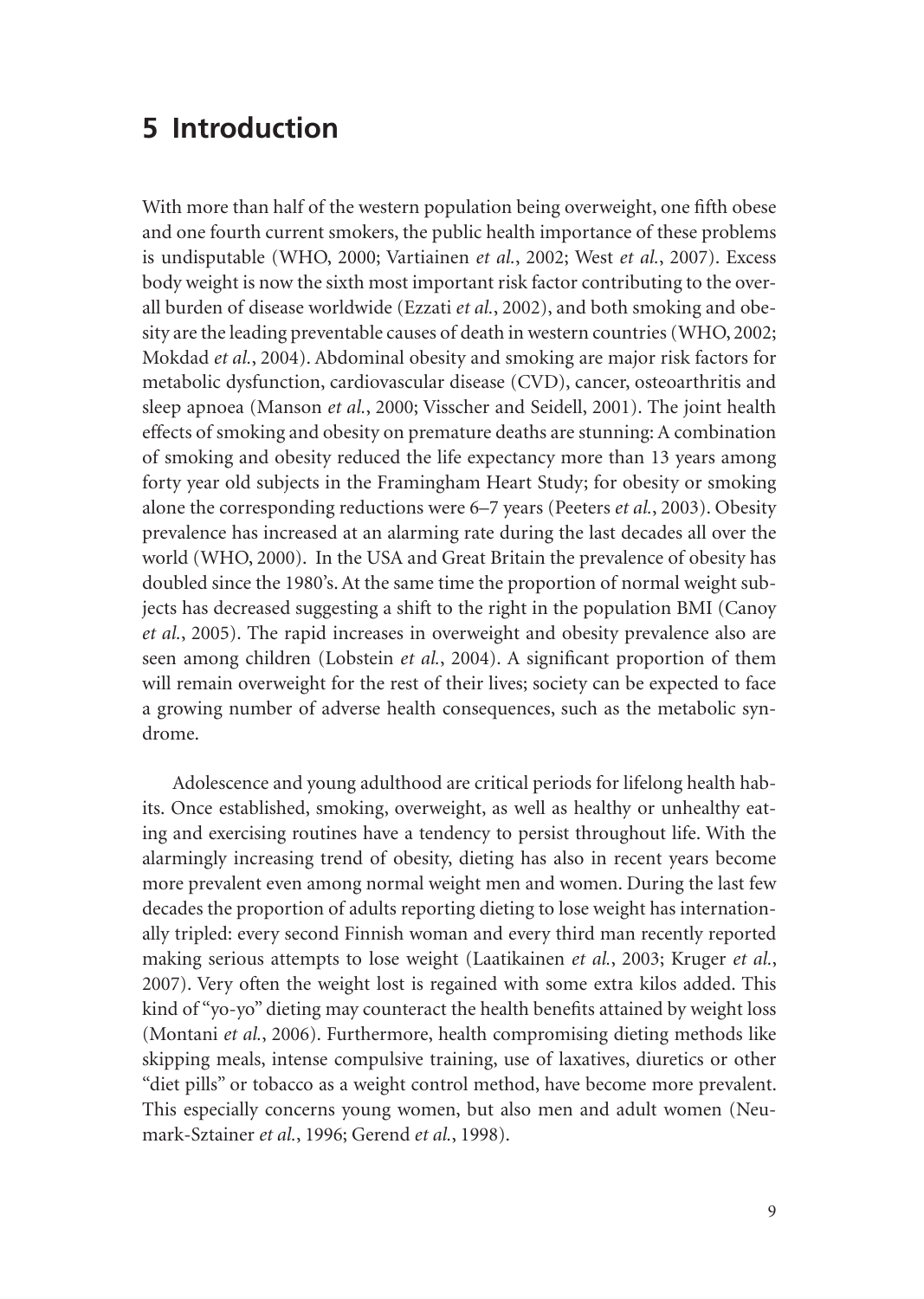Despite the scanty evidence (Cooper *et al.*, 2003), there is a widespread and popular belief that tobacco may prevent weight gain. While smoking prevalence is decreasing overall in developed countries, a worrisome trend has been observed among young women. Keeping in mind the reasonably high prevalence of dieting and especially the health compromising dieting methods among young women, there might be a cause for concern. In the light of the scientific literature, smoking and dieting seem to be intertwined in the way they affect body weight and shape.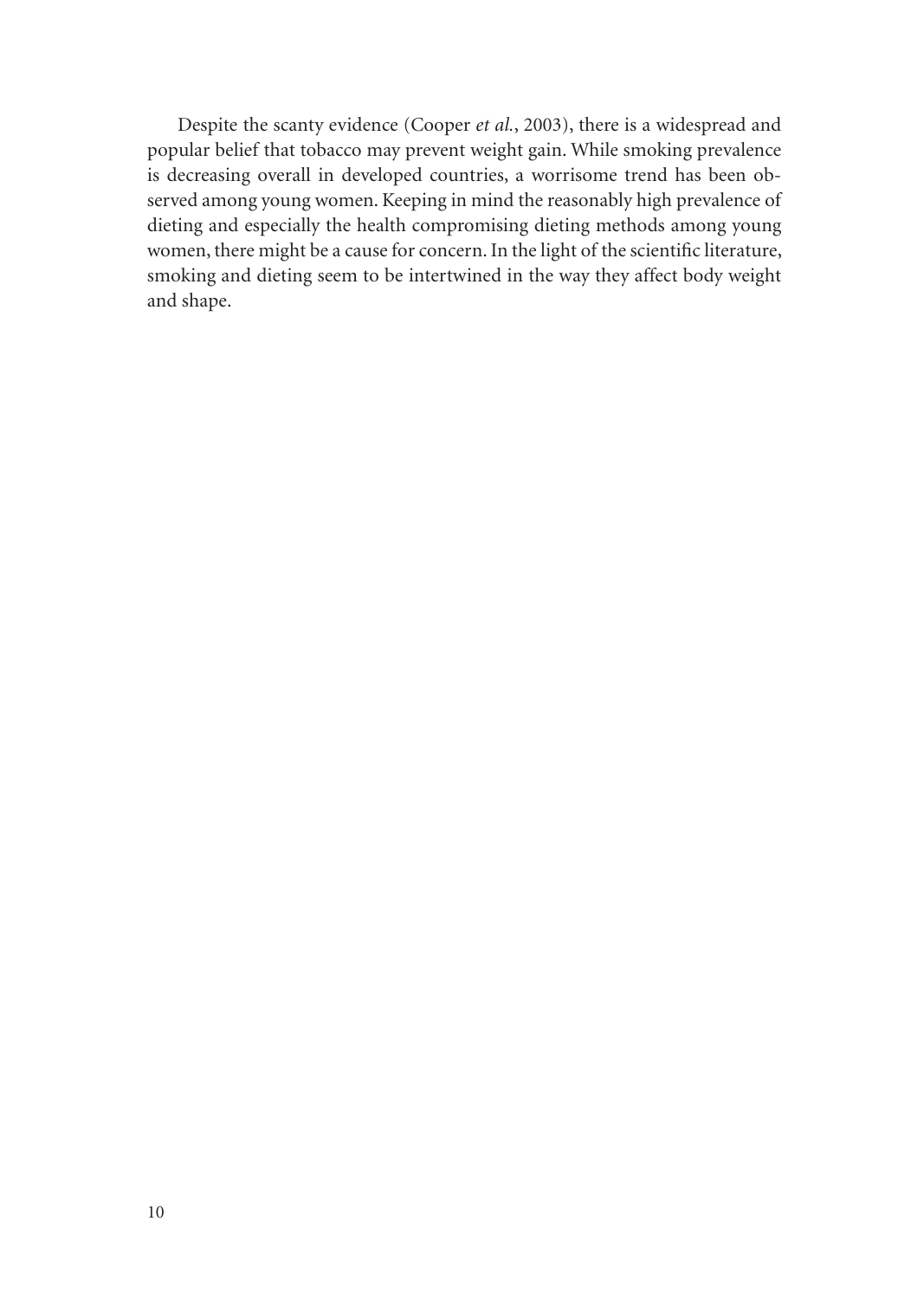# **6 Review of the literature**

### **6.1 Obesity**

Obesity is excess body fat leading to ill health. However, the definition of excess fat is not clear-cut but more like a continuum from normal to abnormal. Being easy to assess and calculate, well known by general public and professionals and the most widely used measure to assess obesity in both population studies and in clinical settings, body mass index  $(BMI \ kg/m^2)$  is the cornerstone of the current classification system for obesity (Prentice and Jebb, 2001). BMI is calculated by dividing body mass (kg) by squared height (m) and the concept of it dates as far back as Quetelet's "average man" in the late nineteenth century (Quetelet 1869 in Willett 1990). In addition to Quetelet's index are Benn index; weight/height $p$ (Benn, 1971), and Khosla-Lowe index; weight/height<sup>3</sup> (Khosla and Lowe, 1967), a reformulation of ponderal index that are traditionally used as adiposity measures in epidemiology. For a given BMI adiposity varies by age, sex and ethnicity (Gallagher *et al.*, 1996; Prentice and Jebb, 2001). However, it correlates reasonably well with body fat (WHO, 2000; Haslam and James, 2005) and the risk of obesityrelated diseases (Manson *et al.*, 1995; Calle *et al.*, 1999; WHO, 2000; Haslam and James, 2005).

Adults with a BMI  $\geq$ 30kg/m<sup>2</sup> are classified as obese, those with a BMI 25–29.9 as overweight, BMI within 18.5–24.9 is considered normal and BMI <18.5 as underweight (WHO, 2000) (Table1). Among adolescents and children, defining normal weight is somewhat more complicated due to the variation in weight, height and adiposity by age as children grow. The use of specific international standards for children and adolescents is a way to avoid this problem (Cole *et al.*, 2000).

During the last decades the prevalence of obesity and overweight has increased among adults as well as adolescents. From 1982 to 2002 the proportion of obese subjects among adult Finns has increased from 15% to 21% among men and from 17% to 21% among women. The rise has been steepest among young adults aged 25–34 years (Lahti-Koski *et al.*, 2002; Vartiainen *et al.*, 2003). Among Finnish adolescents the trend has also been alarming. From the late 1970's the prevalence of overweight has more than doubled, and the prevalence of obesity has more than tripled by 2000 (Kautiainen *et al.*, 2002; Laitinen *et al.*, 2005). Increasing trends have also been observed among the US population. The proportion of obese subjects among the population has raised the 1960's value from 13% to 31+% in 2001–2002 (Flegal *et al.*, 1998; Hedley *et al.*, 2004).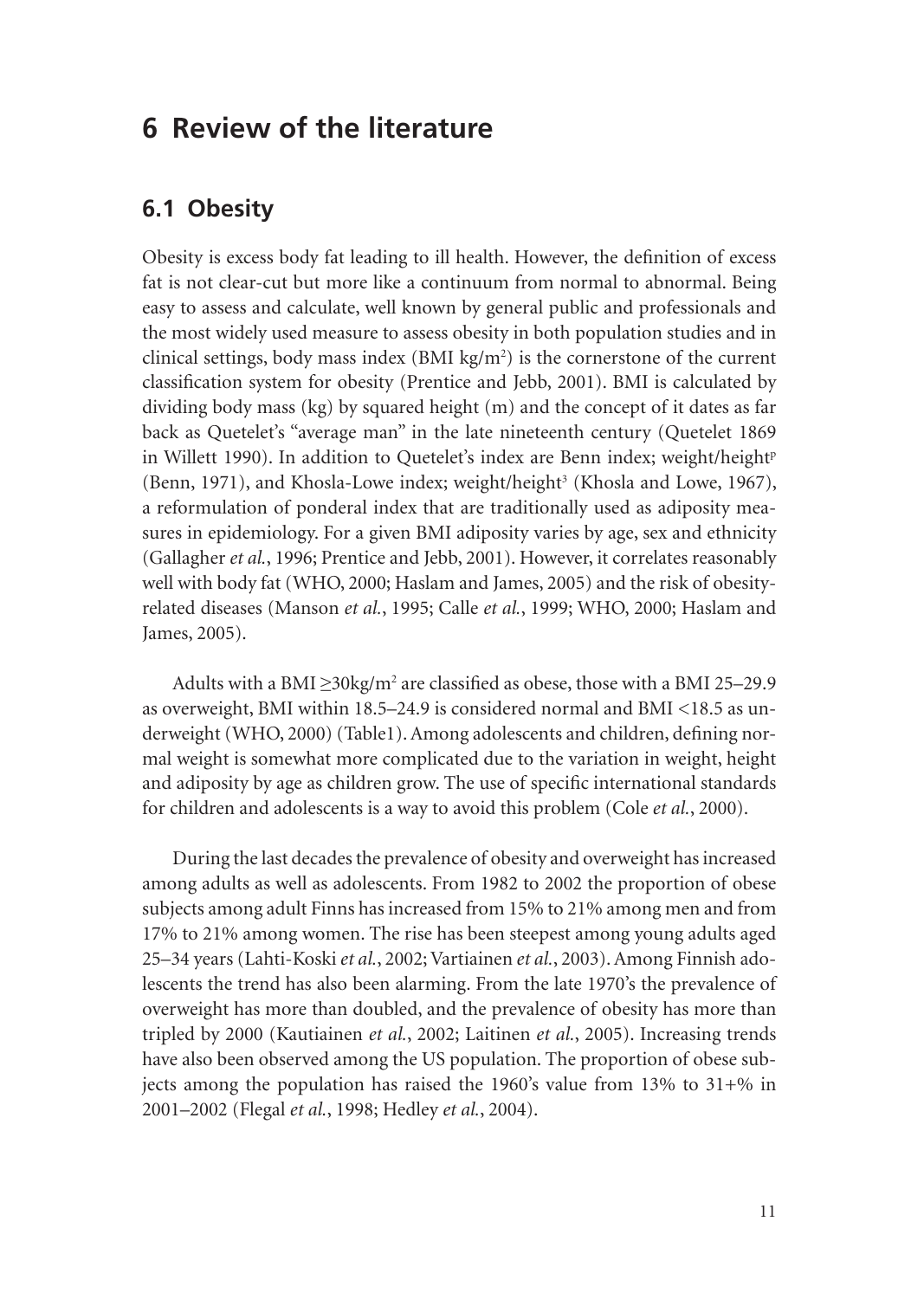Despite the indisputable value of BMI as an obesity measure in epidemiological and clinical work, it has some limitations. Therefore a need for a more accurate measure of body fat has arisen. In epidemiological settings, waist-tohip ratio and waist circumference alone have proven to be a reasonable accurate measure of health risks associated with abdominal fat (Lean *et al.*, 1998). In a classification of US National Institutes of Health overweight combined with a large waist circumference is associated with additional health hazards (NIH, 1998), and a 10% larger waist circumference has been found to correspond to 50% higher mortality over the whole range of waist circumference in men and women (Bigaard *et al.*, 2005).

| Classification | BMI         | Waist circumference                |
|----------------|-------------|------------------------------------|
| Underweight    | <18.5       |                                    |
| Normal weight  | $18.5 - 25$ |                                    |
| Overweight     | $25 - 30$   | Women $\geq 80$ , Men $\geq 94$ cm |
| Obesity        | >30         | Women $\geq$ 88, Men $\geq$ 102 cm |

**Table 1**. Obesity and overweight classification (Han *et al.*, 1995; WHO, 2000; NCEP, 2001)

### **6.2 Dieting, intentional weight loss and weight cycling**

Dieting is a lay term with multiple meanings. In this thesis "dieting" is used to cover intentional behaviour heading for weight loss. Therefore dieting is a more ample term than weight cycling, recurrent intentional weight losses and recurrent dieting. Covering all these three terms with the demand of repetitiveness, dieting also includes all other behaviour heading for weight loss.

Paralleling the escalating rates of obesity the prevalence of dieting has increased rapidly during the last decades. Due to the detrimental social and health consequences of overweight, efforts to lose and control weight have become very common. For example, among young adult Finns dieting has more than doubled during the last decades (Vartiainen *et al.*, 1998; Lahti-Koski *et al.*, 2000) and similar trends are found in the US (Williamson *et al.*, 1992; Serdula *et al.*, 1999). Currently about 50% of the adult population is trying to lose weight (Laatikainen *et al.*, 2003; Kruger *et al.*, 2007). Dieting is more prevalent among women than men, so that approximately four men and six women out of ten report having tried to lose weight (Laatikainen *et al.*, 2003). Even if dieting is most prevalent among overweight and obese persons, it is not absent among normal weight or even un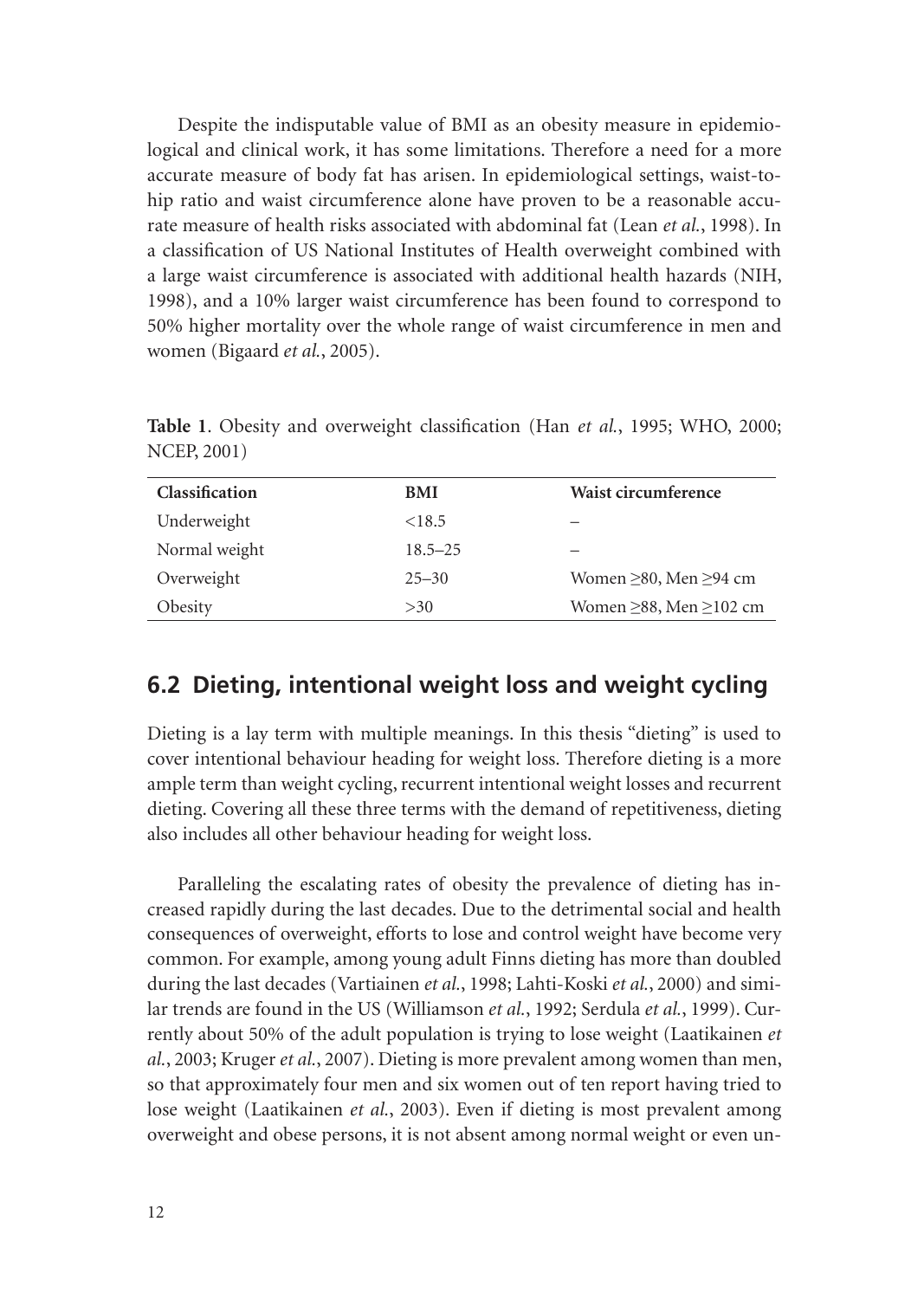derweight subjects (Korkeila *et al.*, 1999; Bendixen *et al.*, 2002; Keski-Rahkonen *et al.*, 2005; Montani *et al.*, 2006). Simultaneously with an increasing prevalence of dieting, health compromising dieting methods (i.e. fasting, excessive compulsive exercise, use of diuretics, laxatives or diet pills and using tobacco as a weight control method) have become more prevalent (Neumark-Sztainer *et al.*, 1996; Neumark-Sztainer *et al.*, 1999). People trying to lose weight by dieting tend to have repeated periods of weight loss followed by regain, a phenomenon called "yo-yo" dieting or weight cycling (National Task Force on the Prevention of obesity, 1994). At population level approximately 75% of subjects having intentionally lost at least 5kg, report regaining it all (Laatikainen *et al.*, 2003).

There is a lack of a single accepted definition of weight cycling and a wide variety of definitions can be found in the literature (National Task Force on the Prevention of obesity, 1994; Montani *et al.*, 2006). Weight cycling can constitute losses and gains of different lengths or amplitudes (with absolute cut-offs or percentage weight changes). It is also measured with variable numbers of cycles ranging from a single gain-loss or loss-gain to multiple repeats seen in unsuccessful dieters or athletes, who undergo repeated cycles in order to make a weight category (Oppliger et al., 2003). Furthermore, it is very difficult or even impossible to fully distinguish between intentional and unintentional weight loss. Weight loss after an intention might take place due to the intentional efforts or/and despite of them and intention might arise after some "unintentional success" (Coffey *et al.*, 2005). Most typically weight cycling is classified based on questions of intention, duration, frequency and amount of weight losses (Neumark-Sztainer *et al.*, 1997), and defined comprising at least two episodes of minimum 5kg weight loss with regain (Kroke *et al.*, 2002; Field *et al.*, 2004b; Lahti-Koski *et al.*, 2005).

The health effects of weight cycling have been subject to vivid discussion in both scientific and public media. Weight cycling has been thought to result in greater weight gain and unhealthier body fat distribution (Field *et al.*, 2004b; Wallner *et al.*, 2004). It has also been found to be associated with binge eating (Venditti *et al.*, 1996; Field *et al.*, 2004a; Field *et al.*, 2004b; Marchesini *et al.*, 2004; Wallner *et al.*, 2004), psychological stress and lower general well-being (Foreyt *et al.*, 1995). Although this is still controversial whether weight cycling promotes body fat accumulation and obesity, there is mounting evidence from large population studies of increased risk for cardiovascular morbidity in response to weight cycling (Lissner *et al.*, 1991; Montani *et al.*, 2006). Despite plentiful studies on the issue, long-term health consequences of intentional weight loss and weight cycling still remain controversial (Steen *et al.*, 1988; Prentice *et al.*, 1992; Wannamethee *et al.*, 2002; Sørensen, 2003; Yang *et al.*, 2003; Field *et al.*, 2004a; Sørensen *et al.*, 2005; Berentzen and Sørensen, 2006; Rzehak *et al.*, 2007).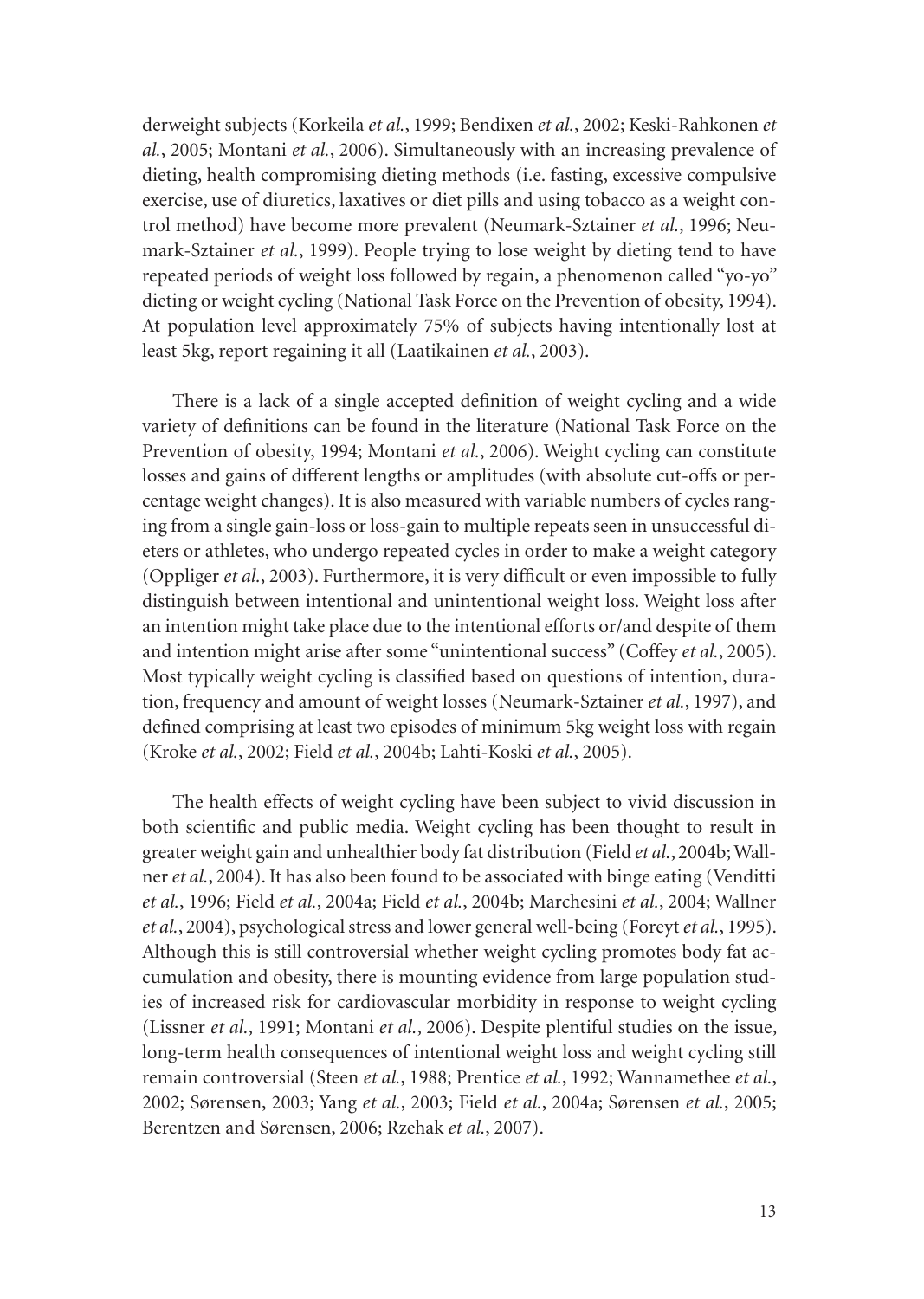## **6.3 Smoking, dieting, body mass index and abdominal obesity**

Among men the smoking prevalence has fallen from the early seventies from 36% to 24% in 2006. Among women smoking became more prevalent from the seventies to the eighties stabilizing thereafter at the level of approximately 20% (Helakorpi *et al.*, 2007). The association between BMI and smoking is complex. Many large population-based epidemiological studies with cross-sectional and longitudinal designs have shown that smokers have lower body weight than nonsmokers (Molarius *et al.*, 1997; Yarnell *et al.*, 2000; Mokdad *et al.*, 2003). This is widely considered to be due to the effect of smoking on the metabolic rate or differences in dietary habits between smokers and non-smokers (Hofstetter *et al.*, 1986; Palaniappan *et al.*, 2001). However, in some cross-sectional studies, female or young male smokers have been found to be heavier than non-smokers (Marti *et al.*, 1989; Lahti-Koski *et al.*, 2002). In addition, many studies have shown middle aged and older smokers to have a larger waist circumference, even if they are leaner than non-smokers (Barrett-Connor and Khaw, 1989; Marti *et al.*, 1989; Bamia *et al.*, 2004; Akbartabartoori *et al.*, 2005; Canoy *et al.*, 2005). Also among smokers the number of cigarettes smoked during a day appears to be positively associated with the waist circumference and BMI (Bamia *et al.*, 2004). In a longitudinal study conducted on a large Australian population-based sample (N=8726) of young women, smokers were more prone to gain weight than never-smokers (Ball *et al.*, 2002). Molarius et al. (Molarius and Seidell, 1997) and Laaksonen et al. (Laaksonen *et al.*, 2005) have found the association between smoking and BMI to depend on the level of education, so that heavy smokers with a high education tended to be heavier than never-smokers whereas the opposite was observed among less educated subjects. In addition to the educational level, age and the socioeconomic status also modify the effect smoking has on body weight (Marti *et al.*, 1989; Molarius and Seidell, 1997; Molarius *et al.*, 1997; Akbartabartoori *et al.*, 2005). Furthermore, genetic and common environmental factors have been shown to be important in tobacco use (Avenevoli and Merikangas, 2003; Ho and Tyndale, 2007) and in weight loss attempts (Korkeila *et al.*, 1999).

Short-term weight gain following smoking cessation is well documented (Williamson *et al.*, 1991; Flegal *et al.*, 1995; Filozof *et al.*, 2004; Janzon *et al.*, 2004; Pisinger and Jorgensen, 2007), but in longer follow-ups the effect is more controversial (Kaprio and Koskenvuo, 1988; Klesges *et al.*, 1997b; Mizoue *et al.*, 1998), and at the population level the effect of smoking cessation on obesity prevalence may be minimal (Flegal, 2007). Furthermore, quitting has been shown to have an increasing impact on waist circumference (Lissner *et al.*, 1992; Grinker *et al.*, 1995; Koh-Banerjee *et al.*, 2003; Pisinger and Jorgensen, 2007). However, some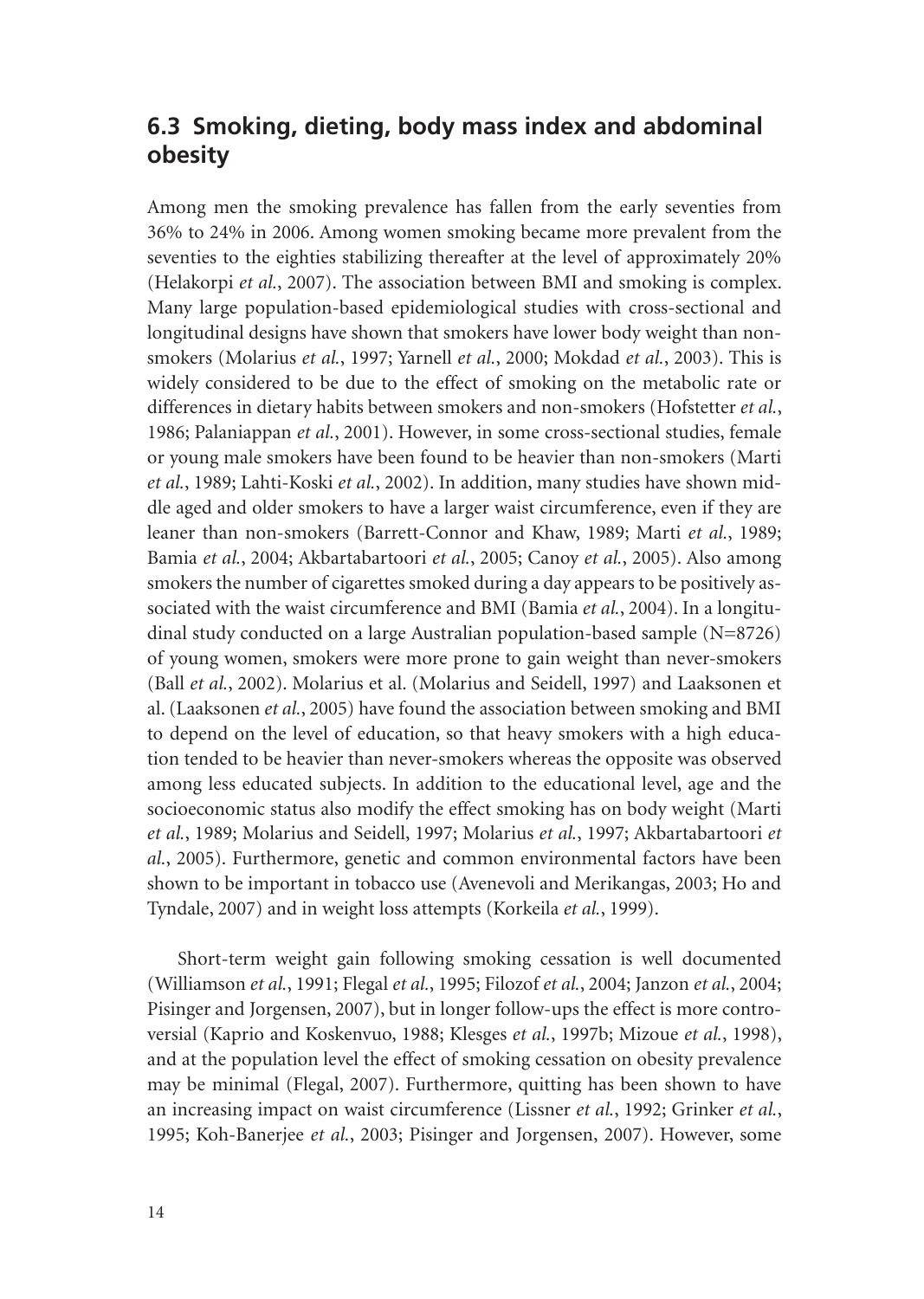studies (Lissner *et al.*, 1992; Pisinger and Jorgensen, 2007) found the increase in waist per gained kilogram to be smaller in quitters than continuous smokers. Also the health benefits following smoking reduction are still controversial and at most modest (Pisinger and Godtfredsen, 2007).

Adolescence is a critical age for the development of obesity (Gordon-Larsen *et al.*, 2004) and the establishment of health habits such as smoking, eating behaviour and physical activity. Reviewed by Potter, previous results on the relationships between smoking and body weight in adolescents have been inconsistent (Potter *et al.*, 2004). There are only few studies spanning from adolescence to adulthood focusing on the association between smoking and later abdominal obesity. A rather crude measure of smoking (weekly vs. never) at a very young age (12–14 years) was in use in all previous studies, and no association between adolescent smoking and later abdominal obesity has been found (Twisk *et al.*, 1998; van Lenthe *et al.*, 1998; Laitinen *et al.*, 2004). Similarly, the few longitudinal studies limited to adolescence have not found a positive association between smoking and body weight or waist circumference (Cooper *et al.*, 2003; Stice and Martinez, 2005; Fidler *et al.*, 2007). It is also of interest that early maturation has been shown to have an impact on smoking initiation and other health habits in adolescence. Smoking and sedentary behaviour have been reported to be more prevalent among girls with early menarche, but later maturing girls tend to catch up during late adolescence (Dick *et al.*, 2000; Van Jaarsveld *et al.*, 2007).

Adolescents often believe that smoking aids weight control (Neumark-Sztainer *et al.*, 1996). In longitudinal studies examining the role of weight control intentions in smoking initiation among adolescents, dieting has been found to predict smoking initiation (French *et al.*, 1994; Ryan *et al.*, 1996; Austin and Gortmaker, 2001; Maldonado-Molina *et al.*, 2007). Austin and Gortmaker found in a study of 15 year old US schoolgirls, during a two year follow-up, a doubled likelihood for smoking initiation in frequent dieters as compared to that in non-dieters (Austin and Gortmaker, 2001). In a one year follow-up of 12–15 year old adolescents in Minnesota, French et al. found that girls who reported two or more eating disorder symptoms were about twice as likely to become smokers as other girls (French *et al.*, 1994). In a later analysis of the same sample in a three year follow-up using different classification of dieting behaviours, French et al. (French et al., 1995) found no significant difference in increases in smoking rates by dieting status. Ryan et al reported that 13% of 15 year old female smokers gave weight control as a reason for smoking initiation or continuation (Ryan *et al.*, 1996). During the latter years the prevalence of adolescent smokers who cite weight control as a reason for starting to smoke increased considerably. In 1993 among 12<sup>th</sup> grade smokers in the USA, 39% of girls and 12% of boys began their smoking for reasons of weight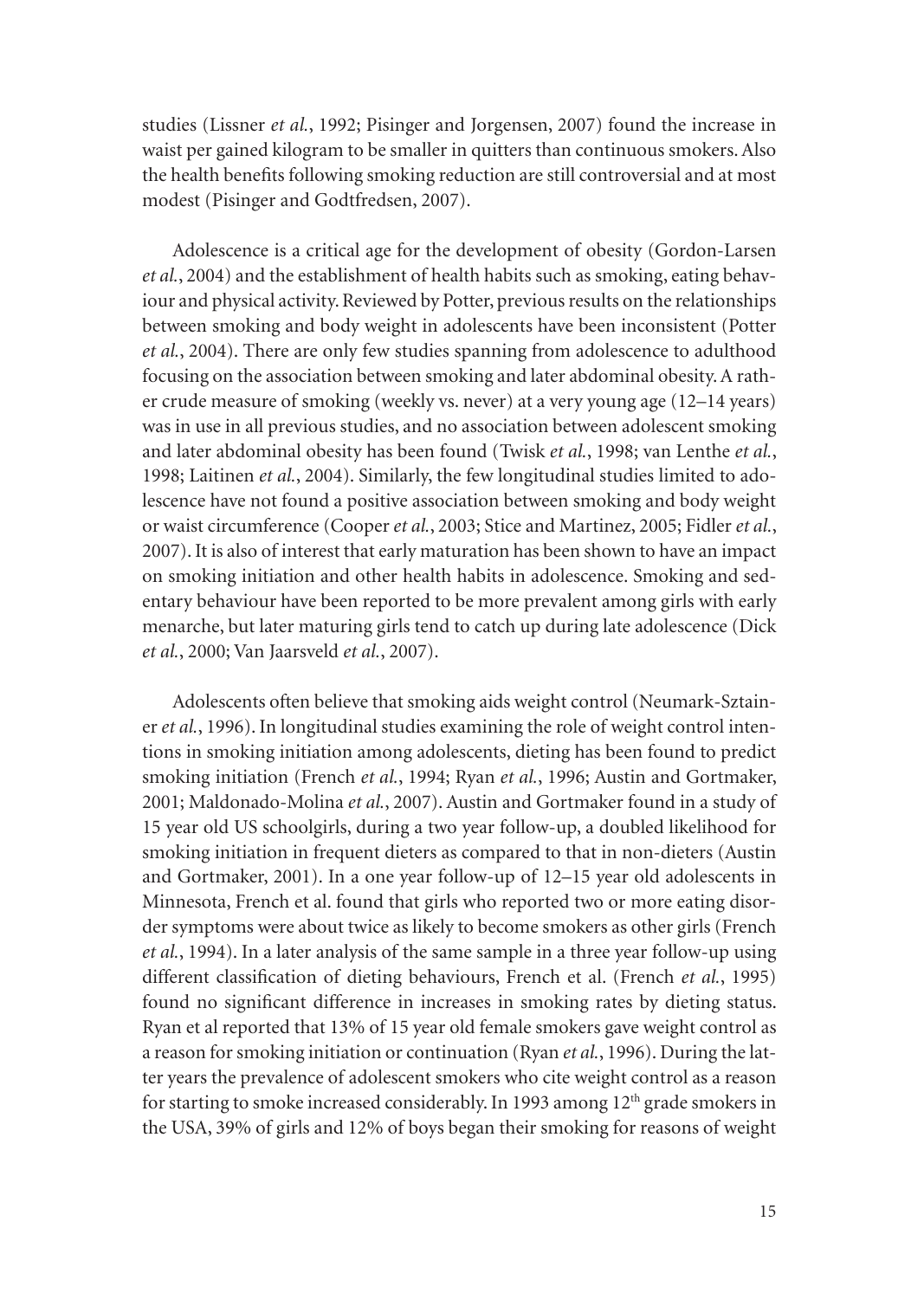control (Camp et al., 1993). In 1998, the corresponding figures were 49% in girls and 28% in boys (Fulkerson and French, 2003).

The results of the few studies concerning the association between tobacco use and dieting in adults are somewhat contradictory, probably due to methodological differences (French *et al.*, 1995; Serdula *et al.*, 1999; von Ranson *et al.*, 2002). French et al found that dieting and weight concerns were unrelated to smoking cessation or relapse in a population-based sample of working adults (French *et al.*, 1995). In a large population-based survey (N=107 804) carried out in the late 1990's in the USA, Serdula et al. found current smokers to be less likely to try to lose their weight than never-smokers (Serdula *et al.*, 1999). On the other hand, heightened levels of weight concerns (Feldman *et al.*, 1985) and body dissatisfaction have been observed more frequently among female smokers than in non-smokers (Meyers *et al.*, 1997; Wiseman *et al.*, 1998; King *et al.*, 2000). Weight concerns are also considered an important factor in smoking initiation and inhibiting smoking cessation, not only among adolescents but also among young adults, particularly women (French *et al.*, 1994; Klesges *et al.*, 1997a; Neumark-Sztainer *et al.*, 1998; Pomerleau *et al.*, 2001; Cavallo *et al.*, 2006; Weiss *et al.*, 2007).

## **6.4 Summary of open questions**

Smoking is known to affect body weight through many different mechanisms. There is also evidence that in addition to body weight, smoking seems to be associated with different patterns of body fat distribution. The direction of the effect on weight is still under discussion and there is some evidence that the association of smoking and body weight differs between younger and older generations. Differences between men and women also remain to be investigated. Comparative research across age cohorts should be conducted to explore possible cohort effects and to evaluate the change. Also longitudinal studies spanning adolescence to adulthood are scarce and methodologically limited. Special emphasis should be put on the use of accurate measurement of smoking and of body shape, including not only weight and height, but also waist circumference.

The association between tobacco use and weight cycling, found in many studies, may be due to the effects of smoking on weight cycling or alternatively weight cycling may precede smoking. There is also a third possible explanation: the association could be explained by familial factors associated with both smoking and weight cycling. Thus, it is reasonable to examine the association between weight cycling and tobacco use in a twin sample, to investigate the role of familial effects.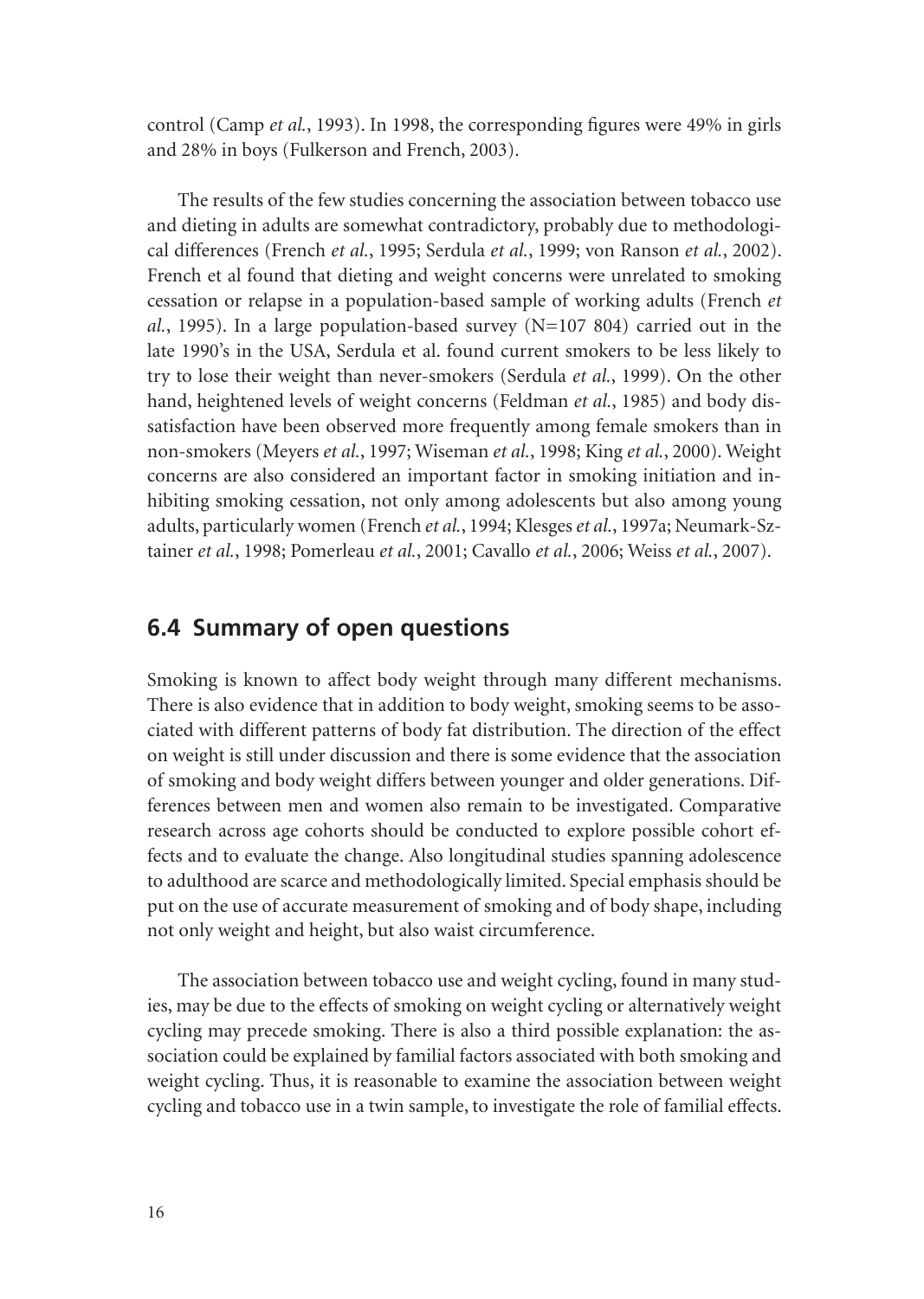There is also some evidence of differences in smoking and dieting cultures in different cohorts, and between genders.

Despite the wealth of literature, there is still controversy and confusion of how weight cycling affects later weight gain. There are only few studies with sufficiently long follow-ups and well controlled confounding factors investigating this issue.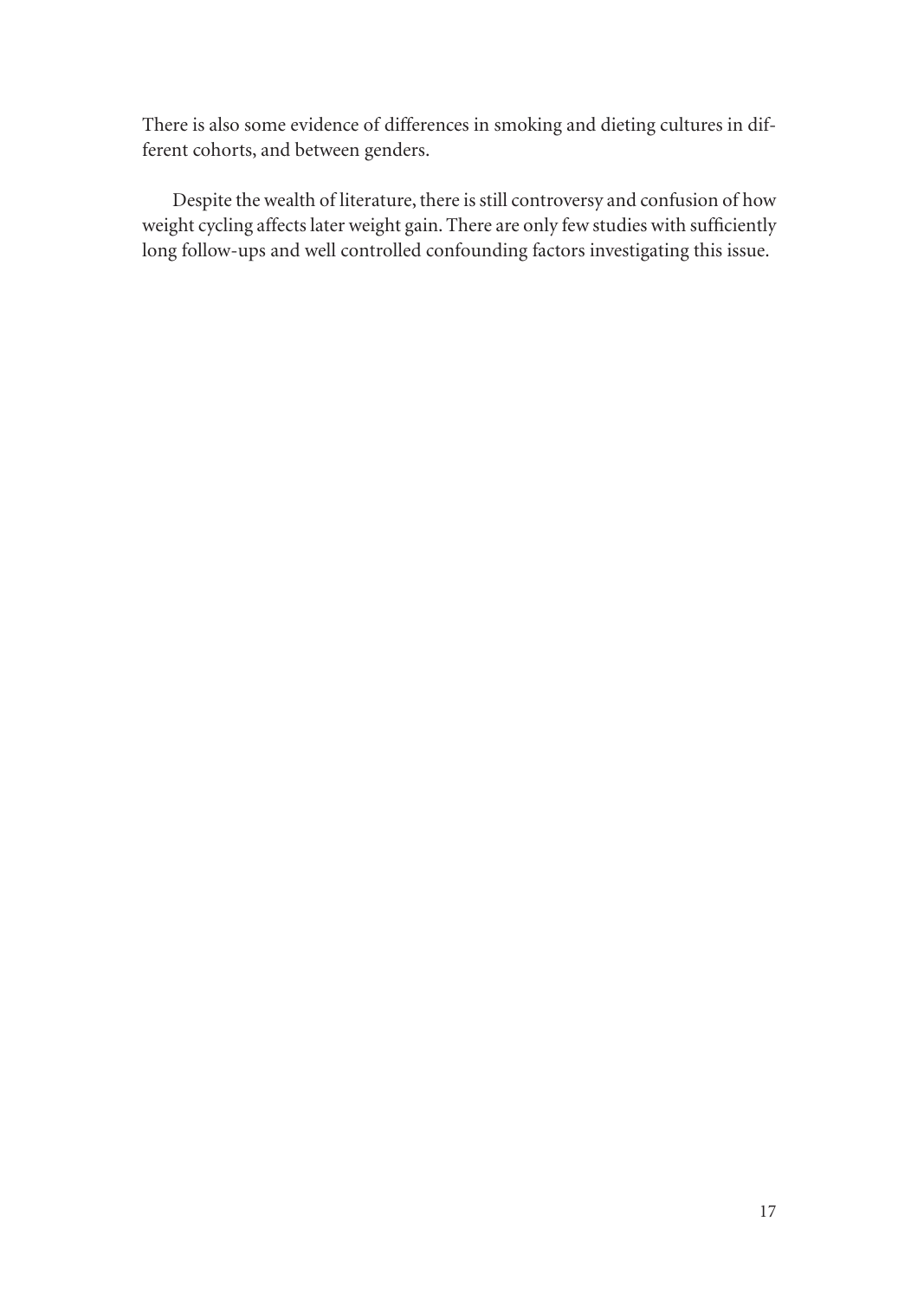# **7 Aims of the study**

This study was undertaken to investigate the interplay between body size, smoking and dieting from an epidemiological point of view.

Specific questions to be addressed in this study were as follows:

- 1. Does smoking in adolescence predict later general or abdominal obesity? (I)
- 2. Is the association of smoking and body size different across genders and age cohorts? (I, II, III)
- 3. How strongly are smoking and dieting linked among Finns? Does this association differ between men and women or in different age groups? (II, III)
- 4. Is the association of smoking and dieting due to familial or environmental factors? (II, III)
- 5. Does weight cycling predispose to later weight gain and following obesity? (IV)
- 6. Does smoking modify the effect weight cycling possibly has on future weight gain? (IV)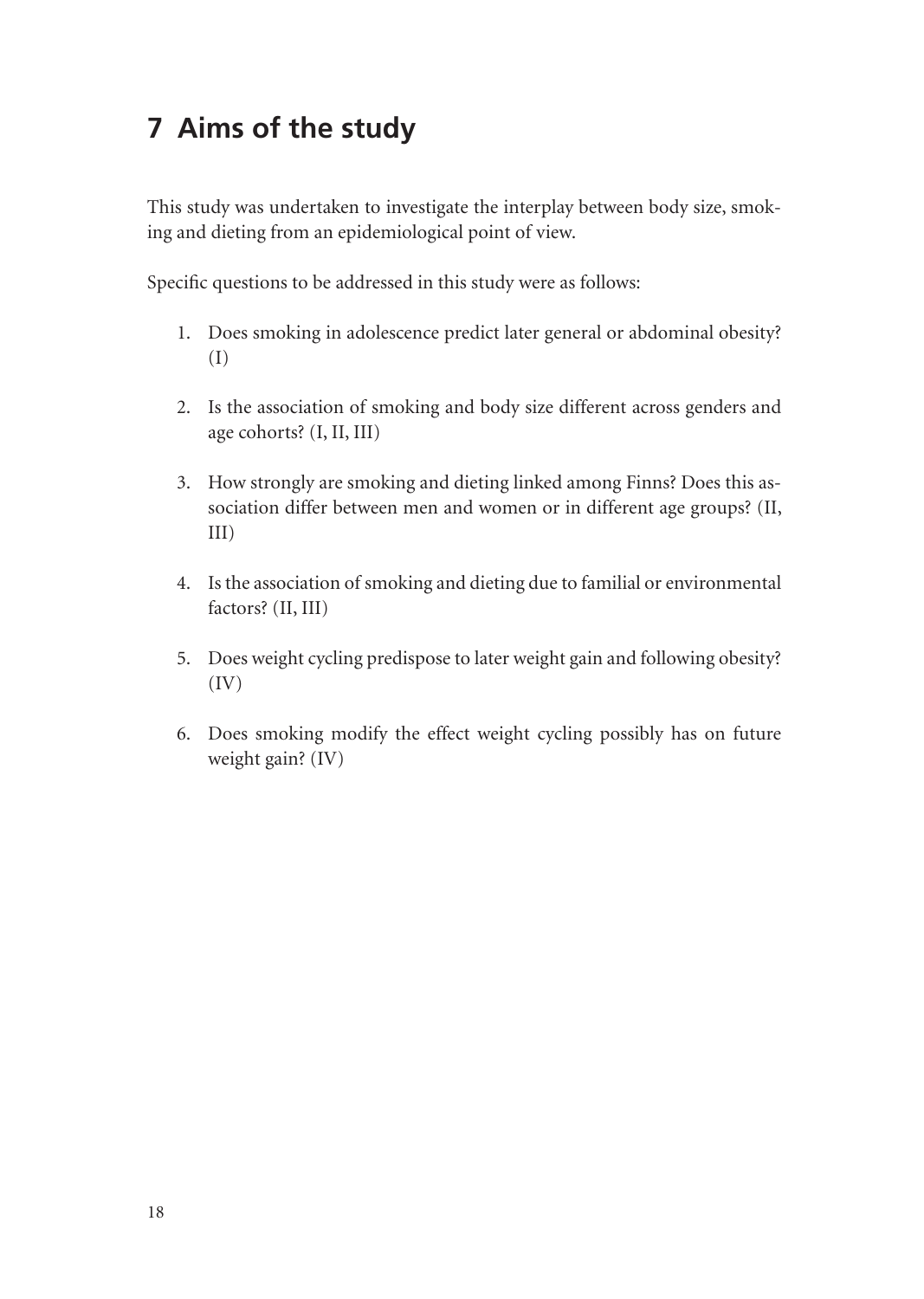# **8 Subjects and methods**

# **8.1 Subjects**

### **8.1.1 FinnTwin16 cohort**

FinnTwin16 is a population-based study of five consecutive and complete birth cohorts of Finnish twins born between 1975 and 1979 and identified from the Central Population Registry of Finland (Kaprio *et al.*, 2002). Baseline data was collected through mailed questionnaires within 60 days of the twins' 16th birthday. Follow-ups were at ages 17 and 18.5 years and in young adulthood (mean age 24.4, range 22–27 years). All four questionnaires included items on anthropometrics (weight, height) and health-related behaviours such as physical activity, common psychological and physical symptoms, alcohol, drug and tobacco use, interpersonal relationships and educational and occupational level. The baseline questionnaire yielded 5563 responses. The response rates for the baseline questionnaire were 90%, and 95%, 94% and 85% for the ages 17, 18.5 and young adulthood, respectively.

In all analyses participants who were pregnant  $(N=112)$  or had a known illnesses (diabetes mellitus, systemic lupus erythematosus (SLE), inflammatory bowel disease, celiac disease, hyper- or hypothyroidism, malignancies, mobility disorders or eating disorder) or with medication affecting weight such as insulin, thyroxin and antipsychotic medication (N=302) were excluded.

Thus, the final follow-up data used in cross-sectional analyses of twins in young adulthood included 2123 male and 2398 female participants (II). Participants included 1367 monozygotic (MZ), 1419 same sex dizygotic (SSDZ), 1476 opposite sex dizygotic (OSDZ) and 259 unknown zygosity twins. Pair-wise analyses were conducted when both twins had responded and no data was missing. Among these pairs were found 250 pairs discordant for adolescent smoking, i.e. one twin smoked at least 10 cigarettes a day and the other was included in any other smoking category (<10 cigarettes daily, occasional, former or neversmoker; "heavy – other" pairs). In 70 of these pairs one twin was smoking at least 10 cigarettes a day whereas the other twin had never smoked ("heavy – never" pairs).

From the data used in longitudinal analyses (I) participants were also excluded with missing data on weight, height, waist circumference or smoking (N=158). The final data thus included 2278 females and 2018 males, including 1326 monozy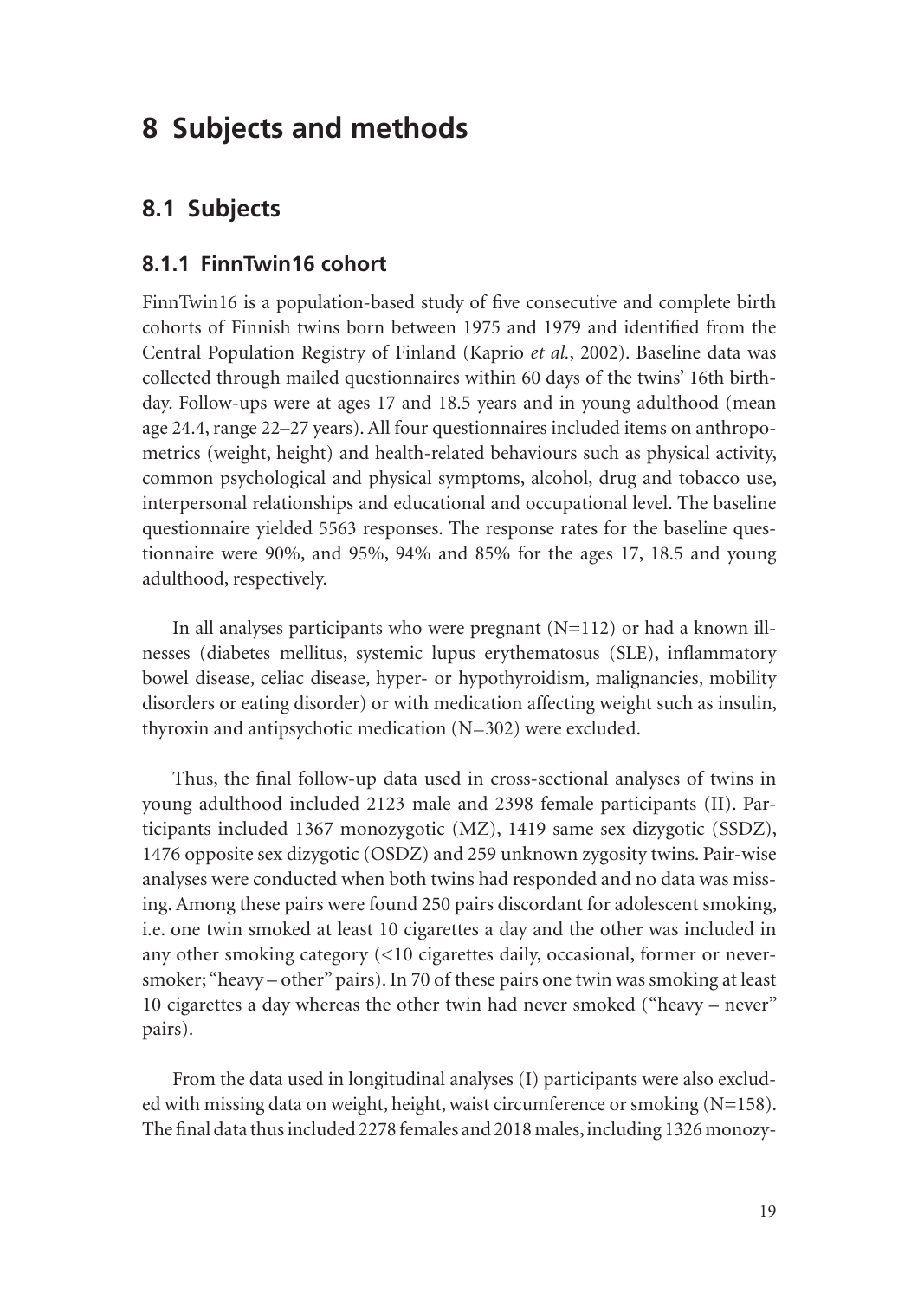gotic (MZ), 1353 same-sex dizygotic (SSDZ), 1478 opposite sex (OSDZ) and 139 unknown zygosity twins. Pair-wise analyses were conducted when both twins had responded and no data was missing.

At the time of the first mailing, parents were sent a questionnaire including questions about body size, education and occupation. The response rate of parents' was 85% (n=5055).

### **8.1.2 The Finnish Twin Cohort**

The Finnish Twin Cohort (III) was established to examine genetic, environmental, and psychosocial determinants of chronic diseases. It includes virtually all Finnish same-sex twin pairs born before 1958 in which both co-twins were alive in 1975 (Kaprio and Koskenvuo, 2002). In 1990 only twin pairs born in the period 1930-1957 were contacted. Twin individuals who replied to the questionnaire first mailed in the autumn of 1990 were included in this study. The study population thereby consisted of 12 793 twin individuals (response rate 77%); the youngest subject was aged 33 and the oldest 61 years at the time of response, as reminder letters prompted responses well into 1991. Excluded from the analyses were individuals with missing or ambiguous data on height (N=341), weight (N=368), dieting (N=345) or smoking status (N=445) (numbers not mutually exclusive). Also were excluded those with a history of malignant disease  $(N=168)$ , a diagnosis of diabetes (N=251) or use of antihypertensive medication for at least two months during the past year (N=887). People with these diseases were excluded because they might have changed their eating patterns, smoking habits or dieting behaviours as a result of knowing they had such a condition. The final data included 5046 male and 6009 female twin individuals. In the final data 1010 twin pairs were found discordant for daily smoking. Of these "daily-other" smoking discordant pairs, 270 adult pairs and 109 adolescent pairs were also discordant for recurrent dieting, i.e. one twin had never dieted and the co-twin reported recurrent dieting.

### **8.1.3 Cohort of male elite athletes**

The study subjects were male athletes who had represented Finland in the Olympic Games or in other major international sport competitions between 1920 and 1965 in track and field athletics, cross-country skiing, football, ice hockey, basketball, shooting, boxing, wrestling, or weight lifting (IV). Athletes were identified from sports yearbooks and registers and traced through the records of local parishes, so 97.7% of them were traced. The control group consisted of conscripts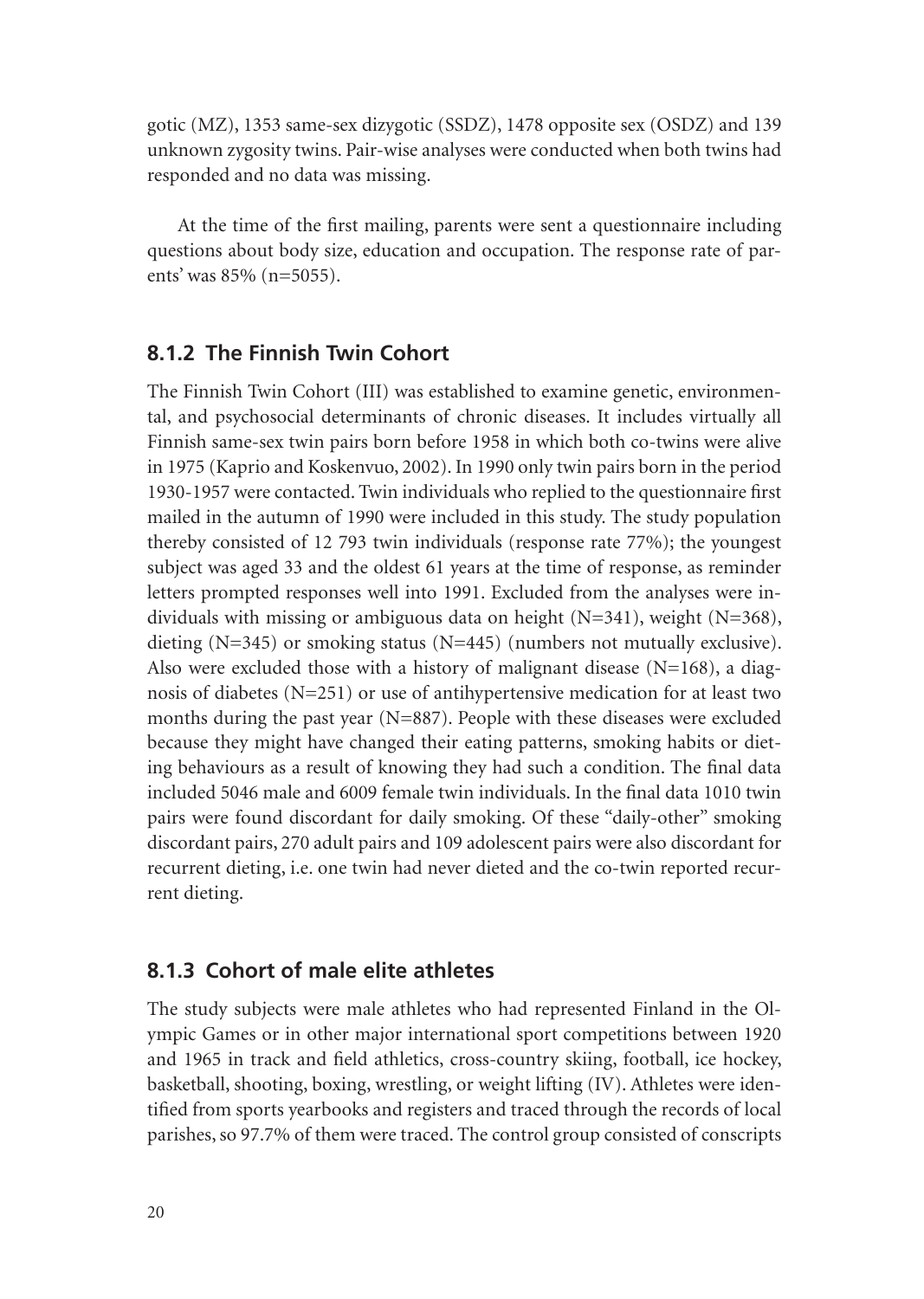from the same age cohort and area of residence as the athletes, and were selected from the service register of the Finnish Defence Forces; because of universal conscription, all Finnish men are assessed for eligibility to serve. The completely healthy conscript listed in the service register living the closest geographically to each athlete was chosen as his matched control. The referents were selected in 1978–1979, and no referents for athletes traced later were obtained.

The surviving former athletes and referents were sent in 1985, 1995 and 2001 an extensive questionnaire on personal characteristics, including height, current weight, weight at the time of their military service (at age 20 years), sociodemographic factors, psychological traits, smoking and the use of alcohol, physical activity, the discontinuation of their sporting career, dietary habits, symptoms and diseases.

The overall response rates were 84%, 76% and 76% in 1985, 1995 and 2001 respectively. In 1985, the response rates for the referents, other athletes and the weight cyclers were respectively 92%, 79% and 91%. In 1995, the corresponding figures were 82%, 71% and 81%, and in 2001, 71%, 82% and 79%. The total number of subjects aged less than 65 years in at least one questionnaire and with data on BMI at age 20 was 2033, of which  $273$  (13.5%) were classified as weight cyclers, 1093 (53.7%) as other athletes, and 667 (32.8%) as referents.

### **8.2 Measures**

*Anthropometric measures.* Height and weight were self-reported at every survey and body mass index (BMI) (kg/m<sup>2</sup>) was calculated based on these values. The BMI categories for adults were defined as BMI  $\langle 25 \text{ kg/m}^2 \text{ for normal weight,} \rangle$ BMI 25–29.99 kg/m<sup>2</sup> for overweight and BMI  $\geq$ 30 kg/m<sup>2</sup> for obese (WHO, 2000). At adolescence the categorization was made using the International Obesity Task Force reference for adolescent obesity, with the cut-off points based on UK data (Cole *et al.*, 2000; Vidmar *et al.*, 2004). In the latest follow-up of the FinnTwin16 (mean age 24), waist circumference was self-measured using a tape measure supplied by mail. The WHO cut-off points of 80cm for women and 94cm for men were used to measure abdominal obesity (Han *et al.*, 1995).

*Dieting.* In this study the term dieting is used as an overall term covering all intentional behaviour heading for weight loss. Three more specific terms are used in sub studies: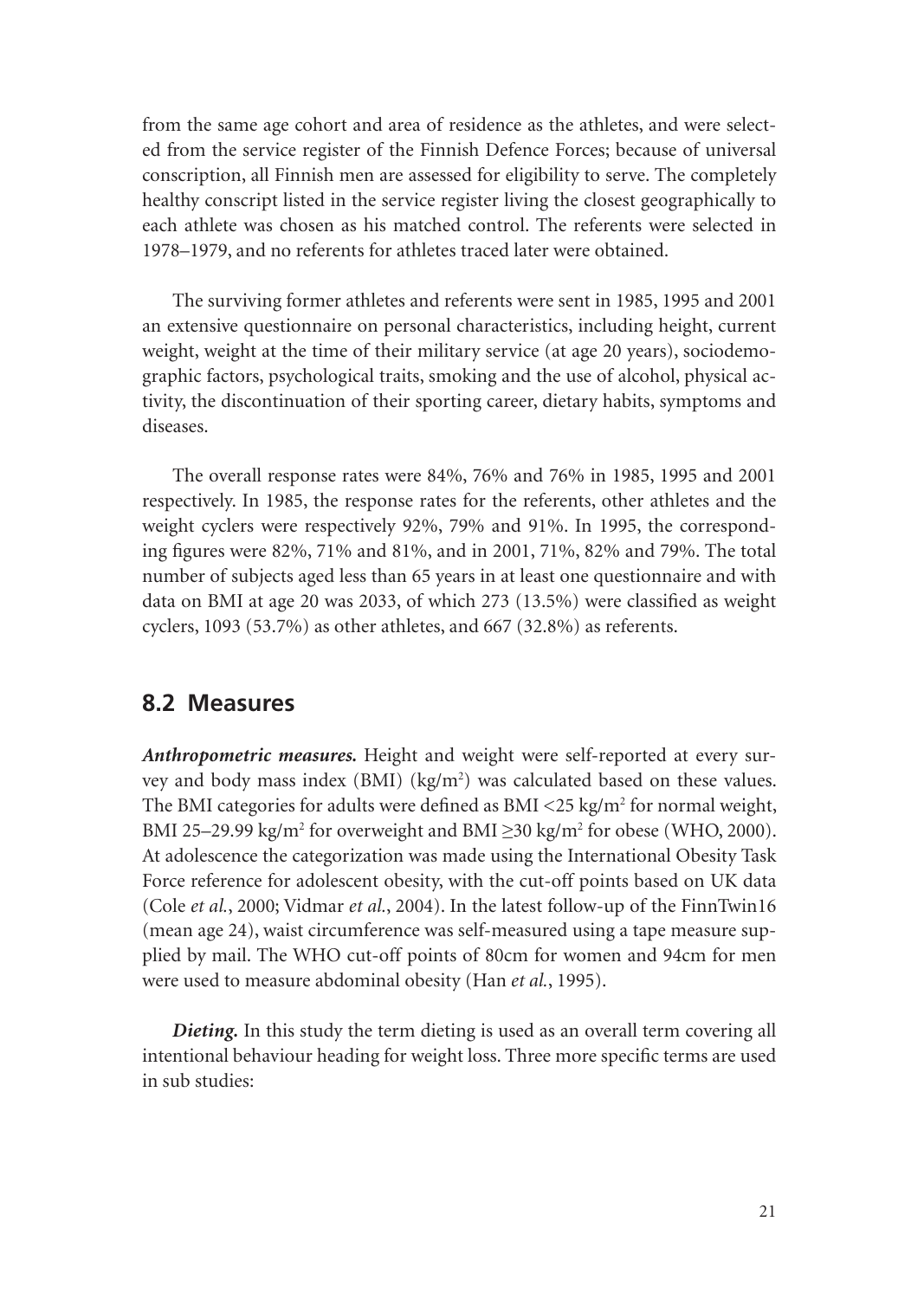- 1) Recurrent intentional weight loss (IWL): If young adult twins from the FinnTwin16-cohort reported having intentionally lost 5kg or more at least twice in their lifetime, they were classified as having recurrent intentional weight loss episodes. This kind of dieting behaviour will later on in the text be referred as IWL. Furthermore, among the FinnTwin16-cohort the subjects were asked to compare their own behaviours with their co-twins behaviours during the last 12 months: which twin is or has been dieting more often (me, my co-twin, there is no difference between us, do not know).
- 2) Recurrent dieting: Twins from the adult cohort were asked how many times in their entire lifetime they had intentionally lost weight or tried to lose weight (never, 1–2, 3–5, and 6–10 times or more often). This will further on be referred as dieting. Overall, 12% reported having dieted 3-5 times, 4.6% 6-10 times and 6.3% more often. Because the smoking proportion of those who reported dieting more than 6 times did not differ from those who had dieted 3-5 times and the number of those who had dieted more than 6 times was relatively small, these two dieting categories were combined. Those who had dieted at least 3 times in their entire lifetime were classified as recurrent dieters. These subjects will be referred as having recurrent dieting.
- 3) Among athletes, men who had been engaged in sports with mandatory weight classes (boxing, weightlifting and wrestling) in which weight reduction before a competition is common will be referred to as weight cyclers in the text. This assumption is made on previous results where athletes competing in weight classes have often shown to be engaged with weight cycling (Tipton and Tcheng, 1970; Lakin *et al.*, 1990; Fogelholm and Hiilloskorpi, 1999; Kiningham and Gorenflo, 2001; Oppliger et al., 2003; Alderman et al., 2004).

*Smoking*. A detailed smoking history was used to define smoking status as a categorical variable divided into never, former, occasional and current regular smokers. In the athlete and adult twin samples the group of occasional smokers was small and similar to former smokers in respect of age and BMI, and thus combined with them. In the FinnTwin16-sample daily smokers were further divided to daily smokers smoking <10 cigarettes per day, and daily smokers, ≥10 cigarettes per day.

*Confounding factors.* A set of selected confounding factors known to be associated with BMI, smoking and weight loss behaviour were included in the analyses. Models were adjusted for age (as a continuous variable, also in analyses by age group), socioeconomic status (categorized variable) or educational level (categorized variable), physical activity (categorized variable), having children (dichoto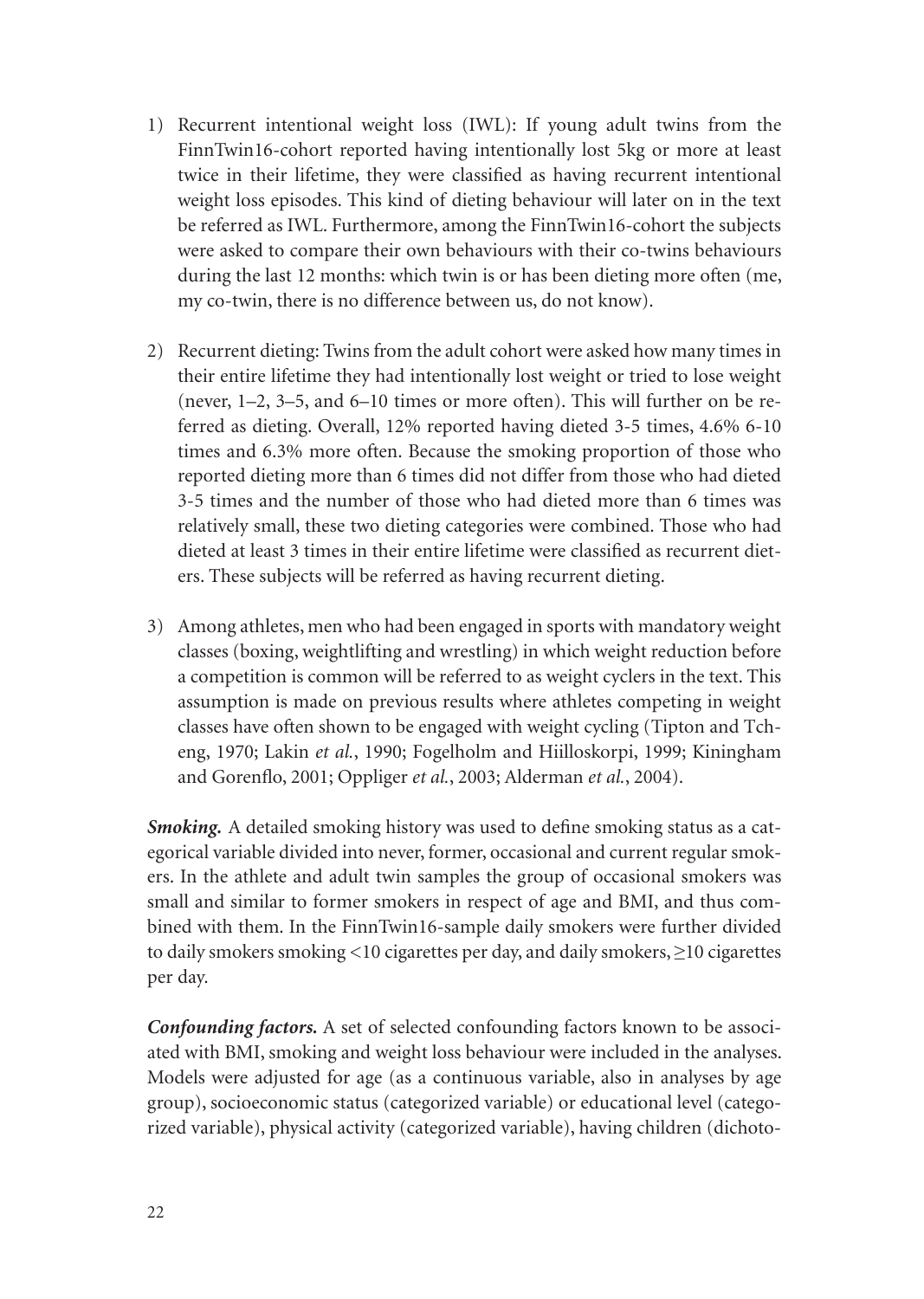mous variable) and among young adults also parental BMI (continuous variable), socioeconomic status (categorical variable) and alcohol consumption (continuous variable, used only in the athlete sample). Type of milk and spread on bread, use of cola drinks and alcohol, and breakfast skipping were used as indicators of dietary behaviour.

### **8.3 Validity assessment**

*Twin zygosity.* Twin zygosity was determined by a validated questionnaire method (Sarna *et al.*, 1978). The validity of the questionnaire was assessed by 11 polymorphic genetic blood markers and responses to two questionnaire items in a sample of 104 twin pairs classified as monozygotic (MZ) or dizygotic (DZ) (Sarna *et al.*, 1978). Agreement between the blood test and the questionnaire was 100%. The probability of misclassification of a twin pair based on blood tests in this sub sample was 1.7%.

*Self-reported BMI and waist circumference.* The validity of the self-reported values on BMI and waist circumference were assessed in a sub-sample of FinnTwin16 sample of 566 twins. They participated in another study on the consequences of adolescent alcohol use with a median of 650 days after the self-report. Height was measured without shoes on a stadiometer and weight in light clothes on a calibrated beam balance. Waist circumference was measured standing, halfway between the iliac crest and the lowest rib, at the end of light expiration. The agreement between the measured and reported values was good. The intraclass correlation for BMI was 0.89, mean difference 0.93 (95% CI 0.79 to 1.07) kg/m<sup>2</sup>, for height 0.99 and 0.24 (0.14 to 0.35) cm and for waist 0.75 and 2.48 (0.96 to 3.00) cm, respectively. The kappa coefficient for self-measured and clinically measured abdominal obesity ( $\geq 80$  cm for women,  $\geq 94$  cm for men) was 0.67 (95%CI 0.59 to 0.75).

In the athlete sample height and weight were measured for a sample of 87 athletes in 1992 participating in a laboratory study (Kettunen *et al.*, 2000). Selfreported height and weight agreed closely to measured height and weight; for height, r=0.96 (1985 questionnaire) and r=0.98 (1995), and for weight, r=0.90 (1985) and r=0.94 (1995). To analyse a possible recall bias in reporting body weight at 20 years the correlations were examined between reported weights on different questionnaires. The correlations were greater than 0.91 between all time points.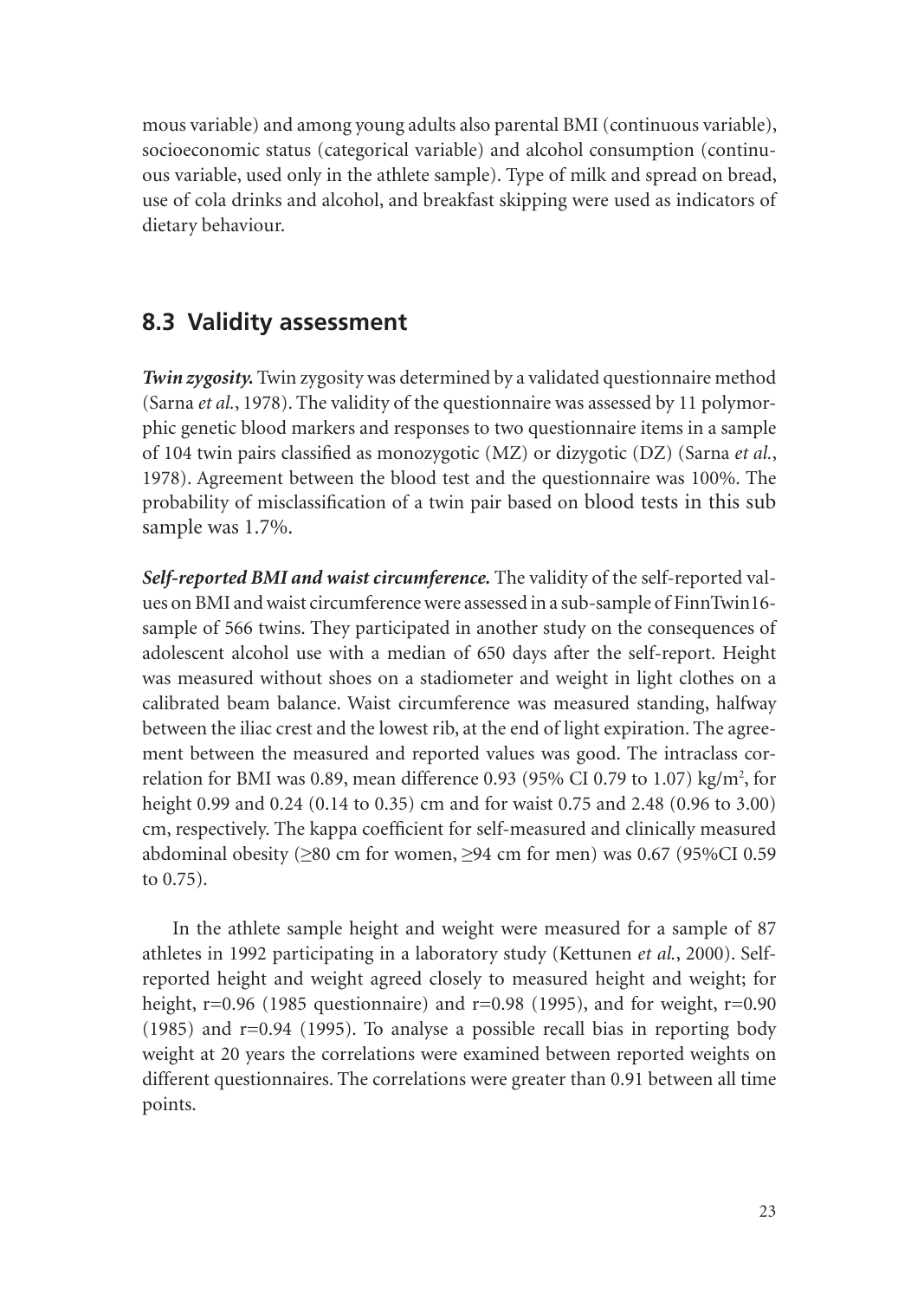|                                                  | FinnTwin16                                                                         | The Finnish Twin<br>Cohort                                                                                             | Cohort of male<br>elite athletes                                                                                        |
|--------------------------------------------------|------------------------------------------------------------------------------------|------------------------------------------------------------------------------------------------------------------------|-------------------------------------------------------------------------------------------------------------------------|
| N (% of women)                                   | 4296 (53%)                                                                         | 11055 (54%)                                                                                                            | 2033 (0%)                                                                                                               |
| BMI $(kg/m2)$                                    | At age 16<br>17<br>18.5<br>24                                                      | In year 1990                                                                                                           | At age 20 (recalled)<br>In year 1985<br>1995<br>2001                                                                    |
| Waist<br>circumference<br>(cm)                   | At age 24                                                                          |                                                                                                                        |                                                                                                                         |
| <b>Smoking</b>                                   | At age 16<br>17<br>18.5<br>24                                                      | In year 1990                                                                                                           | In year 2001                                                                                                            |
| Dieting                                          | At age 24<br>"How many<br>times have you<br>intentionally lost<br>$\geq$ 5 $kg$ ?" | In year 1990<br>"How many<br>times during your<br>lifetime have you<br>intentionally lost or<br>tried to lose weight?" | During active<br>sporting career.<br>Athletes in sports<br>with weight classes<br>were classified as<br>weight cyclers. |
| Mean age (years)<br>at last survey<br>$(95\%CI)$ | 24.4 (24.3–24.34)                                                                  | $43.7(43.6 - 43.9)$                                                                                                    | $60.2(60.0-60.5)$                                                                                                       |
| Response rate at<br>baseline                     | 90%                                                                                | 77 %                                                                                                                   | 84 %                                                                                                                    |

**Table 2**. Summary of used data sets.

## **8.4 Statistical Methods**

Prevalences were estimated using cross tabulations (I, II, III, IV), age-adjusted by direct standardization to the age distribution of the entire sample when needed (III). Statistical analyses to obtain odds ratios and 95% confidence intervals for individual data were performed using logistic (I, IV) and multinomial logistic (II, III) regression models. Linear regression (III, IV) models were used for continuous outcome variables. To examine the impact of environmental and genetic factors on the association under investigation, pairs discordant for smoking were studied using conditional logistic regression analyses and further subgroup analyses were conducted by zygosity (I, II, IV).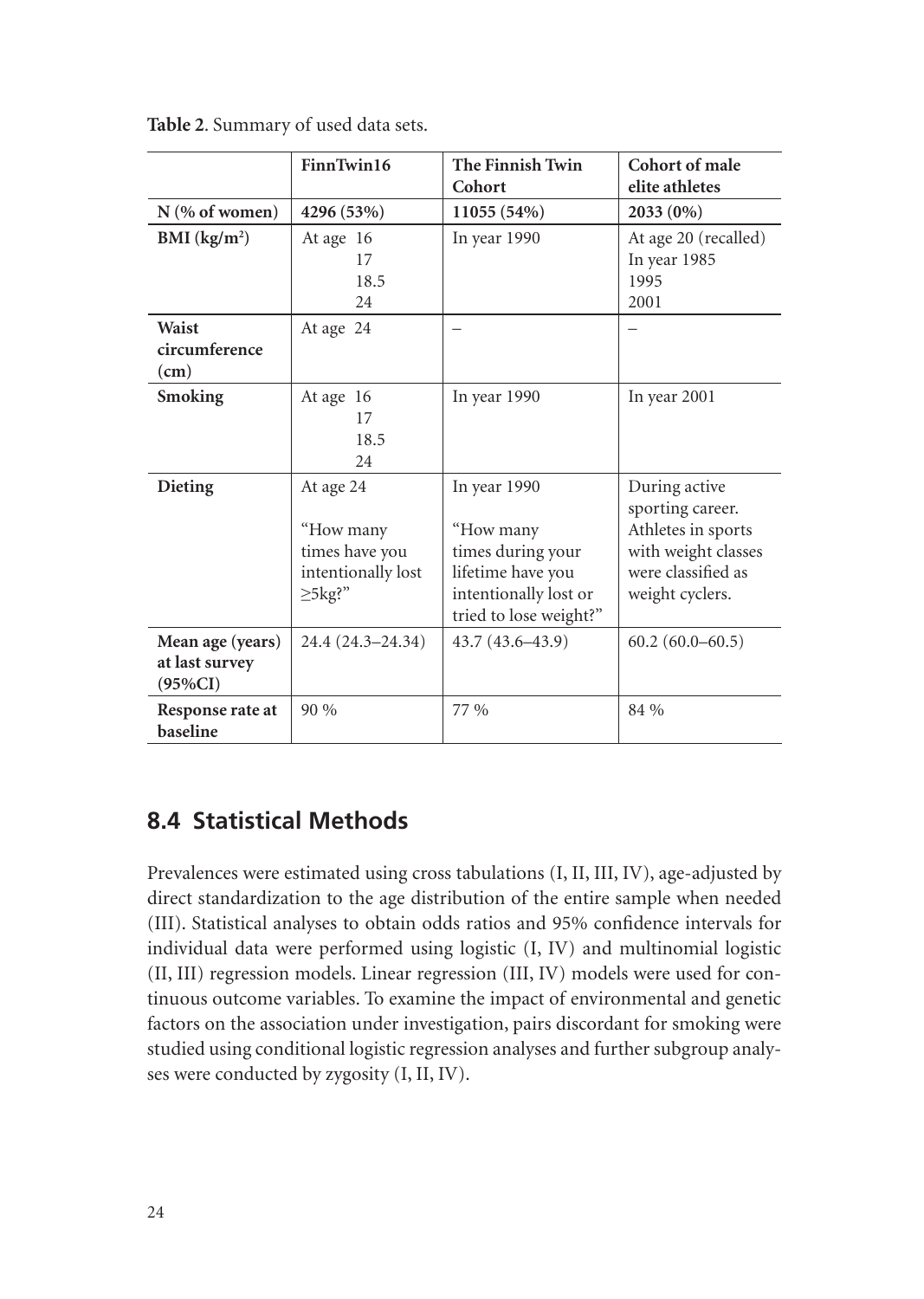Possible interaction terms (age, gender and education) were analysed by comparing models with and without interaction term with likelihood-ratio test (II, III, IV). Logarithmic or natural logarithmic transformations were used for nonnormally distributed variables. To compare self-reported and measured values intraclass correlations (I, III, IV) and kappa-coefficients (IV) were calculated.

Participants in twin data are not fully independent but may correlate for study traits within twin pairs. The effect of the twin sampling design on standard error was taken into account in individual level analyses by computing the robust estimate of variance using the cluster-option (Williams, 2000) in Stata®.

All statistical analyses were carried using Stata® statistical software version 8.2 or 9.1 (Stata, 2003; 2005).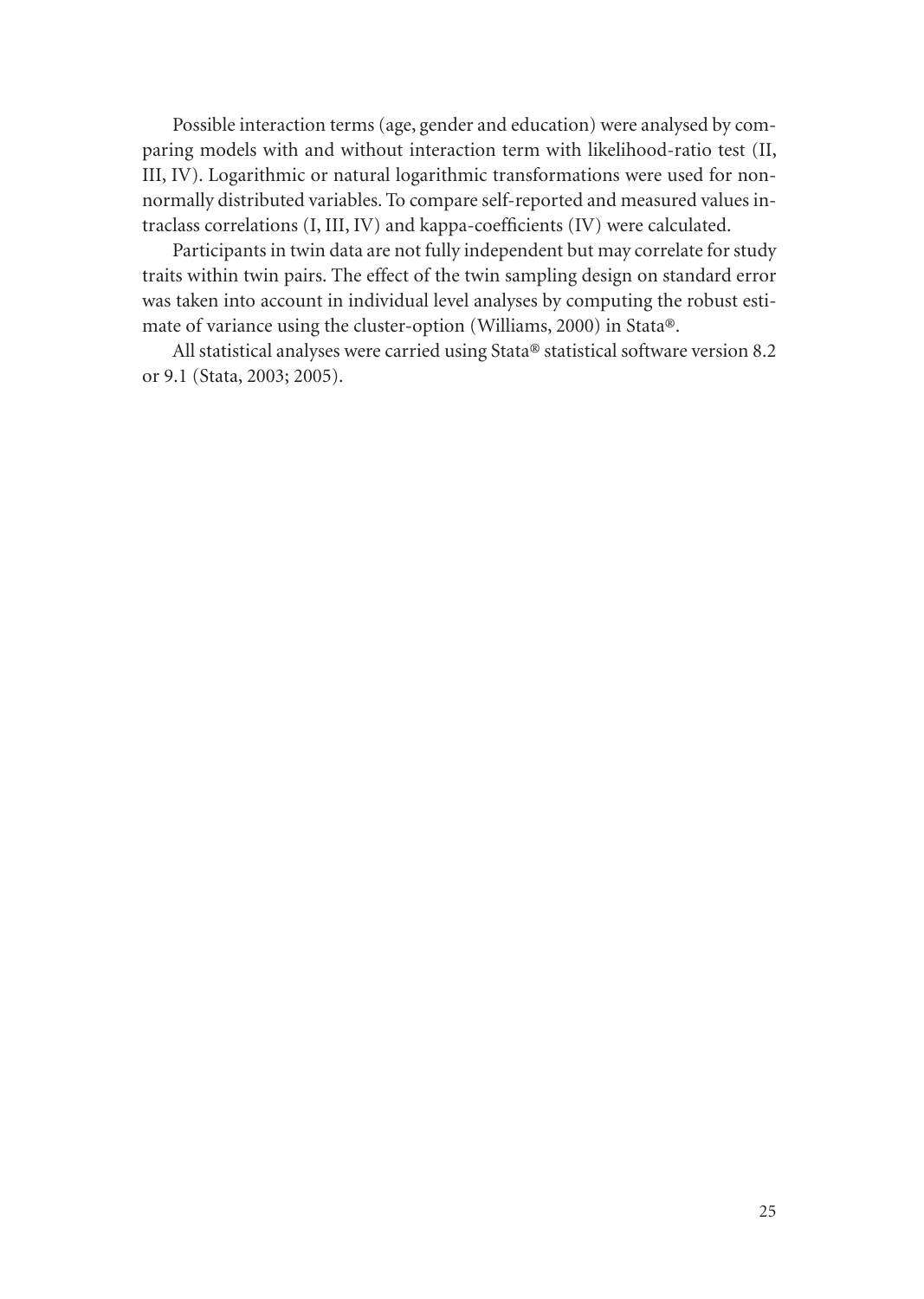# **9 Results**

### **9.1 Smoking and obesity**

Adolescent smoking was found to predict later overweight in women and abdominal obesity in both sexes (I). Girls who smoked in adolescence were significantly more likely to become overweight women than never-smokers (Odds Ratio (OR) 1.57, 95% Confidence interval (CI) 1.16 to 2.12). The girls smoking at least 10 cigarettes a day had the greatest risk of becoming overweight (OR 2.32, 95% CI 1.51 to 3.58). Adjusting for potential confounders and baseline BMI did not change the result. Among men, adolescent smoking had no effect on the risk of general overweight or obesity measured with BMI (Figure 1).

Smoking in adolescence was found to be a strong predictor of later abdominal obesity (waist circumference ≥80 cm for women, ≥94 cm for men) among both genders. The OR for abdominal obesity compared to never-smokers was highest among those smoking at least 10 cigarettes per day, 1.77 (1.39 to 2.26) in the gender adjusted model including both sexes (Table 3). Daily smoking remained a significant predictor of an increased risk of subsequent abdominal obesity after adjustments for potential confounders (Table 3). The risk was not attributable to overall adiposity (BMI), as the adjustment for current BMI did not markedly change the results. Girls smoking at least 10 cigarettes daily as adolescents had an approximately 3.4 cm larger waist circumference when young adults than never smoking girls (Table 4.).

**Figure 1.** Prevalence of A. general overweight (BMI ≥25 kg/m2) and B. abdominal obesity (waist circumference > 80 cm in women and > 94 cm in men) at 24 years by smoking status in adolescence.



\* p<0.05, \*\*p<0.01, tested with logistic regression, never-smokers as a comparison group.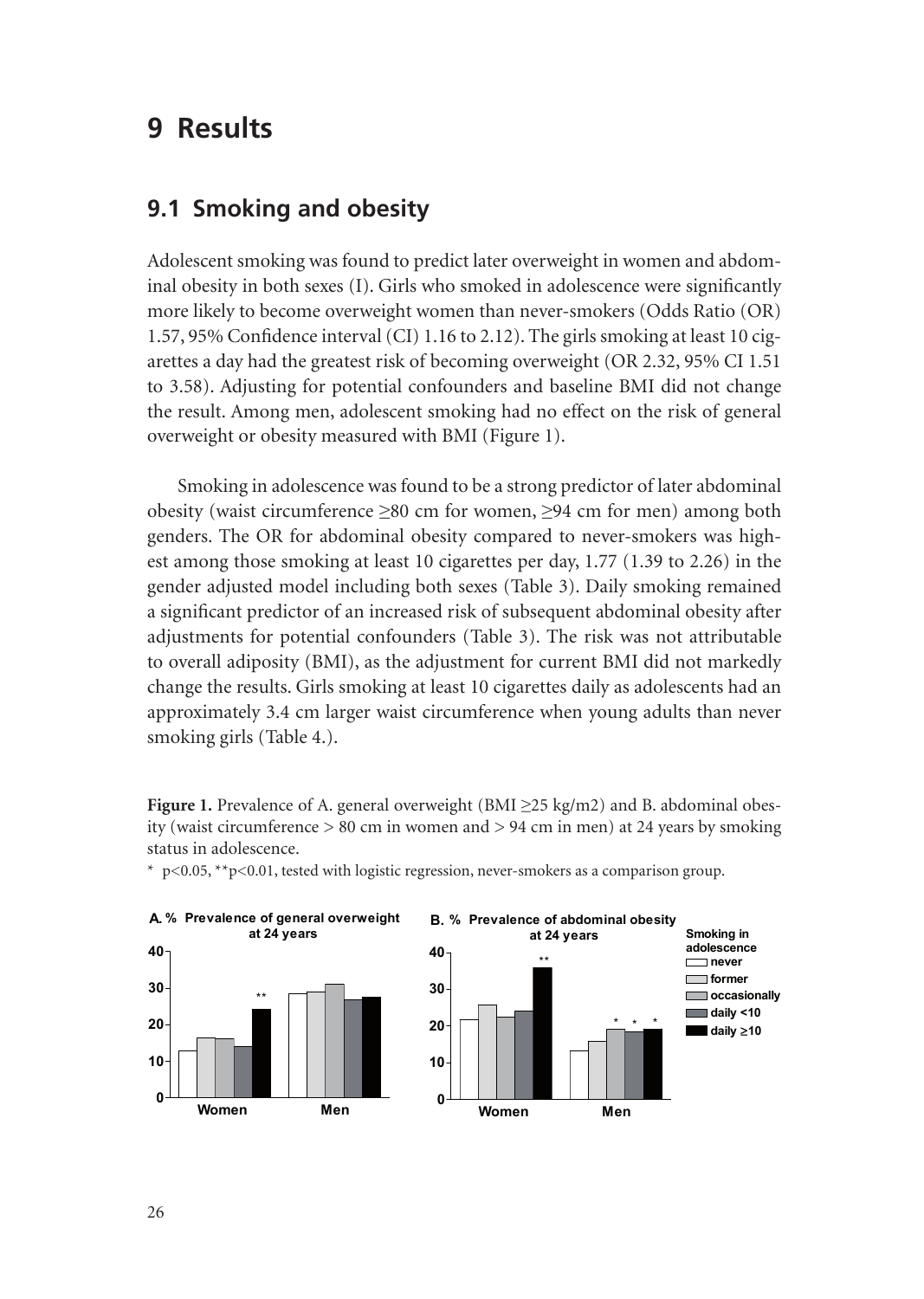| Smoking status in          | Model $1(N=4296)$              | Model $2(N=4296)$              | Model $3(n=4296)$              |
|----------------------------|--------------------------------|--------------------------------|--------------------------------|
| adolescence                |                                |                                |                                |
| <b>Never</b>               | 1.00                           | 1.00                           | 1.00                           |
| Former                     | $1.25(0.98 \text{ to } 1.61)$  | $1.17(0.91 \text{ to } 1.51)$  | 1.20 $(0.87 \text{ to } 1.66)$ |
| Occasional                 | 1.21 $(0.95 \text{ to } 1.54)$ | 1.19 $(0.93 \text{ to } 1.52)$ | 1.13 $(0.80 \text{ to } 1.59)$ |
| Daily <10 cigarettes       | $1.28(1.00 \text{ to } 1.64)$  | $1.17(0.90 \text{ to } 1.53)$  | 1.34 (0.94 to 1.90)            |
| Daily $\geq$ 10 cigarettes | $1.77(1.39 \text{ to } 2.26)$  | $1.55(1.20 \text{ to } 2.01)$  | $1.47(1.05 \text{ to } 2.01)$  |

Table 3. Odds ratios (95% confidence intervals) for abdominal obesity at age 24 years by smoking status in adolescence

Model 1: Adjusted for gender

Model 2. Adjusted for gender, physical activity, breakfast eating, parents' body mass index, father's socioeconomic status

Model 3: Further adjusted for subject's body mass index at age 24 years

Table 4. Mean waist circumference and gender specific OR's for abdominal obesity according to adolescent smoking status

| Women $(N=2278)$ | Waist (cm) | Model 1             | Model 2             |
|------------------|------------|---------------------|---------------------|
| <b>Never</b>     | 74.4       | 1.00                | 1.00                |
| Former           | 75.4       | $1.26(0.92 - 1.72)$ | $1.10(0.73 - 1.66)$ |
| Occasional       | 75.1       | $1.05(0.78 - 1.42)$ | $0.81(0.53 - 1.25)$ |
| Daily $<$ 10     | 74.9       | $1.15(0.83 - 1.59)$ | $1.13(0.72 - 1.76)$ |
| Daily $\geq$ 10  | 77.8       | $2.03(1.45-2.85)$   | $1.43(0.90 - 2.28)$ |
| Men $(N=2018)$   | 2018       | 2018                | 2018                |
| <b>Never</b>     | 85.0       | 1.00                | 1.00                |
| Former           | 85.6       | $1.25(0.82 - 1.88)$ | $1.31(0.77 - 2.24)$ |
| Occasional       | 85.3       | $1.56(1.06-2.30)$   | $1.99(1.14 - 3.47)$ |
| Daily $<$ 10     | 85.5       | $1.50(1.02 - 2.19)$ | $1.79(1.00-3.18)$   |
| Daily $\geq$ 10  | 85.4       | $1.58(1.11 - 2.25)$ | $1.58(0.95 - 2.61)$ |

Model 1. Adjusted for gender, physical activity, breakfast eating, parents' body mass index, father's socioeconomic status

Model 2: Further adjusted for subject's body mass index at age 24 years

The discordant pair analyses were run in two settings: comparing pairs, in which one of the twins smoked at least 10 cigarettes daily and the other had 1) never smoked (heavy - never pairs) or 2) belonged to any other smoking category i.e. all who smoked less than 10 cigarettes daily (heavy – other pairs). Among the heavyother pairs the twin smoking  $\geq$ 10 cigarettes daily was statistically significantly more likely to have a larger waist compared to his/her co-twin in any other smoking category (OR 1.3 95% CI 1.01 to 1.67). The association was strongest among MZ male pairs (OR 2.7 95% CI 1.04 to 6.81) suggesting that the relationship is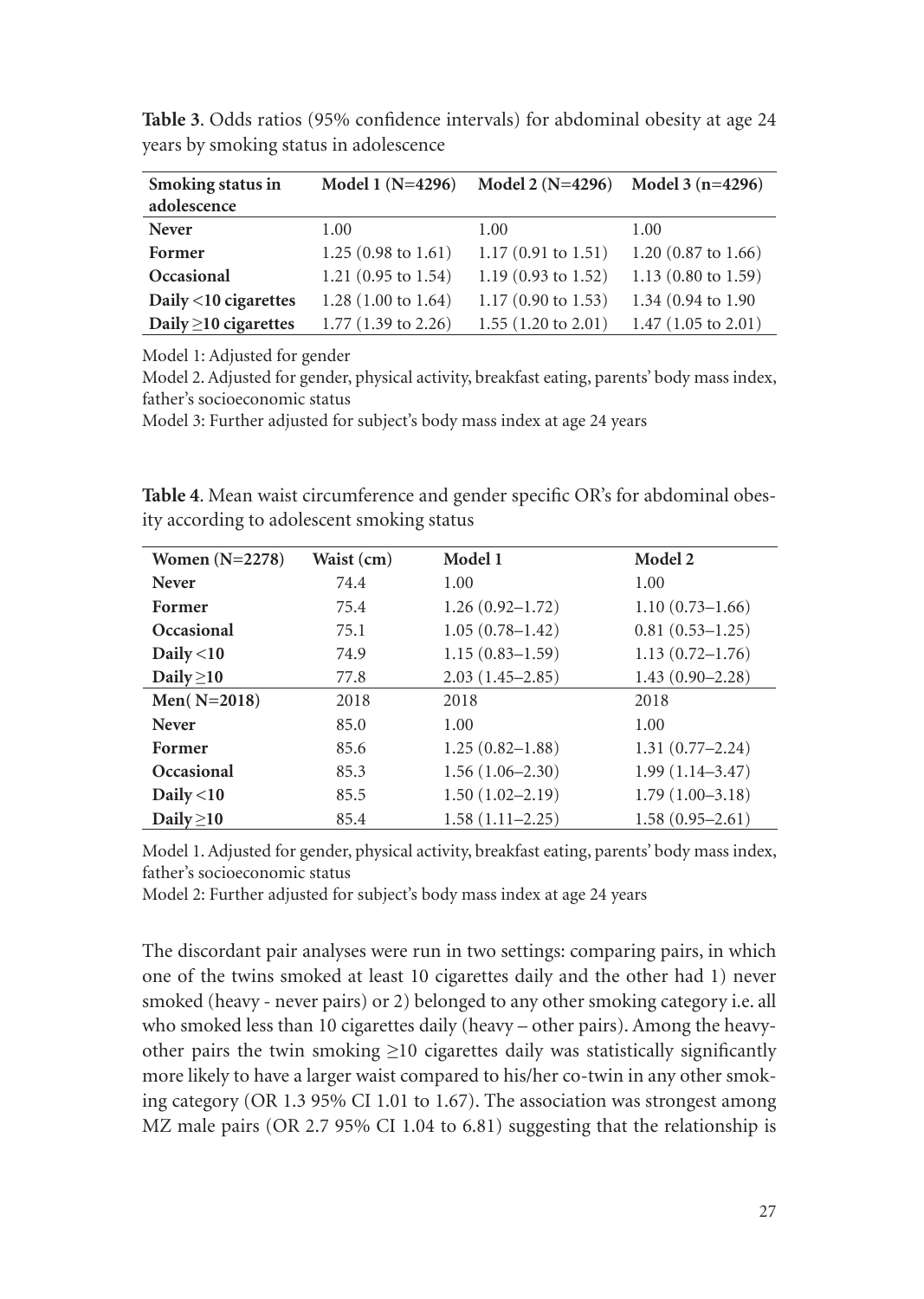independent of familial effects, both genetic and other factors shared by siblings. Findings among heavy-never pairs were similar but no statistical significance was reached. These results support a causal relationship between smoking and later abdominal obesity but given the relative rarity of pairs discordant for smoking in adolescence, the power of our analyses to fully exclude familial effects or confirm causality was limited (Table 5).

|                  | Discordant pairs           |                           |
|------------------|----------------------------|---------------------------|
|                  | heavy – other smoking*     | heavy – never smoking*    |
| All              | $1.29(1.01-1.68)^*$ N=239  | $1.43(0.89-2.3)$ N=136    |
| Women            | $0.88(0.53 - 1.45)$ N=124  | $0.83$ $(0.25-2.73)$ N=22 |
| Men              | $0.91(0.57-0.48)$ N=134    | $1.25(0.49-3.18)$ N=36    |
| Male MZ          | $2.67(1.04 - 6.81)^*$ N=44 | $2.0(0.18-22.1)$ N=6      |
| Male DZ          | $0.65(0.34-1.25)$ N=76     | $1.6(0.52 - 4.89)$ N=26   |
| <b>Female MZ</b> | $0.4(0.16-1.03)$ N=42      | $0.5(0.05-5.51)$ N=6      |
| <b>Female DZ</b> | $1.28(0.69 - 2.37)N = 82$  | $1.33(0.30 - 5.96)$ N=14  |

**Table 5**. OR (95% CI) for larger waist circumference (cm) in smoking-discordant pairs in FinnTwin16 data by discordance criteria

\* "Heavy": smoking >9 cigarettes daily, "other": all other categories, "never": never smokers.

In the analysis of the cross-sectional data on adult twins, the association between smoking and body weight differed between the sexes and age groups (II, III) (Figure 2). Among women, the daily smokers were leaner than never-smokers in the older age groups (over 40 years), but at age 24 most smoking women were slightly heavier than never-smokers. Former smokers were heavier than never-smokers only in the 40–49 year age group. Compared to never-smoking men, the formersmoking men were heavier among age groups over 33 years. Moreover, dailysmoking men were heavier than never-smokers in the age-group of 33–39 years, but there was no statistically significant difference in BMI between the daily- and never-smokers in other age groups. Overall, mean BMI increased with age.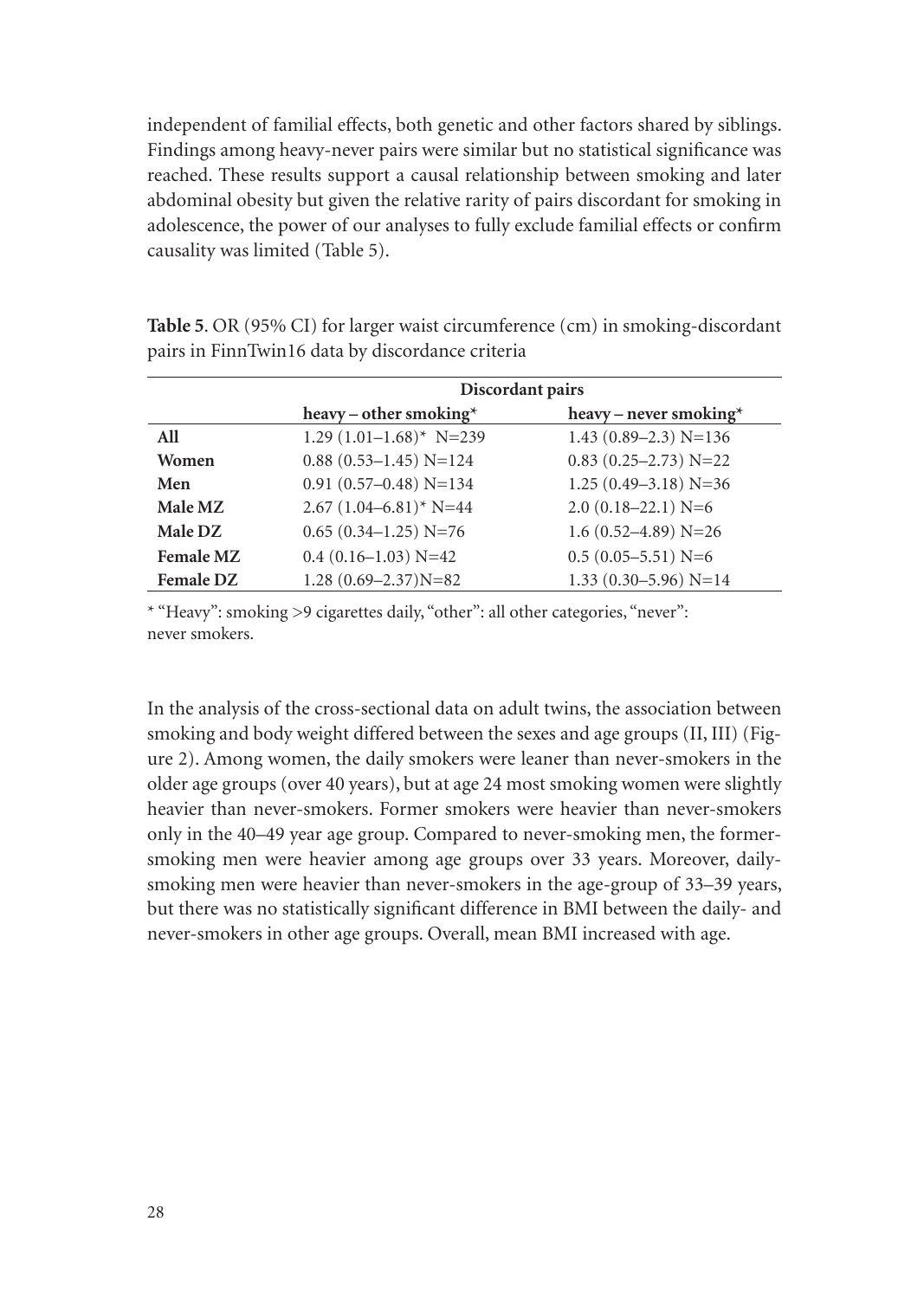**Figure 2**. BMI by smoking status in adult twins at different ages Finn Twin 16 and The Finnish Twin Cohort



**BMI by smoking and age in women**

#### **BMI by smoking and age in men**

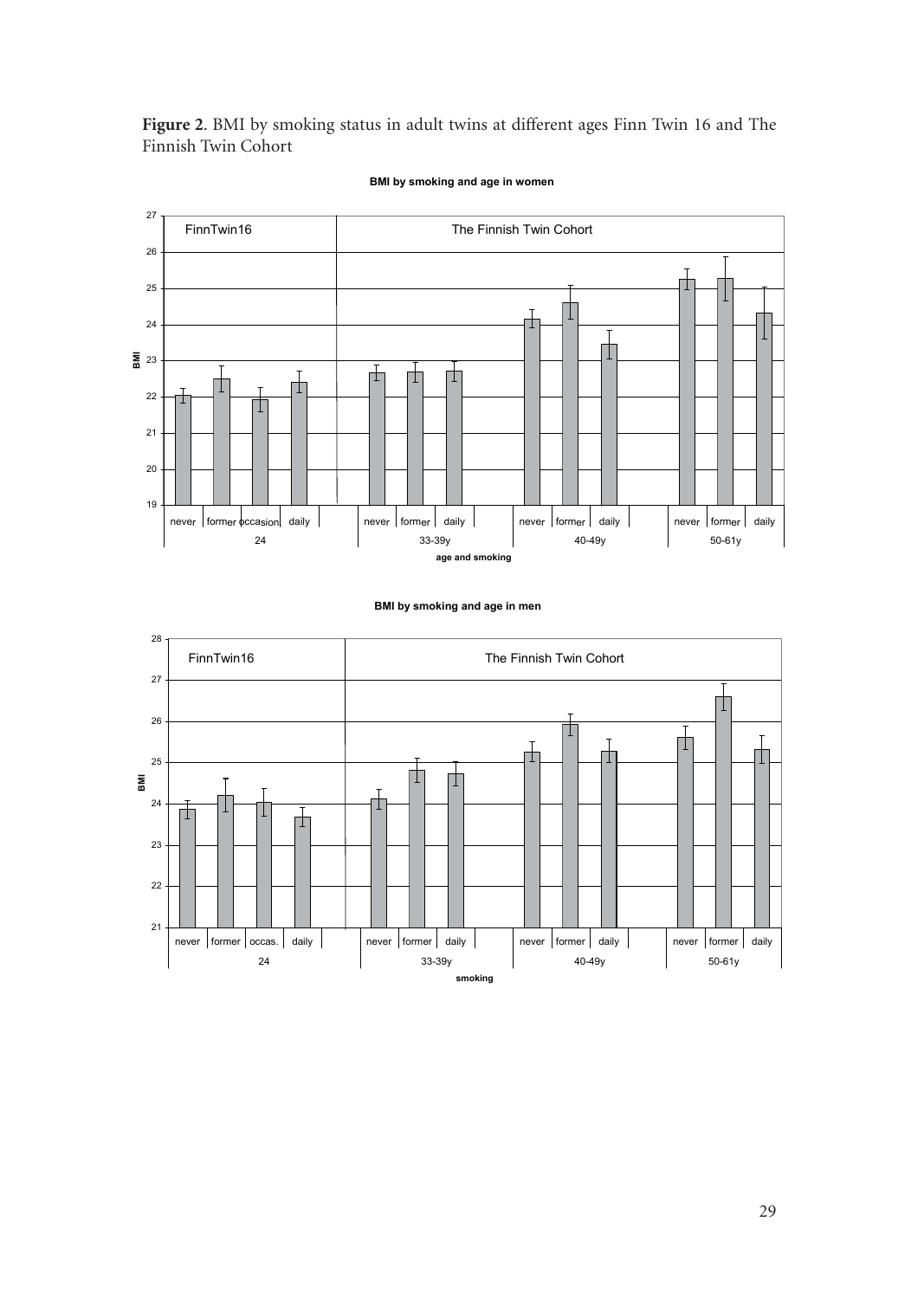# **9.2 Smoking and dieting**

Among women there was a trend for increasing smoking prevalence towards younger cohorts. When 76% of women aged 50–61 had never smoked, the corresponding proportion among women aged 24 years was 46%. Among men the proportion of never-smokers was quite stable, about 40%. The highest lifetime prevalence of having dieted was in the age category 33–39 in both sexes, the proportion of those having dieted at least once being 61% and 31%, for women and men respectively (III) (Table 6).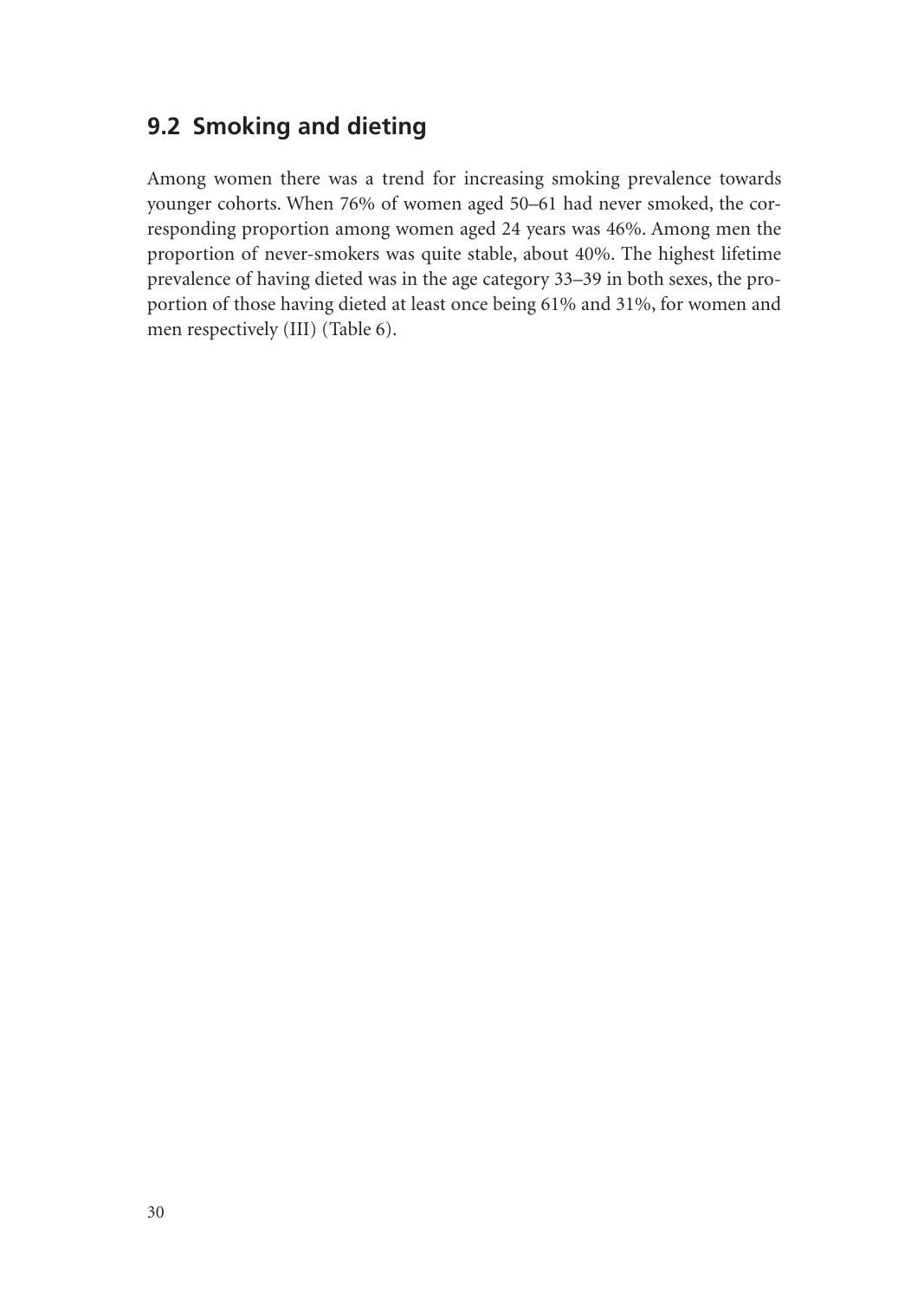| Table 6. Dieting and smoking     |            | prevalences at different ages in FinnTwin16 and The Finnish Twin Cohort |                          |                          |                          |                              |
|----------------------------------|------------|-------------------------------------------------------------------------|--------------------------|--------------------------|--------------------------|------------------------------|
| <b>WOMEN</b>                     | FinnTwin16 |                                                                         |                          | The Finnish Twin Cohort  |                          |                              |
| Z                                | 2278       | 2398                                                                    | 2435                     | 2287                     | 1287                     |                              |
| Age (years)                      | 18.5       | 24                                                                      | $33 - 39$                | 40-49                    | $50 - 61$                |                              |
| Cigarette smoking (%)            |            |                                                                         |                          |                          |                          |                              |
| Never                            |            | 46                                                                      |                          |                          |                          |                              |
| Former                           | 525529     | 11221                                                                   | 50                       | $\frac{1}{2}$            | $76$<br>13               |                              |
| Occasional                       |            |                                                                         |                          | $\mathbf{I}$             | $\overline{\phantom{a}}$ |                              |
| Daily<br>1-9 cigarettes          |            |                                                                         | $\frac{1}{27}$           | 23                       | 12                       |                              |
|                                  |            |                                                                         | $\overline{1}$           | $\mathbf{I}$             | $\perp$                  |                              |
| $\geq$ 10 cigarettes             |            |                                                                         | $\overline{1}$           | $\overline{1}$           | $\overline{1}$           |                              |
| $\overline{\text{IVL}}$ (25kg) % |            |                                                                         |                          |                          |                          | Recurrent dieting            |
| Never                            | Ż.         |                                                                         |                          |                          | $\overline{6}$           | Never                        |
| once                             |            |                                                                         | ೫೫೫                      | 482                      | 25                       | $1-2$ times                  |
| $2-4$ times                      |            | 52162<br>52162                                                          |                          |                          |                          | $\geq$ 3 times               |
| $\geq$ 5 times                   |            |                                                                         | $\mathbf{I}$             | $\overline{1}$           | $\overline{1}$           |                              |
|                                  |            |                                                                         |                          |                          |                          |                              |
| <b>MEN</b>                       | FinnTwin16 |                                                                         |                          | The Finnish Twin Cohort  |                          |                              |
|                                  | 2018       | 2123                                                                    | 1834                     | 2010                     | 1202                     |                              |
| Age (years                       | 18.5       | 24                                                                      | $33 - 39$                | $66 - 149$               | $50 - 61$                |                              |
| Cigarette smoking (%)<br>Never   |            |                                                                         |                          |                          |                          |                              |
|                                  | 49         | 40                                                                      | 40                       | 39                       | 40                       |                              |
| Former                           | 1128219    | 192282                                                                  | 23                       | $\delta$ 0               | 32                       |                              |
| Occasional                       |            |                                                                         | $-57$                    | $\mathbf{I}$             | $\mathbf{I}$             |                              |
| Daily                            |            |                                                                         |                          | $\overline{31}$          | 28                       |                              |
| 1-9 cigarettes                   |            |                                                                         | $\overline{1}$           | $\overline{1}$           | $\overline{1}$           |                              |
| 210 cigarettes                   |            |                                                                         | $\overline{\phantom{a}}$ | $\overline{\phantom{a}}$ | $\overline{\phantom{a}}$ |                              |
| Intentional weight loss          |            |                                                                         |                          |                          |                          | Recurrent dieting            |
| $(25kg)$ %                       | Ż.         |                                                                         |                          |                          |                          | Never                        |
| Never<br>once                    |            | 7492                                                                    | 881                      | 6916                     | 7202                     | $1-2$ times<br>$\geq$ 3times |
| $2-4$ times                      |            |                                                                         | $\overline{\phantom{a}}$ | $\overline{\phantom{a}}$ | $\overline{\phantom{a}}$ |                              |
| $\geq$ 5 times                   |            |                                                                         |                          |                          |                          |                              |

 $\mathrm{Na}$  = not applicable Na. = not applicable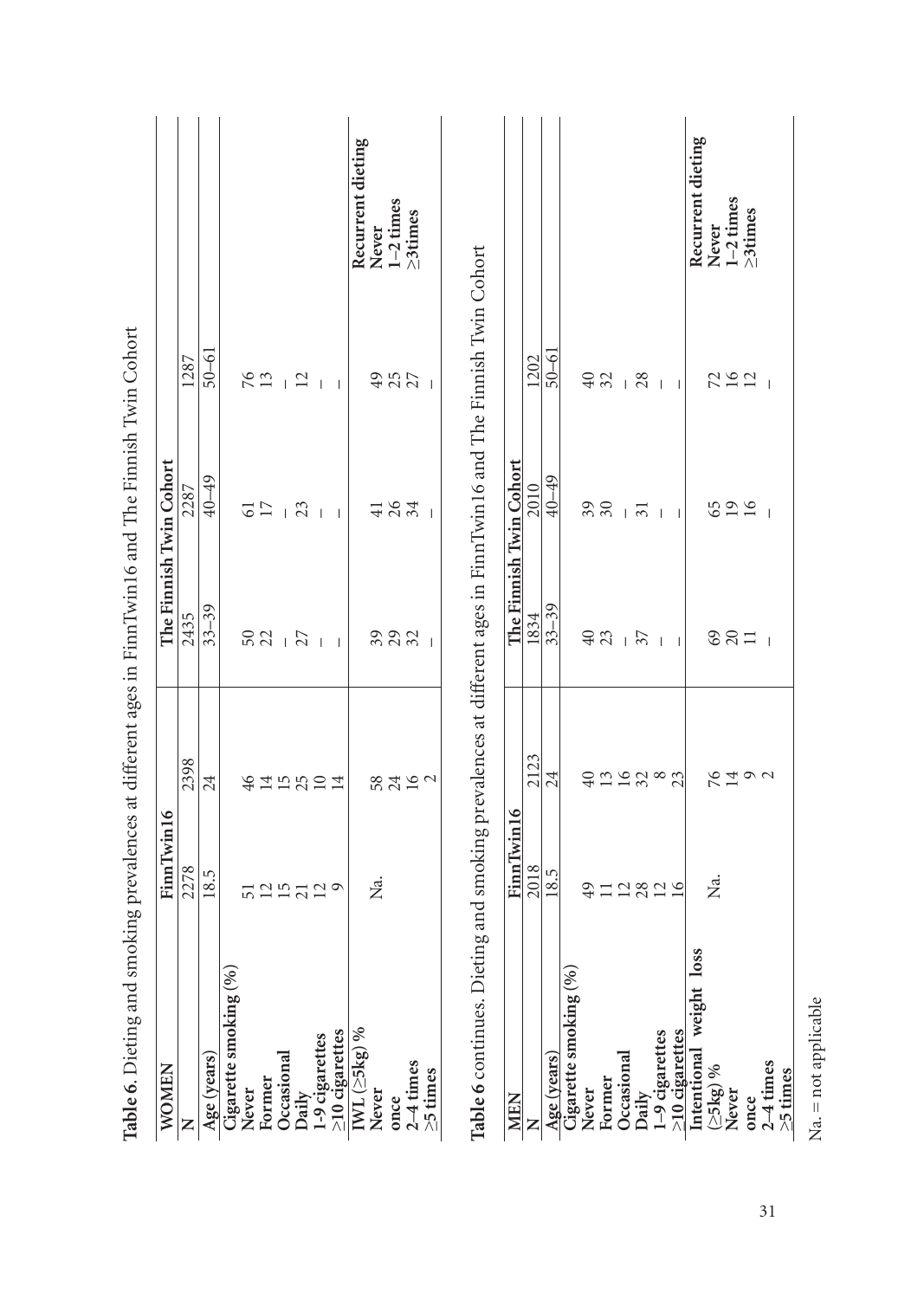Current smoking was associated with recurrent dieting among young women and men. The OR for recurrent intentional weight losses of current smokers compared to never-smokers was increased among young women 1.74 (1.35, 2.25) and men 1.77 (1.28, 2.47). In comparison, in older cohorts a positive association between current smoking and recurrent dieting was found only among women aged 33–39 years (OR 1.41 (1.10, 1.81) for  $\geq$ 3 times dieting). Among men the association of current smoking and recurrent dieting was the opposite among the Adult Finnish Twin Cohort (OR's ranging from 0.78 to 0.57, never smokers as a comparison group) (Table 7).

Among women, former smokers were more likely to have recurrently dieted in all age groups (OR are ranging from 1.31 to 2.82). Among men, former smoking was statistically significantly associated with recurrent dieting only when age groups 33–61 were combined (OR 1.30 (1.05, 1.61)) (Table 7).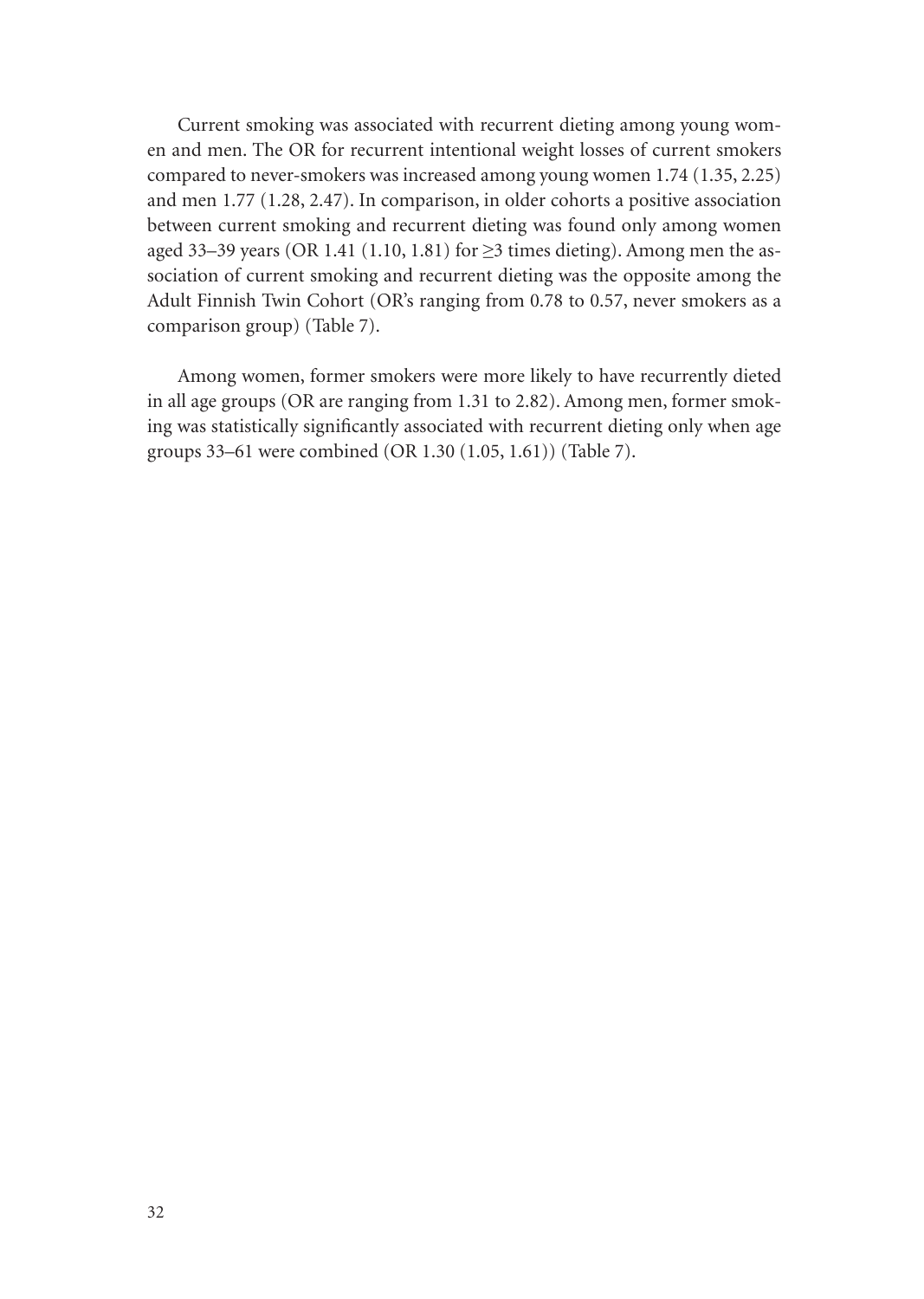| Table 7. OR's (95% Cl's) for recurrent dieting according to smoking in different age categories. All analyses were adjusted for age and<br>BMI. Comparison of different cohorts (FinnTwin16, age 24, and The Adult Finnish Twin Cohort, ages 33-61). |                   |                                                          |                        |                  |
|------------------------------------------------------------------------------------------------------------------------------------------------------------------------------------------------------------------------------------------------------|-------------------|----------------------------------------------------------|------------------------|------------------|
|                                                                                                                                                                                                                                                      |                   | Women                                                    |                        |                  |
| Dieting (number of efforts)*                                                                                                                                                                                                                         | $\geq$ 2 times    | $\geq$ 3 times                                           | $\geq$ 3 times         | $\geq$ 3 times   |
| Age $(N)$                                                                                                                                                                                                                                            | $24$ y (N=2398)   | $33-39$ y (N=2435)                                       | $40-49$ y (N=2287)     | 50–61 v (N=1287) |
| Smoking                                                                                                                                                                                                                                              |                   |                                                          |                        |                  |
| Never                                                                                                                                                                                                                                                | 1.0               | $\overline{1.0}$                                         | $\overline{1.0}$       | 1.0              |
| Former                                                                                                                                                                                                                                               | 1.31(0.94, 1.83)  | 1.52 (1.17, 1.97)                                        | 1.94 (1.44,2.63)       | 2.82 (1.86,4.26) |
| Current <sup>**</sup>                                                                                                                                                                                                                                | 1.74(1.35, 2.25)  | 1.41 (1.10,1.81)                                         | 1.09(0.83, 1.42)       | 1.28 (0.76,2.15) |
| * Number of intentional weight losses >5kg at age 24 years. Number of weight loss efforts at ages 33–61 years<br>**A combination of occasional                                                                                                       |                   | and daily smokers in the youngest age group (FinnTwin16) |                        |                  |
| Table 7 continues.                                                                                                                                                                                                                                   |                   |                                                          |                        |                  |
|                                                                                                                                                                                                                                                      |                   | Men                                                      |                        |                  |
| Dieting (number of efforts) $^{\star}$                                                                                                                                                                                                               | $\geq$ times      | $\geq$ 3 times                                           | $\geq$ 3 times         | $\geq$ 3 times   |
| Age (N)                                                                                                                                                                                                                                              | $24y (N=2123)$    | $33-39$ y (N=1834)                                       | $(0102$ =N) y (N=2010) | 50-61 y (N=1202) |
| Never<br>Smoking                                                                                                                                                                                                                                     | 1.0               | 1.0                                                      | 1.0                    | 1.0              |
| Former                                                                                                                                                                                                                                               | 1.11 (0.66, 1.88) | 1.38(0.91, 2.09)                                         | 1.12(0.73, 1.72)       | 1.32(0.97, 1.80) |

\* Number of intentional weight losses ≥5kg at age 24 years. Number of weight loss efforts at ages 33–61 years \* Number of intentional weight losses ≥5kg at age 24 years. Number of weight loss efforts at ages 33–61 years

**Current\*\*** 1.77 (1.28,2.47) 0.78 (0.53,1.16) 0.57 (0.34,0.98) 0.66 (0.46,0.94)

 $1.77(1.28, 2.47)$ 

Current<sup>\*\*</sup>

 $0.78(0.53, 1.16)$ 

 $0.66(0.46, 0.94)$ 

 $0.57(0.34, 0.98)$ 

 $^{\star\star}$  A combination of occasional and daily smokers in the youngest age group (FinnTwin16) \*\*A combination of occasional and daily smokers in the youngest age group (FinnTwin16)

Note: subjects with diagnosed diabetes, cancer and hypertensive medication for at least 2 months during the previous year are excluded Note: subjects with diagnosed diabetes, cancer and hypertensive medication for at least 2 months during the previous year are excluded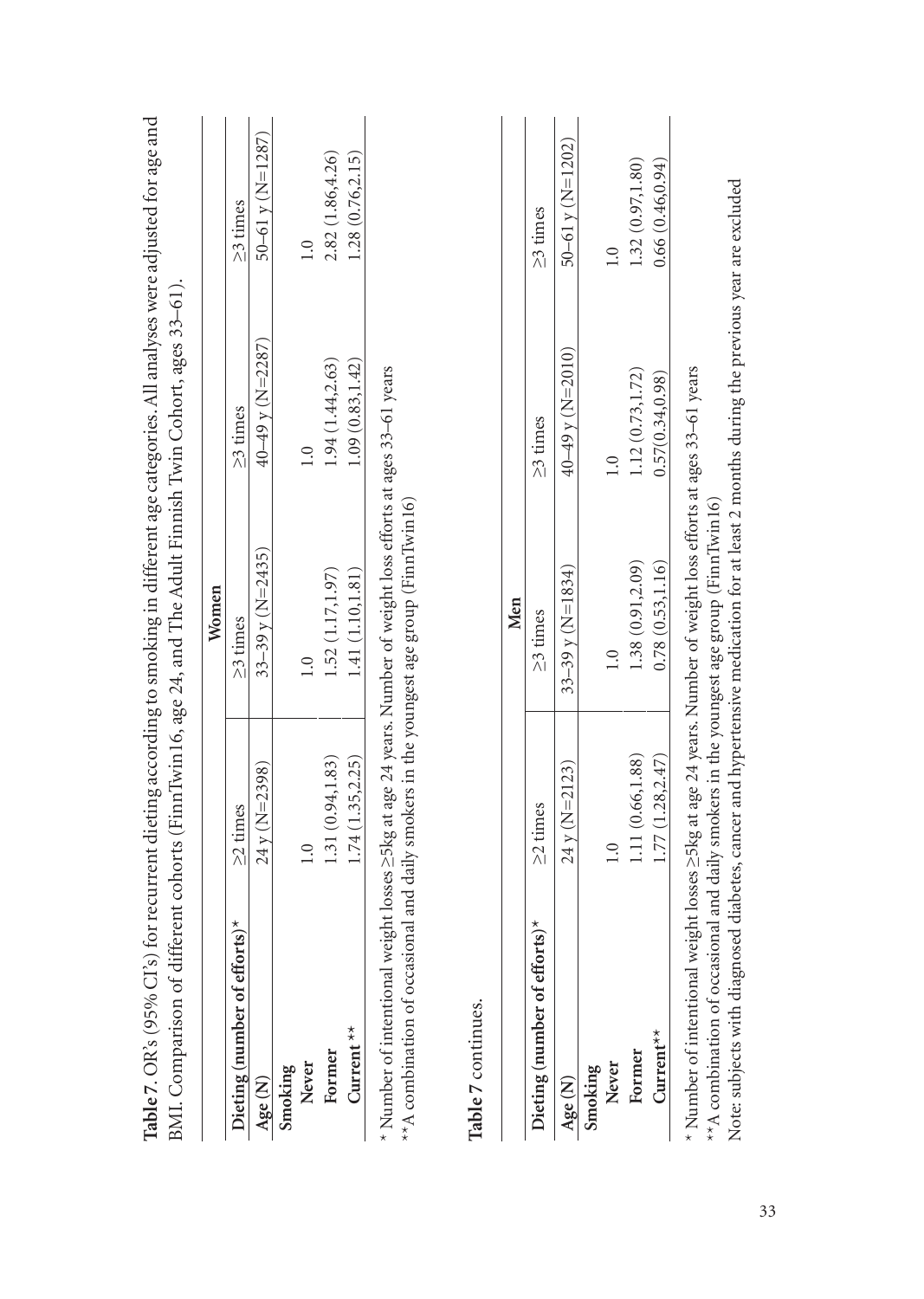In the longitudinal analysis, adolescent smoking was found to predict recurrent IWL at age of 24 even after adjustment for BMI at that age. Girls and boys who smoked at age 18.5 were about 1.5 times as likely to report  $\geq$  2 times IWL at age 24 than non-smokers (Table 8).

**Table 8**. OR for ≥2 times IWL at age 24 according to smoking status at the age of 18.5. Adjusted for BMI at age 24

| Smoking at age 18.5            | Women            | Men              |
|--------------------------------|------------------|------------------|
| <b>Never</b>                   | 1.00             | 1.00             |
| Former                         | 1.24(0.84, 1.87) | 1.15(0.67, 1.97) |
| Current                        | 1.47(1.12, 1.96) | 1.60(1.15, 2.21) |
| (including occasional smokers) |                  |                  |

Paralleling results of the twin data, athletes with weight cycling were significantly more likely to be current smokers than the other athletes (prevalence of current smokers among weight cyclers 21.5% vs. 15.5% in other athletes, p-value for difference  $\langle 0.05 \rangle$  (IV).

The association between smoking status and recurrent dieting in twin pairs discordant for smoking and recurrent dieting (recurrent intentional weight losses in FinnTwin16) was also studied (Table 9). Among the adult twins 1010 twin pairs and among the adolescent cohort 478 twin pairs were found discordant for daily smoking. Of these "daily-other" smoking discordant pairs, 270 adult pairs and 109 adolescent pairs were also discordant for recurrent dieting, i.e. one twin had never dieted and the co-twin reported recurrent dieting. The results of the conditional logistic regression analyses of these discordant pairs paralleled the results of individual-based analyses. Statistical significance was reached only in the analysis of adolescent twin pairs including all zygosity groups (OR 1.57). The within-pair analyses in smoking-discordant MZ and DZ twin pairs were repeated separately to obtain information about possible genetic factors affecting this association. The number of twins in the zygosity groups was small, and no statistically significant differences were found, even though the point estimates were greater than unity in all subgroups (II, III). To further improve the statistical power the adult and adolescent data sets were combined, but no statistical significance was reached.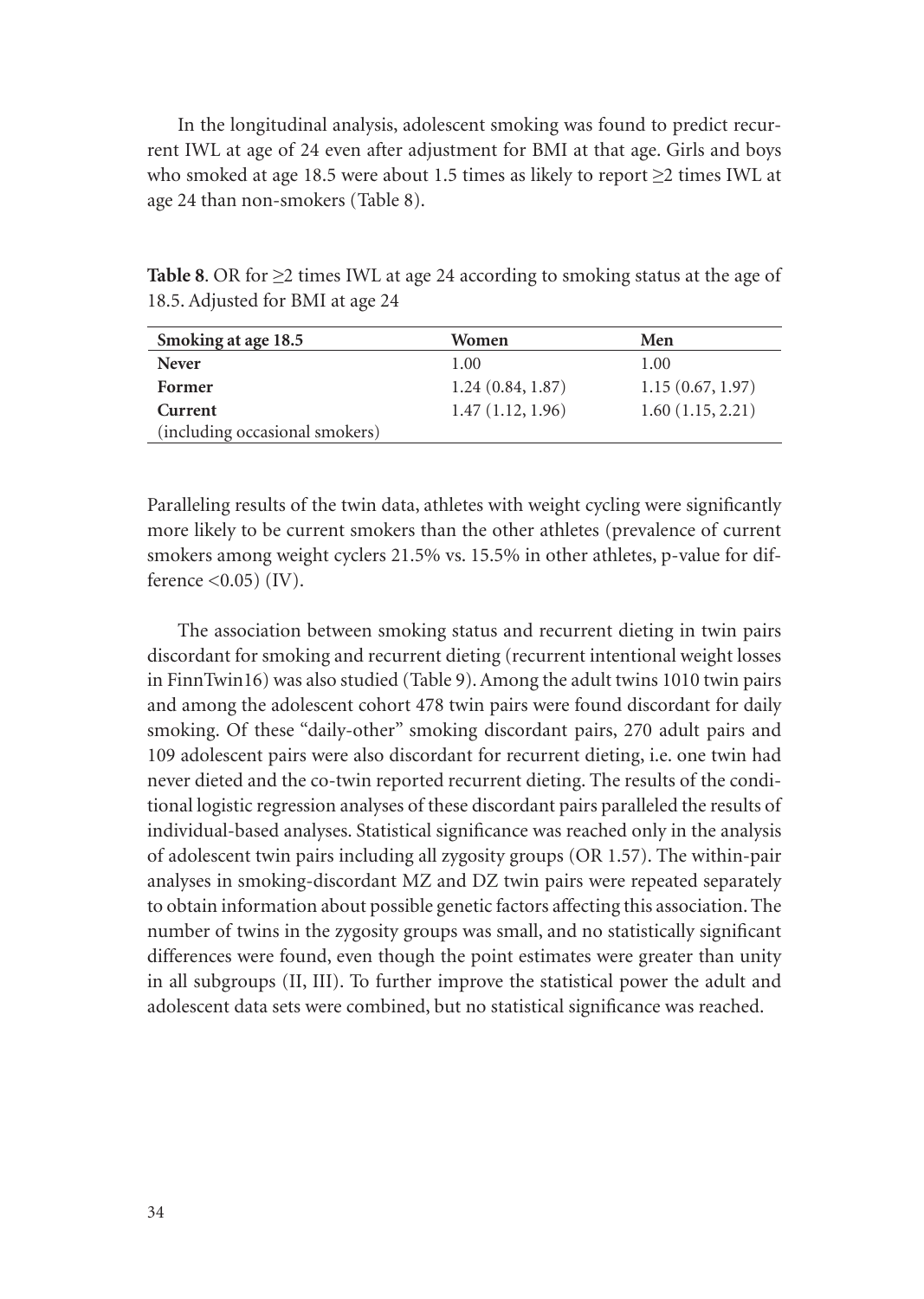|                    | <b>Adult Twins</b>  | FinnTwin16           | Combined<br>FT16 & Adults |
|--------------------|---------------------|----------------------|---------------------------|
| All discord. pairs | $0.74(0.57-0.96)$   | $1.57(1.03 - 2.41)$  | $0.91(0.74 - 1.14)$       |
| <b>Female DZ</b>   | $1.13(0.52 - 2.47)$ | not computable       | $1.00(0.55 - 1.80)$       |
| Male DZ            | $1.05(0.47-2.39)$   |                      | $1.46(0.74 - 2.85)$       |
| <b>Female MZ</b>   |                     | $2.78(0.58 - 12.81)$ | $1.25(0.54 - 2.88)$       |
| Male MZ            | not computable      | $1.34(0.35 - 5.09)$  | $0.85(0.30-2.41)$         |

**Table 9**. Results of discordant pair analysis. Odds ratios for recurrent dieting among the pairs discordant for smoking (one twin a daily smoker, the other not)

Furthermore, the data from young adult twin pairs consistent in their answers about which one is or has been dieting more often during the last 12 months was also analysed. The FinnTwin16 sample found 375 pairs who were unanimously discordant for current dieting i.e. both co-twins were referring to the same twin individual in their answer to the question "which one of you is dieting more often – you or your co-twin?" Of those, 108 pairs were also discordant for daily smoking and included in the statistical analysis. Conditional logistic regression analysis revealed a statistically significant association between daily smoking and dieting (OR for the smoking twin to diet more often 1.82 95%CI 1.23–2.71). In same-sex and opposite-sex DZ pairs, an association of smoking and dieting was found (OR 3.0 95%CI 1.12–9.23 for SSDZ pairs, N=24 and OR 1.86 95%CI 1.08–3.28 for OSDZ-pairs N=63). The number of MZ pairs was small  $(N=16)$ , and there was no difference between the more and less dieting co-twins in smoking (OR 1.00 95%CI 0.33–3.06) (II).

## **9.3 Dieting and obesity**

Weight cycling was strongly associated with later weight gain and risk of becoming obese in the sample of former athletes. At age 20 the BMI did not significantly differ between weight cyclers, other athletes or referents. In 1985 and 1995, the weight cyclers had the greatest mean weight gain since age 20 (in 1985 15.1kg 95% CI 13.3–17.0) as compared to other athletes  $(9.6kg, 8.5–10.6)$  and the referents (11.8kg, 10.5–13.1) (Table 10). In 2001, the weight cyclers and referents had both a mean weight gain of over 14 kg, whereas the result for other athletes was only 10.4 kg (Table 10, Figure 3). Stratification for smoking status did not change the result (IV).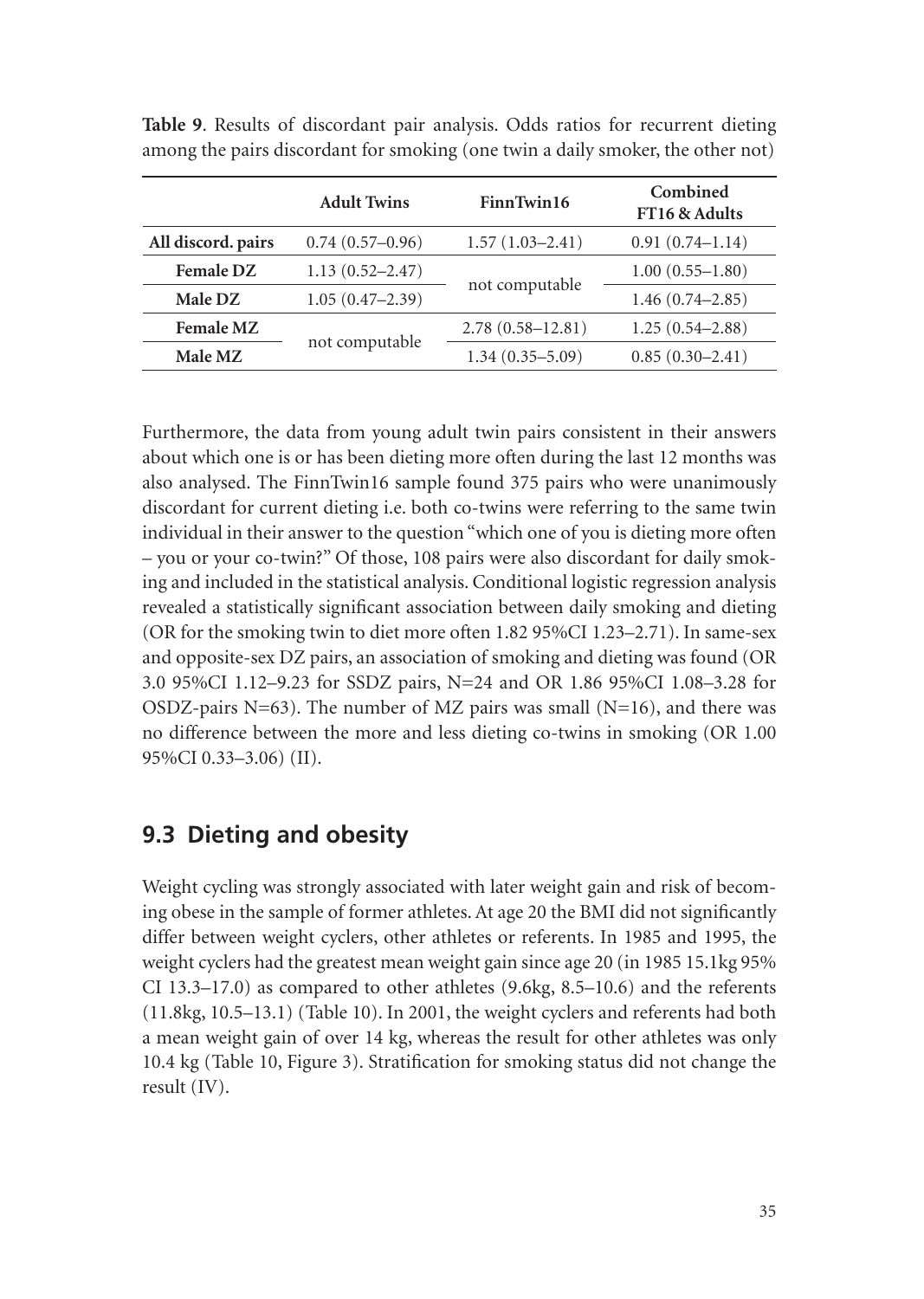**Table 10**. The age-adjusted weight change in kilograms since age 20 by group in different study years of subjects aged less than 65 years at the time of the questionnaire (95% CI in parenthesis)

| Year | Weight cycling athletes | <b>Other athletes</b> |
|------|-------------------------|-----------------------|
| 1985 | $15.1(13.9-16.3)$       | $9.6(8.9-10.2)$       |
| 1995 | 15.2(13.4–17.0)         | $8.5(7.7-9.3)$        |
| 2001 | $14.2(11.4-17.0)$       | $10.4(9.1-11.8)$      |

**Figure 3**. Mean BMI and 95% CI as a function of age. Weight cyclers, other athletes and referents. (Reprinted with permission)



The weight cyclers were significantly more likely to be obese than other athletes at all time points (OR's 2.35–5.05). As compared to the referent men, weight cyclers were twice as likely to be obese in 1985 and 1995, but no difference was found in the relative risk of obesity in 2001(Table 11). The evolution over time of the weight cyclers' relative risk was not due to the composition of the study group; the same result was seen when only those who had responded to all three questionnaires were considered. These differences in obesity were also observed when the data was stratified by smoking status and no significant interaction between smoking and sport was detected.

In cross-sectional data of young and middle aged twins, greater BMI and recurrent dieting were positively associated. The mean BMI of those who had dieted at least twice was significantly higher than never-dieters. (Table 12)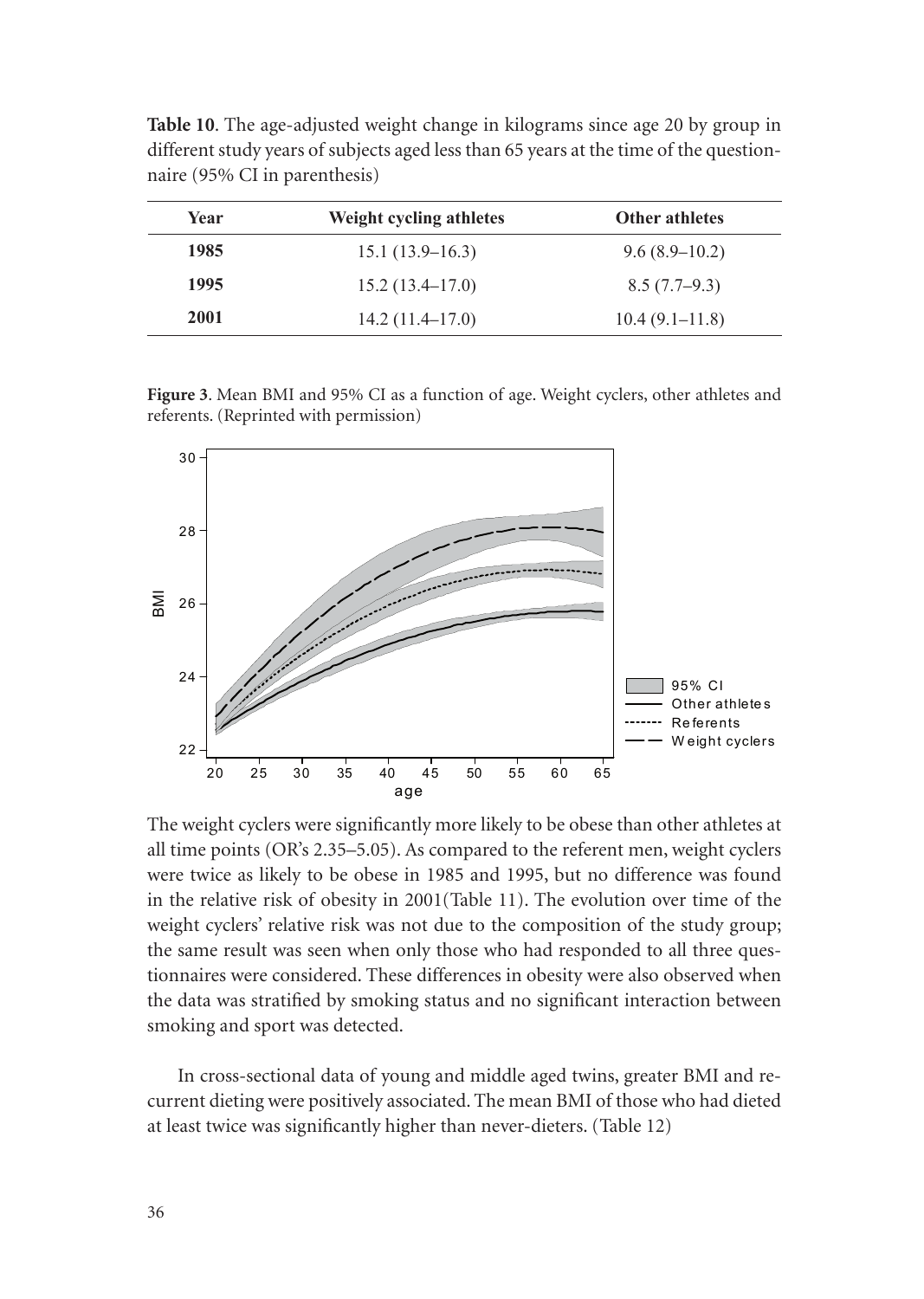|       | and under at the time of the    | questionnaire       |           |                                          |                                     | <b>lable 11.</b> OK's (95% CJ) and age-adjusted prevalence for obesity (BMI $\geq$ 30) of weight cyclers vs. other athletes and referents aged 65 |
|-------|---------------------------------|---------------------|-----------|------------------------------------------|-------------------------------------|---------------------------------------------------------------------------------------------------------------------------------------------------|
|       | Prevalence of obesity (BMI ≥30) |                     |           | Weight cyclers' OR for obesity           |                                     |                                                                                                                                                   |
| year  | weight cyclers                  | other athletes      | referents | as compared to other athletes            |                                     | as compared to referents                                                                                                                          |
| 1985  | 24.5                            | 9.3                 | 13.8      | $3.18(2.09 - 4.83)$                      |                                     | $2.00(1.35-2.96)$                                                                                                                                 |
| 1995  | 25.0                            | 9.3                 | 16.2      | $5.05(2.96 - 8.60)$                      |                                     | $2.01(1.27 - 3.37)$                                                                                                                               |
| 2001  | 17.6                            | 13.0                | 19.1      | $2.35(0.99 - 5.55)$                      |                                     | $(0.90(0.40-1.99))$                                                                                                                               |
|       | mg/<br>Recurrent Dieti<br>IWL   | FinnTwin16 (age24)  |           | (mean age $43.7$ )<br><b>Adult Twins</b> | Athletes (mean age 51.6<br>at 1985) |                                                                                                                                                   |
| Women | Never                           | $21.1(21.0 - 21.3)$ |           | $22.3(22.1 - 22.4)$                      | $\overline{1}$                      |                                                                                                                                                   |
|       | Once                            | $22.8(22.6 - 23.1)$ |           | $24.0(23.8 - 24.2)$                      | I                                   |                                                                                                                                                   |
|       | Twice or more                   | $24.6(24.4 - 25.0)$ |           | $25.5(25.3 - 25.7)$                      | $\overline{\phantom{a}}$            |                                                                                                                                                   |
| Men   | Never                           | $23.2(23.1 - 23.3)$ |           | $24.4(2.3 - 24.5)$                       | $26.5(26.2 - 26.8)$                 | Referents                                                                                                                                         |
|       | Once                            | $25.5(25.1 - 25.9)$ |           | $26.5(26.3-26.7)$                        |                                     |                                                                                                                                                   |
|       | Twice or more                   | $26.8(26.3 - 27.3)$ |           | $27.4(27.2 - 27.7)$                      | $27.8(27.4 - 28.3)$                 | Weight cyclers                                                                                                                                    |

 $765$ **Table 11**. OR's (95% CI) and age-adjusted prevalence for obesity (BMI ≥30) of weight cyclers vs. other athletes and referents aged 65  $\frac{1}{2}$  $\mathcal{L}$ h  $4.1...$ É F. ł,  $\ddot{\phantom{0}}$  $\overline{a}$  $(T<sub>0</sub>)$  $\cdot$  $\overline{a}$  $\mathbf{C}$ ÷ ł, and under at the time of the questionnaire  $\ddot{\phantom{a}}$  $\ddot{ }$ ÷ Table 11. OR's (95% CI) and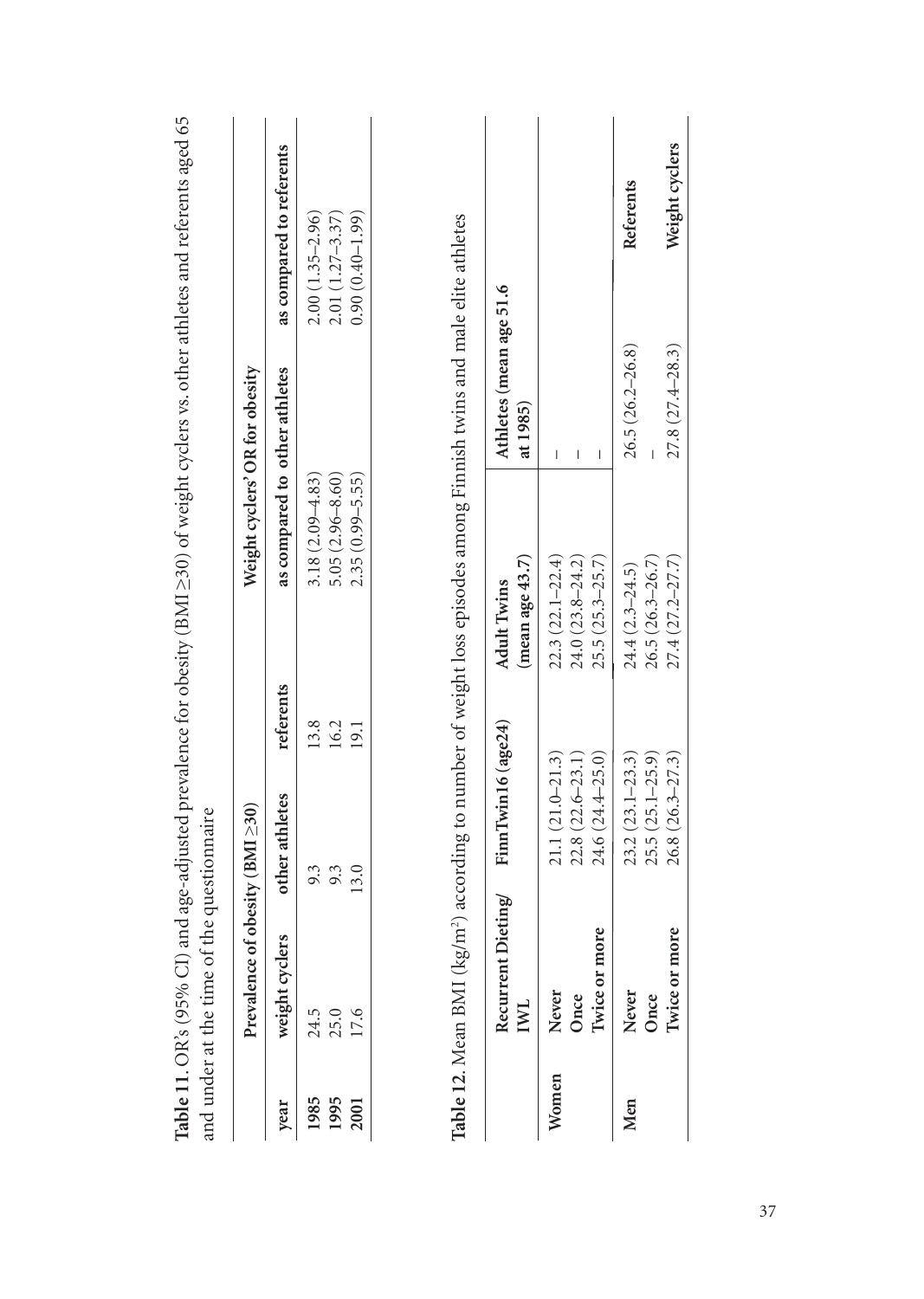# **10 Discussion**

### **10.1 Summary of key results**

Results of this study show that smoking in adolescence is a strong predictor of future abdominal obesity in both sexes and of overweight among young women. Daily smoking of ≥10 cigarettes in adolescence almost doubled the risk of adult abdominal obesity. The risk of becoming abdominally obese was independent of overall adiposity and possible confounders affecting central fat accumulation included in our model. In cross-sectional analyses the association of smoking and BMI varied between age groups and no clear trends could be found.

Smoking was also found to be associated with recurrent dieting in women at all ages and in young men, but among older men the association was the opposite. Smoking in adolescence was associated with recurrent weight losses in early adulthood. The results of twin data analyses supported the hypothesis of tobacco as an independent causal factor predisposing for recurrent dieting in younger generations, but no firm conclusions could be made due to the small number of smoking discordant pairs.

Furthermore, it was found that weight cycling predisposes to greater weight gain and obesity in later middle age among male athletes. Smoking did not affect the effect of weight cycling on weight gain.

### **10.2 Smoking, body weight and abdominal obesity**

There are few previous prospective studies that have examined the association of smoking and abdominal obesity in adolescence or young adulthood (Twisk *et al.*, 1998; van Lenthe *et al.*, 1998; Laitinen *et al.*, 2004; Bernaards *et al.*, 2005; Laitinen *et al.*, 2005; Fidler *et al.*, 2007). Neither the Amsterdam Growth and Health study (Twisk *et al.*, 1998; van Lenthe *et al.*, 1998; Bernaards *et al.*, 2005) nor the Northern Finland Cohort Study (Laitinen *et al.*, 2004; Laitinen *et al.*, 2005) found any association between adolescent smoking and later abdominal obesity. In the most recent study (Fidler *et al.*, 2007), a negative association was found between smoking at age 11 to 12 and waist circumference 4 years later. These differences from our results may mostly be explained by the crude measure of smoking in very early adolescence, when smoking habits are not yet stabilised (weekly vs. nonsmokers at age 11 to 14 years). Results of cross-sectional studies on body weight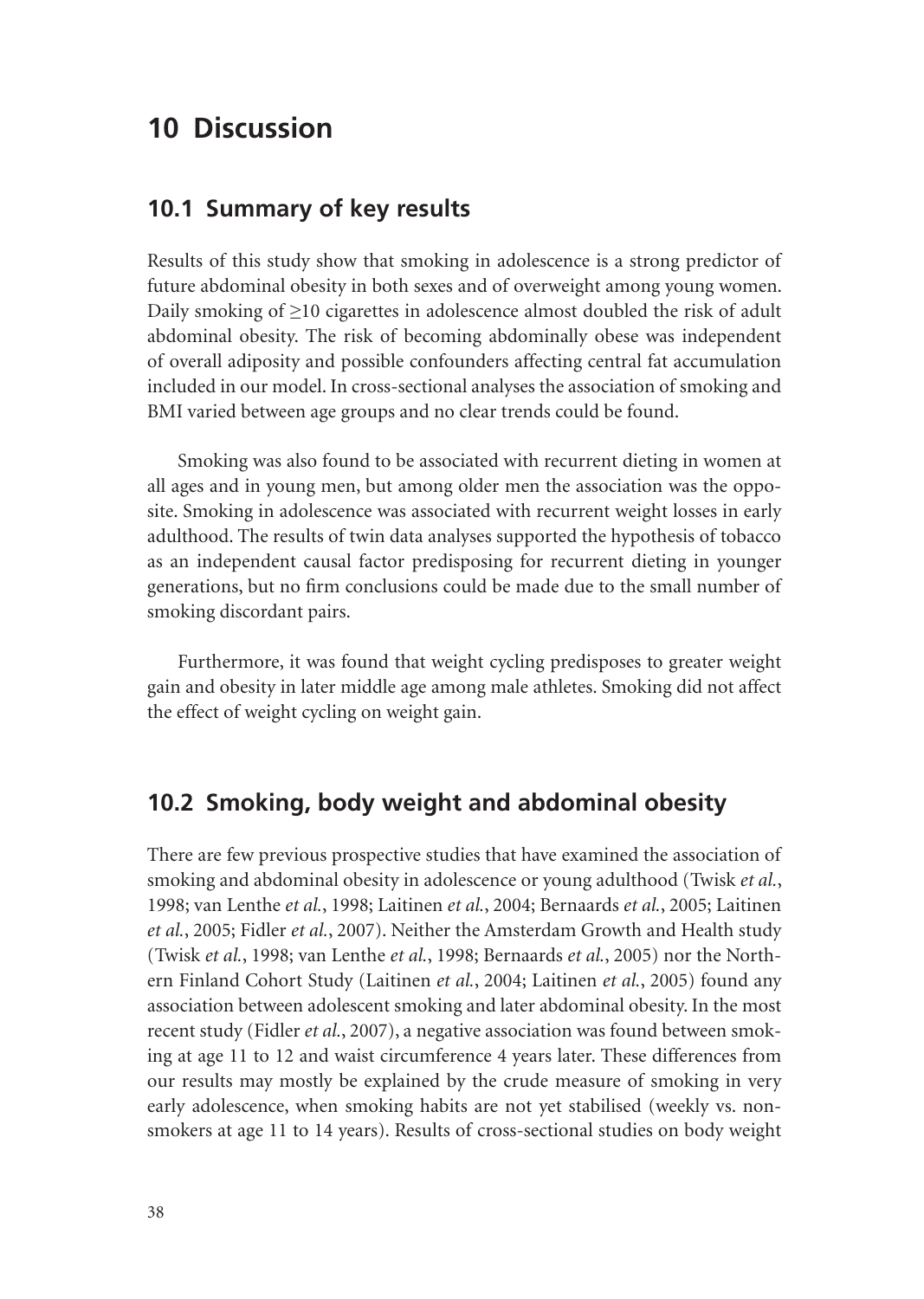and smoking behaviour have been inconsistent (Potter *et al.*, 2004; Weitzman *et al.*, 2005), as have those of longitudinal studies with no inclusion of indicators of abdominal obesity (Klesges *et al.*, 1998; Ball *et al.*, 2002; Kvaavik *et al.*, 2003; Potter *et al.*, 2004).

Abdominal obesity and smoking are major risk factors for metabolic dysfunction (Manson *et al.*, 2000) and cardiovascular disease (Mokdad *et al.*, 2004). Furthermore, it is well documented that environmental and biological stress alters the function of the hypothalamic-pituitary-adrenal axis (HPA-axis) and glucocorticoid metabolism, which are responsible for central fat accumulation (Bjorntorp and Rosmond, 2000). Korkeila et al. have also shown psychological stress to be associated with later weight gain (Korkeila *et al.*, 1998). Based on this evidence, it can be hypothesized that environmental stress associated particularly with lower socioeconomic status (Cohen *et al.*, 2006) and biological stress due to smoking (Rohleder and Kirschbaum, 2006) both catalyse the vicious cycle leading to abdominal obesity. Results of this study show that smoking in adolescence is a predictor for future abdominal obesity in both sexes and for overweight among young women. Smoking has been reported to be associated with low education (Pierce, 1989; Green *et al.*, 2007), breakfast skipping (Wingard *et al.*, 1982; Keski-Rahkonen *et al.*, 2003) and physical inactivity (Escobedo *et al.*, 1993; Aarnio *et al.*, 2002), all documented risk factors for obesity. However, these confounders explained only a small amount of the association between smoking and later abdominal obesity among men and women and female overweight in this study. This, together with the dose-dependent effect of smoking suggests a causal relationship between smoking and the development of obesity. Though reassuring, these results should be interpreted with caution until repeated in other well conducted epidemiological studies.

### **10.3 Smoking and dieting**

This study shows current smoking to be associated with recurrent dieting among women at all ages. In men this association was found only among the youngest cohort (age 24 years), but in the older age groups the relationship was the opposite.

The results of the few studies concerning the association between smoking and intentional weight loss in adults are somewhat contradictory. This is probably due to methodological differences in measurements and classifications of smoking and weight loss, especially because of the lack of a consistent measure of intentional weight loss (Serdula *et al.*, 1999; von Ranson *et al.*, 2002). Paralleling the current results smoking has been cited as a weight control method by women in many studies (Jeffery and French, 1996; Gerend *et al.*, 1998; Jarry *et al.*, 1998).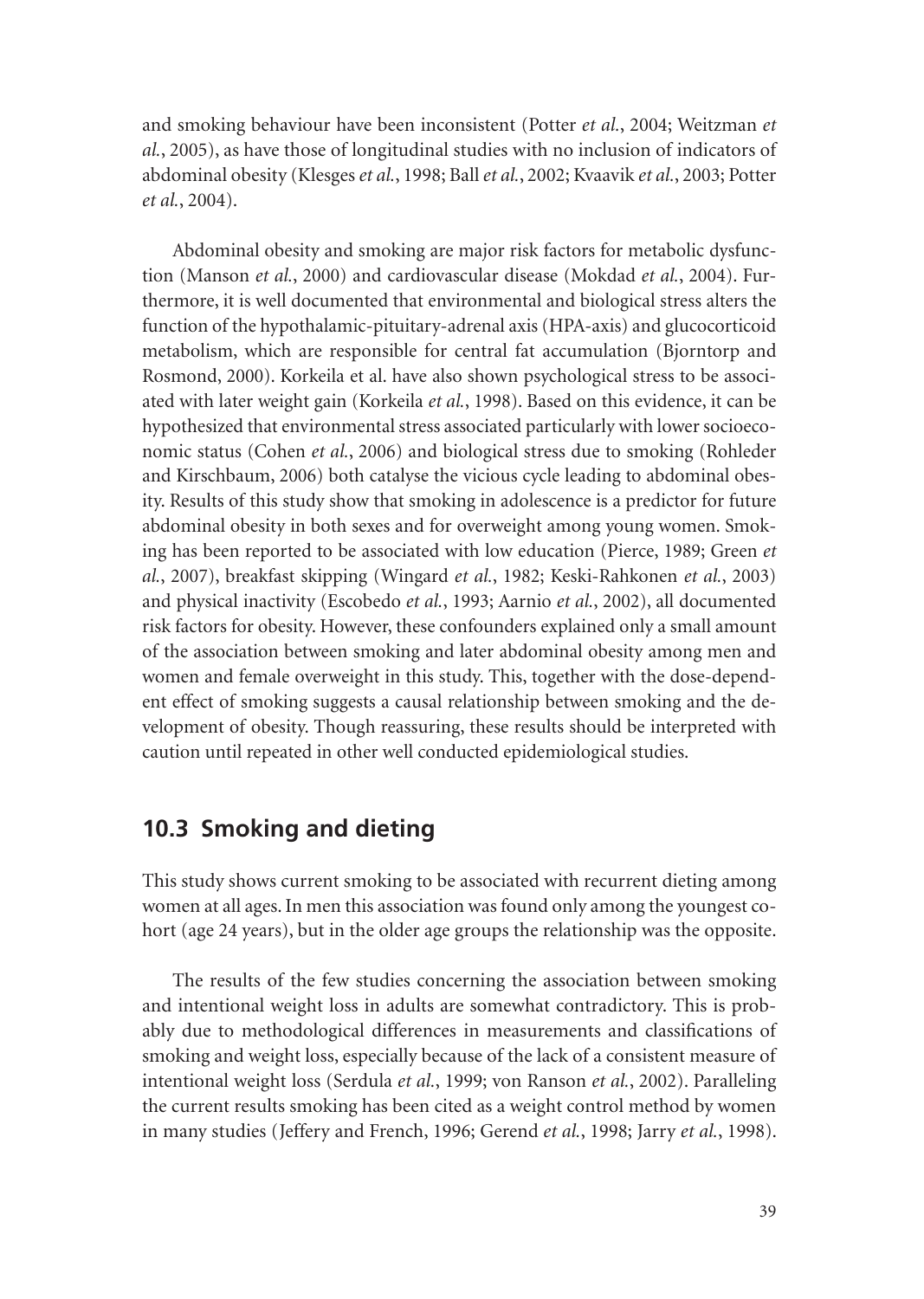Weight concerns are also considered an important factor in smoking initiation and inhibiting smoking cessation not only among adolescents but also among young adults, particularly women (Camp *et al.*, 1993; French *et al.*, 1994; Klesges *et al.*, 1998; Neumark-Sztainer *et al.*, 1998; Austin and Gortmaker, 2001; Pomerleau *et al.*, 2001; Fulkerson and French, 2003). In line with the results presented here, heightened levels of weight concerns (Feldman *et al.*, 1985) and body dissatisfaction (King *et al.*, 2000) have been observed more frequently among female smokers than non smokers (Meyers *et al.*, 1997; Wiseman *et al.*, 1998).

Previous studies have shown the importance of both genetic and common background factors for smoking (Hall *et al.*, 2002). Moreover, Korkeila et al. have reported that weight loss attempts have a common familial background, which may, be mediated partly through the genetic component in BMI (Korkeila *et al.*, 1999). It was found that the association between smoking and recurrent intentional weight loss also existed within twin pairs discordant for daily smoking. This finding indicates that the association between intentional weight loss and smoking results neither from common family environment nor from other factors common to siblings alone. The results suggest that the association between recurrent intentional weight loss and tobacco use is real and is not accounted for familial factors. Parallel with these findings were the results of the examination of the association between recent dieting and daily smoking among young twins comparing each others dieting behaviour. These results showed an association in all pairs, particularly in DZ pairs.

Based on data and results of this study, it is difficult to draw firm conclusions whether the variation between age groups is due to cohort effect or perhaps different timing of the survey. However, results of this study suggest that there may be an ongoing transition in the cultures of smoking and dieting, so that smoking is more often associated with intentional weight loss among younger generations and women, who in general are more prone to dieting and health compromising dieting methods than older generations and men (Feldman *et al.*, 1985; Wiseman *et al.*, 1998; King *et al.*, 2000). The youngest female smokers' higher risk of recurrent dieting might be explained by greater concerns about body image. The gender and age group differences found in the current study support the idea of such a transition.

## **10.4 Weight cycling and obesity**

The finding that weight cycling predisposes to later weight gain and obesity was consistent with the two previous prospective population based studies specifically investigating the effect of weight cycling on later weight gain (Kroke *et al.*, 2002;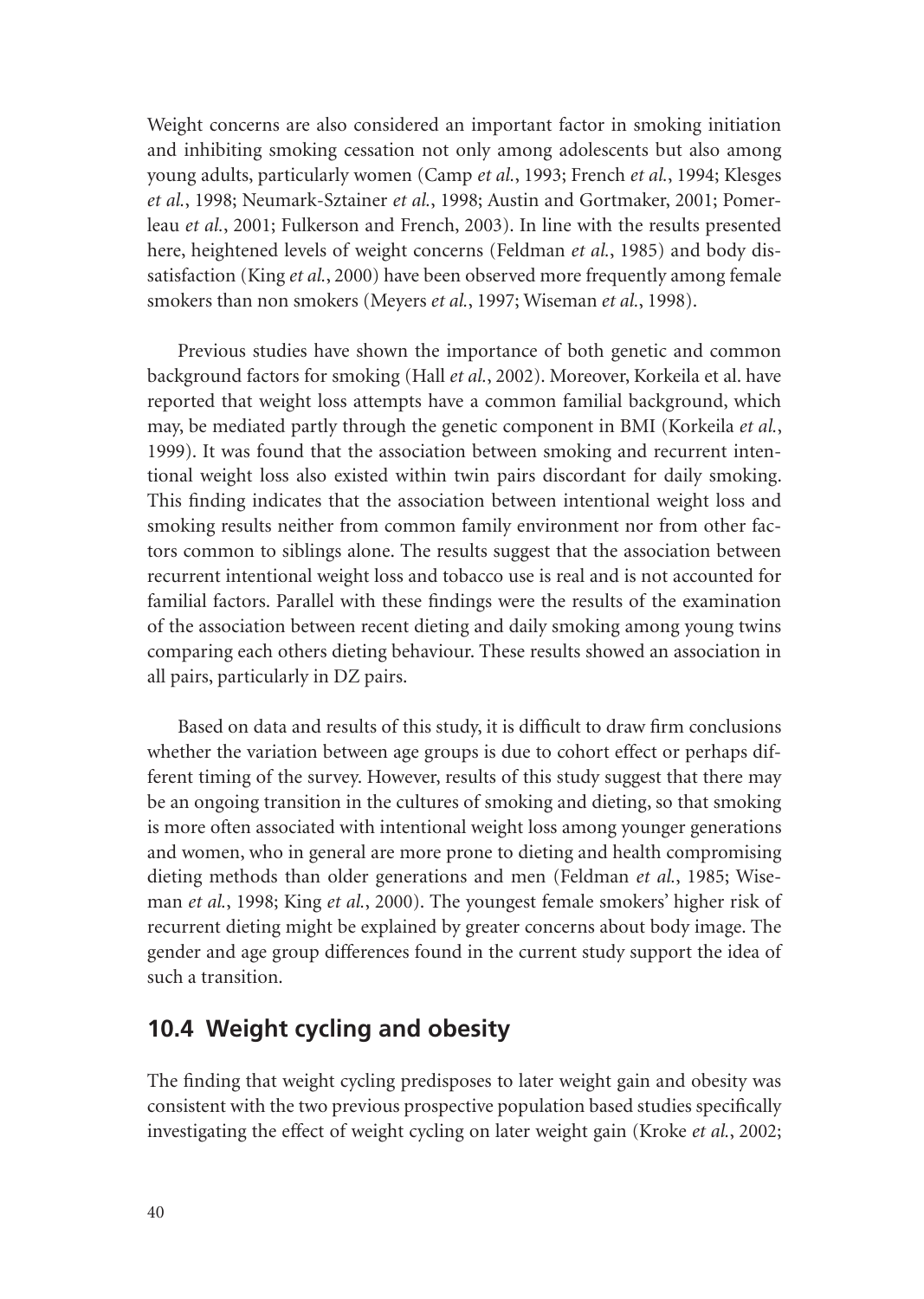Field et al., 2004b). The findings of the Framingham Population Study are in concert with results of this study reporting that the association of weight variability and CVD mortality did not significantly vary between smokers and non-smokers (Lissner *et al.*, 1991).

Recurrent weight losses followed by regains have in some animal and human studies shown to reduce energy expenditure (Devlin *et al.*, 1990; National Task Force on the Prevention of obesity, 1994). This has also been shown among young wrestlers, although the findings are not unequivocal (Steen et al., 1988; McCargar and Crawford, 1992). The greater than expected weight gain of the weight cycling athletes could perhaps be explained by lowered basal energy expenditure (Steen *et al.*, 1988; Devlin *et al.*, 1990), even if these men had maintained a physically active lifestyle as compared to the referent men. Another possible or supplementary explanation might be increased energy intake due to increased meal size and energy density associated with bingeing as a consequence of repeated weight cycle periods. Finally, there might be a common factor affecting both weight cycling behaviour and weight gain. A selection bias can not fully be excluded as men choosing wrestling, weight lifting or boxing might be more liable to weight gain even in the first place without the history of weight cycling, as compared to men choosing for example endurance sports or referent men. Further studies on weight cycling on random samples would be needed to further elucidate this problem.

## **10.5 Methodological considerations**

A special strength of this study is the use of large, representative samples with very high response rates. In studies I and IV the prospective study design included reasonably long follow-ups. The twin populations studied are representative of the population at large. The athlete data included matched control groups of nonweight cycling athletes and matched non-athletes. The analyses were also adjusted for a large number of possible confounding factors possibly affecting weight or weight changes and smoking behaviour.

Twin data provides the possibility of controlling for the effect of both common environmental and genetic factors and yields more information on the association under investigation than data on singletons only. Previous studies have shown the importance of genetic factors in smoking, body weight and dieting behaviour (Korkeila *et al.*, 1999; Pietiläinen *et al.*, 1999; Hall *et al.*, 2002; Schousboe *et al.*, 2003; Ho and Tyndale, 2007). Twins have slightly lower BMI's than singletons in mid-adolescence (Pietiläinen *et al.*, 1999) but this is unlikely to affect the association between smoking and body composition.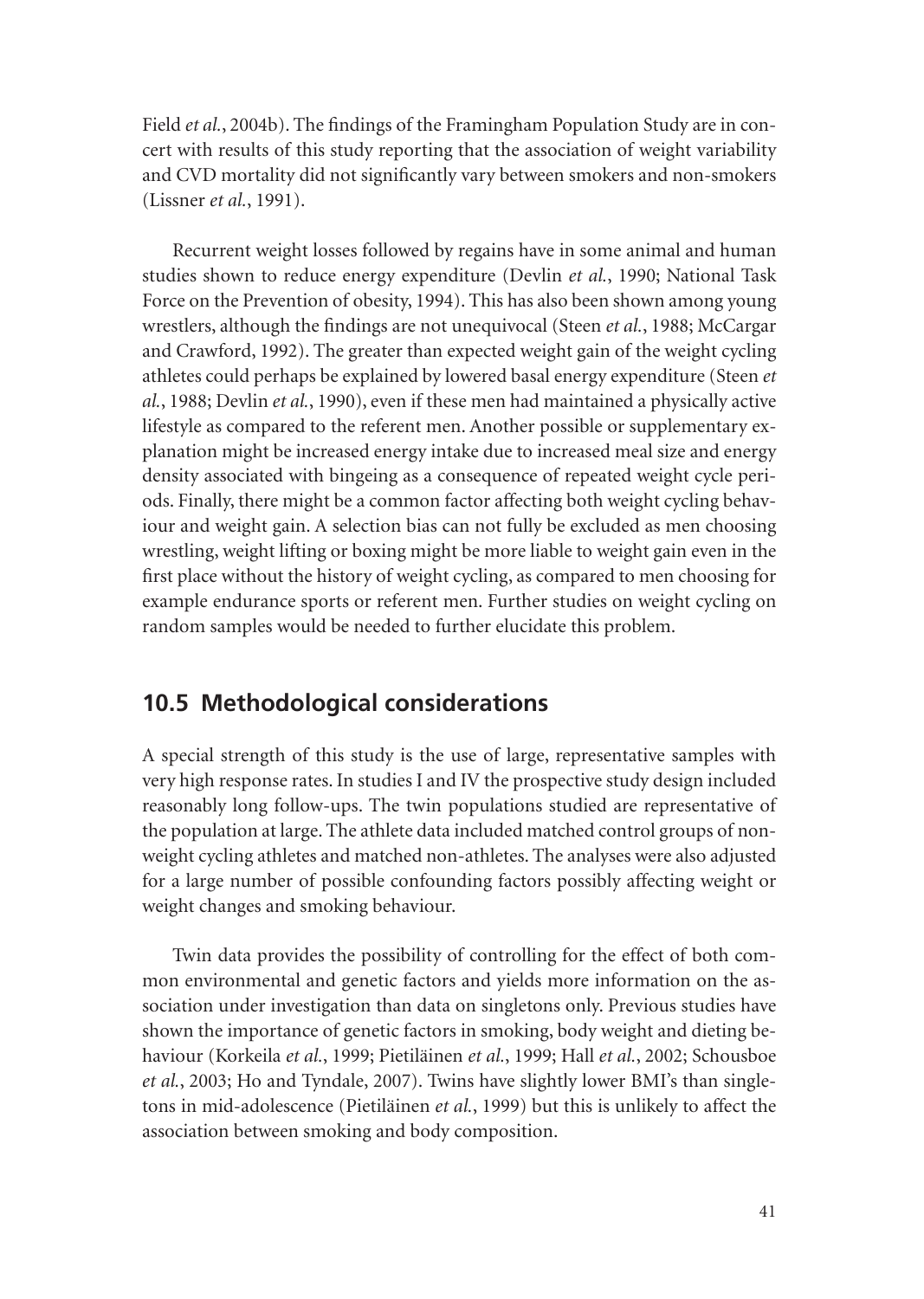The use of self-reported data can be considered as a limitation, and therefore validation procedures of anthropometrics were conducted and a good agreement between self-reported and measured height, weight and waist circumference was found. Reports on self-reported smoking behaviour among Finns have previously been shown to be reliable. Approximately 95% of self-reported regular smokers had 10ng/ml of cotinine in serum and less than 3% of never-smokers had detectable cotinine levels in their serum (Vartiainen *et al.*, 2002). Unfortunately, weight cycling was not directly assessed in athlete the data. However, weight cycling and unhealthy weight control methods (weight cutting) of young male athletes participating in sports with weight classes are well documented (Tipton and Tcheng, 1970; Lakin *et al.*, 1990; Fogelholm and Hiilloskorpi, 1999; Kiningham and Gorenflo, 2001; Oppliger et al., 2003; Alderman et al., 2004). Over 80% of high school (Tipton and Tcheng, 1970) and college (Oppliger *et al.*, 2003) wrestlers have been reported to "cut weight", and 26.6% to cut more than ten times per season. The effect of weight cutting is usually a loss of several kilograms which is quickly regained (Oppliger *et al.*, 2003; Alderman *et al.*, 2004). There were no measurements of the detailed body composition of the subjects and therefore evaluating changes in body composition over time as their weight changed could not be done.

To investigate weight gain in elite athletes is challenging due to the larger muscle mass of athletes than in other subjects. In order to be sure that the results concerning larger weight gain of weight cyclers could not be attributed to for greater muscle mass of athletes in weight cycling sports, the overweight (BMI 25–29.9) and obese (BMI ≥30) subjects were studied separately. Subjects having BMI over 30 practically always have excess fat, even if some of the elevated BMI was due to large muscle mass. Taking into account the nearly twenty year time span of this study, there may be some period-specific effects on weight gain in our sample, given the general trend for gain in the entire Finnish population (Lahti-Koski *et al.*, 2001). Therefore, the effects of the weight cycling of present day athletes and other young adult men on future weight gain cannot be predicted with certainty. Moreover the sample of athletes is restricted to men, and therefore the results of weight cycling and later weight gain should not be generalized to women.

## **10.6 Implications for further research and health promotion**

In this study smoking in adolescence was found to predispose to later abdominal obesity. Given that smoking is often associated with preoccupation with weight, emphasizing more effectively the metabolic consequences of tobacco use might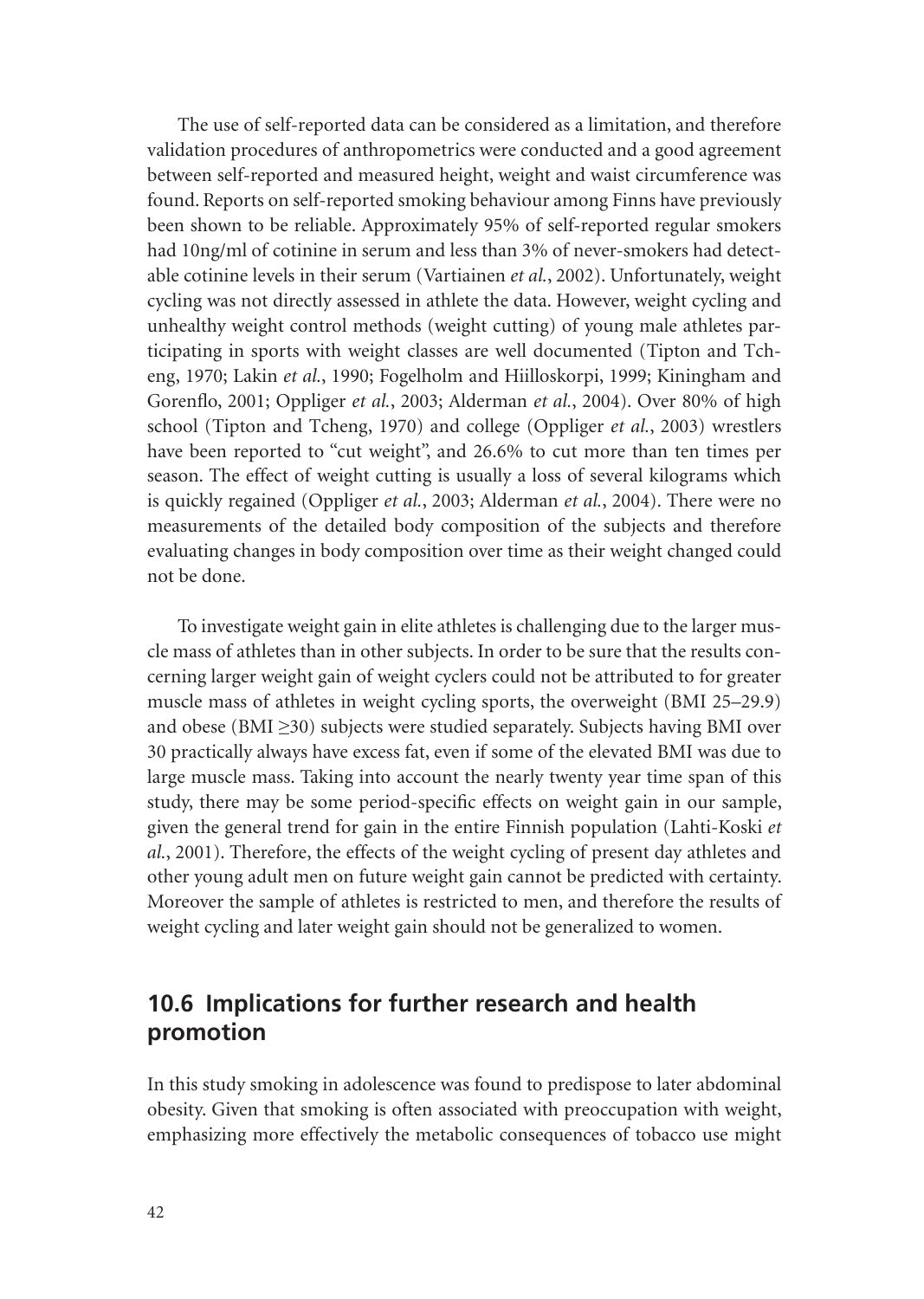strengthen smoking prevention. The results presented above also suggest that different approaches may be needed to promote healthy weight control methods and to prevent smoking in middle aged and young adult men and women. Although a strong explanatory factor for both smoking and being overweight, the educational level was found to have no modifying effect on the association between smoking and recurrent dieting. The association is thus not dependent on education despite the fact that the more educated groups were leaner and smoked less than the less educated groups. Smoking prevention and healthy weight control promotion campaigns should target all levels of society. Further longitudinal studies of the associations between recurrent dieting, body weight and smoking behaviours would be needed to effectively plan interventions.

The possibility must be entertained that the repeated weight losses might cause permanent harm for the weight maintenance. This might alternatively be mediated by hormonal or metabolic pathways affecting basal metabolic rate or the regulation of food intake, but also psychological explanations can not be fully excluded. Regarding certain sports this effect should be taken into account when coaching young men. The weight cycling behaviour of the former athletes engaged in power sports at a young age resembles that of young dieters who lose weight temporarily and soon regain it.

For many young persons with perceived rather than real excess weight, a temporary success in the relentless pursuit for thinness may predict an ever increasing problem with weight maintenance. The discouragement of unnecessary dieting may be one of the means to prevent obesity and eating disorders.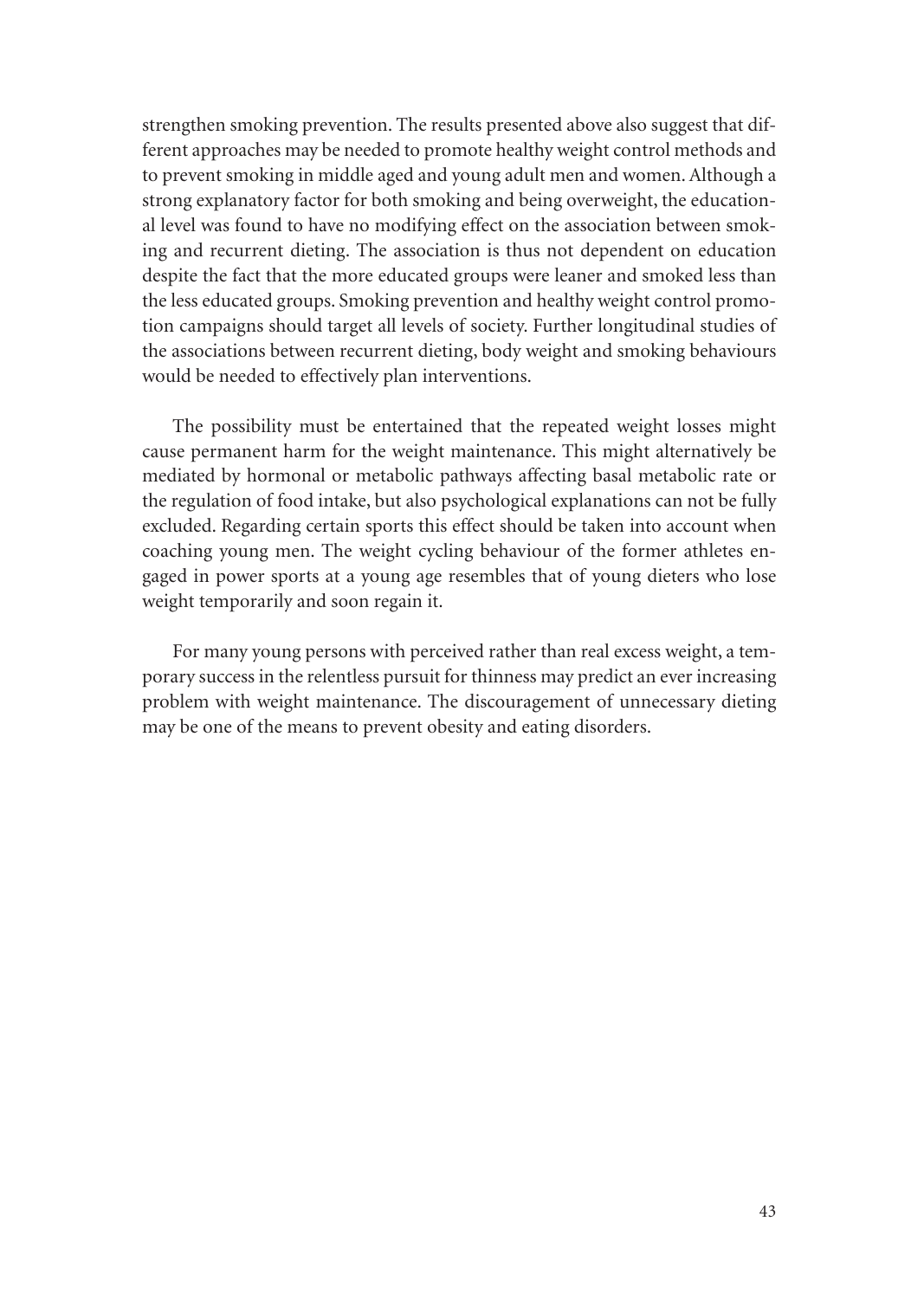# **11 Conclusions**

Among young people, smoking predisposes for detrimental fat accumulation on the waist, i.e. abdominal obesity. Furthermore, smoking is associated with recurrent dieting among women at all ages and among men in the younger cohorts. These results should be implicated in planning of tobacco prevention and promotion of healthy life habits, especially among adolescents and young adults. Dieting and overweight are reciprocally connected: overweight predisposes for dieting but paradoxically dieting and especially the usually following weight cycling may predispose for further weight gain. Thus promotion of moderate weight control methods might be an effective tool in obesity prevention. These results should still be interpreted with caution, until replicated in other well-conducted epidemiological studies.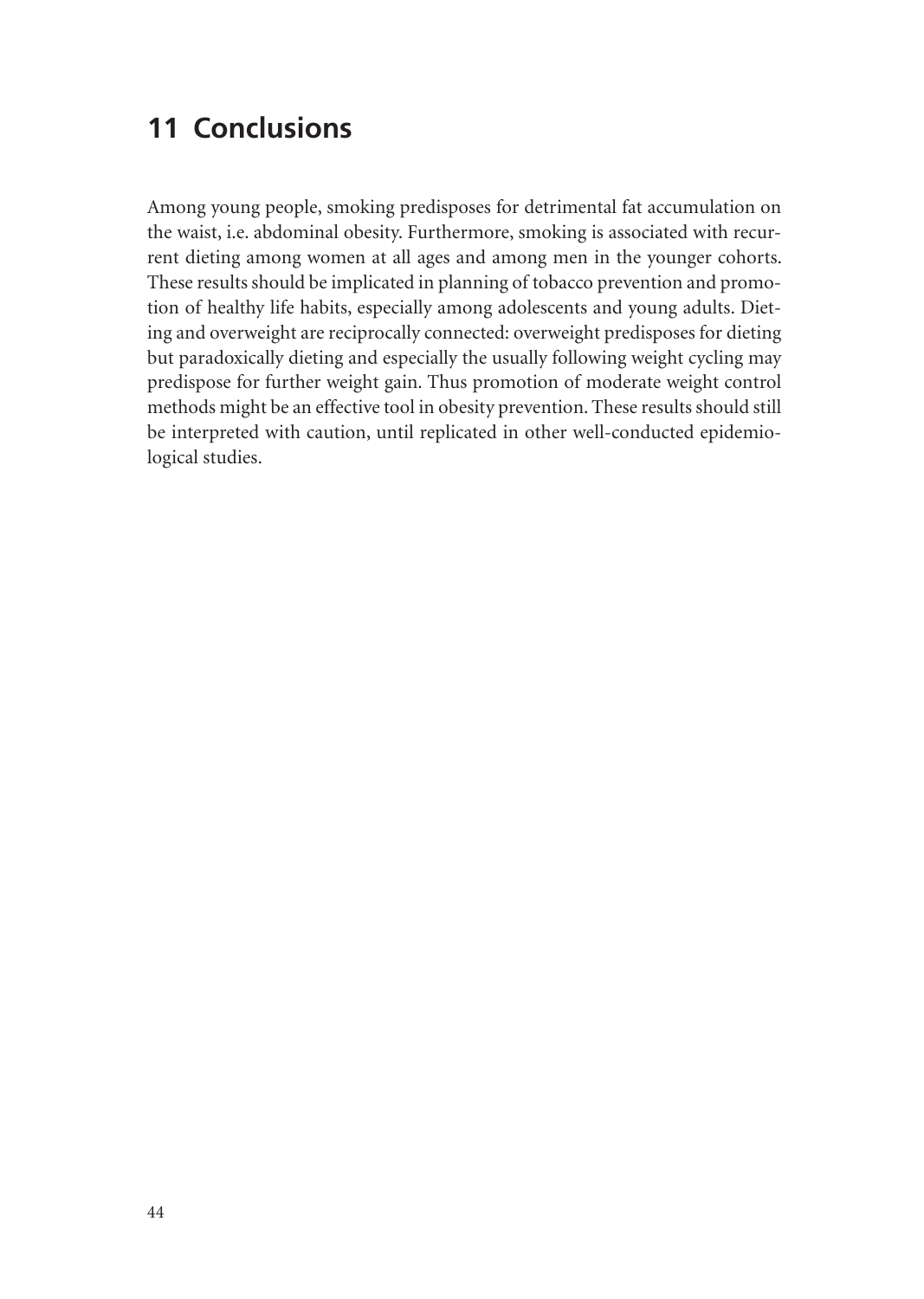# **12 Acknowledgements**

I owe my deepest gratitude to my three supervisors: Professor Jaakko Kaprio, Professor Aila Rissanen and Docent Sirpa Sarlio-Lähteenkorva. During these years Jaakko has patiently and effectively introduced me to the fascinating world of epidemiology and public health. He has always provided me with well-grounded and prompt answers to my questions, no matter what time or subject. Sirpa has been indispensable in teaching me nutritional epidemiology, and also in giving me invaluable practical advice. The long discussions with Aila concerning all aspects of obesity have had a great impact on my academic thinking and writing. I have been very fortunate to have had such great experts and personalities as my supervisors.

I am thankful to my reviewers Satu Männistö and Arja Rimpelä for thorough reading and careful evaluation of my thesis.

My special thanks go to Kirsi Pietiläinen for sharing so many ups and downs during my research career. Karri Silventoinen has supported me not only in epidemiological statistics but also in many other aspects of being a scientist. I am thankful for Seppo Sarna for the opportunity to work with the cohort of male elite athletes. Markku Koskenvuo and Suvi Kantonen have been great collaborators.

I want to express my sincere thanks to the entire staff of the Twin Research Unit, among others Eila Voipio and Kauko Heikkilä for all their help with practical and statistical matters, and Ulla Broms, Tellervo Korhonen and Elisa Huovinen for encouraging and enthusiastic discussions on papers yet to come. I am also grateful for the numerous young researchers of the research group on obesity and eating disorders for the many stimulating discussions. I am thankful for the people of the Helsinki Health Study group and the staff of Department of Public Health for inspiring company during seminars and coffee breaks and all the help in practical matters. I also want to thank Matthew Grainger for revising the language of this thesis.

This study has been conducted at the Department of Public Health, University of Helsinki, with the support from Doctoral Programs in Public Health (DPPH). I am grateful to Jaakko Kaprio as the head of the department and Timo Hakulinen and Marja Jylhä as heads of DPPH for excellent working conditions and flexible solutions during my maternity leaves. I am also grateful for the generous support from The Emil Aaltonen Foundation, The Helsinki University Chancellor, The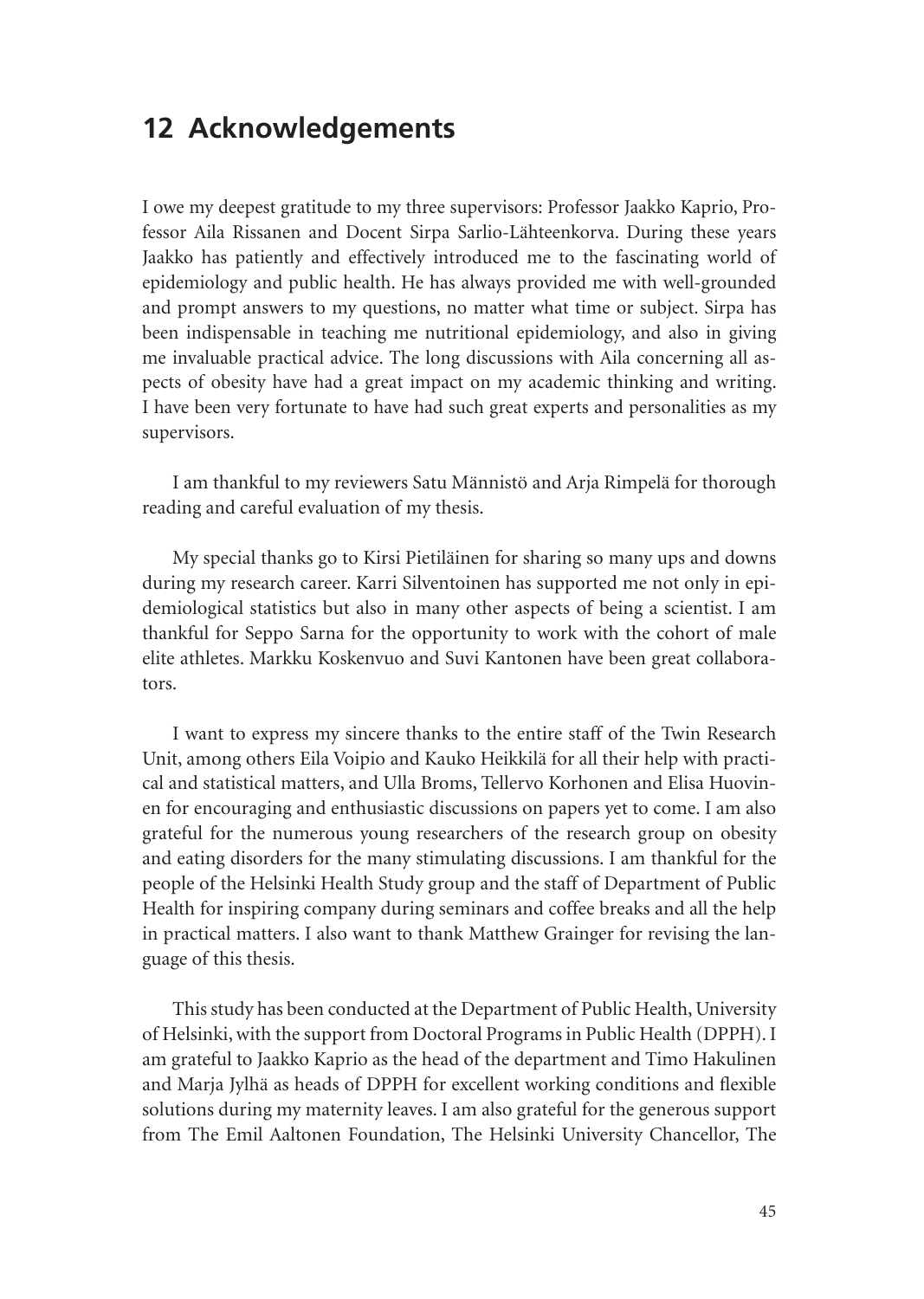Signe and Ane Gyllenberg Foundation, The Finnish Medical Foundation and The Yrjö Jahnsson Foundation.

My deepest gratitude is to my parents Auli and Paavo Toivanen for their unquestioning support and sharing of their great knowledge and skills. I am also greatly indebted to my parents-in-law Ulla-Maija and Heikki Saarni for their unlimited help to our family life and in professional matters. I also want to thank my dear sister and brothers and their families for challenging and supporting me when ever needed.

Finally my warmest thanks go to my dear husband Samuli and our sweet children Ilmari and Auli. Only with my family's caring support has it been possible to achieve a fruitful family work balance and carry out this study.

Helsinki, March 2008

Suoma Saarni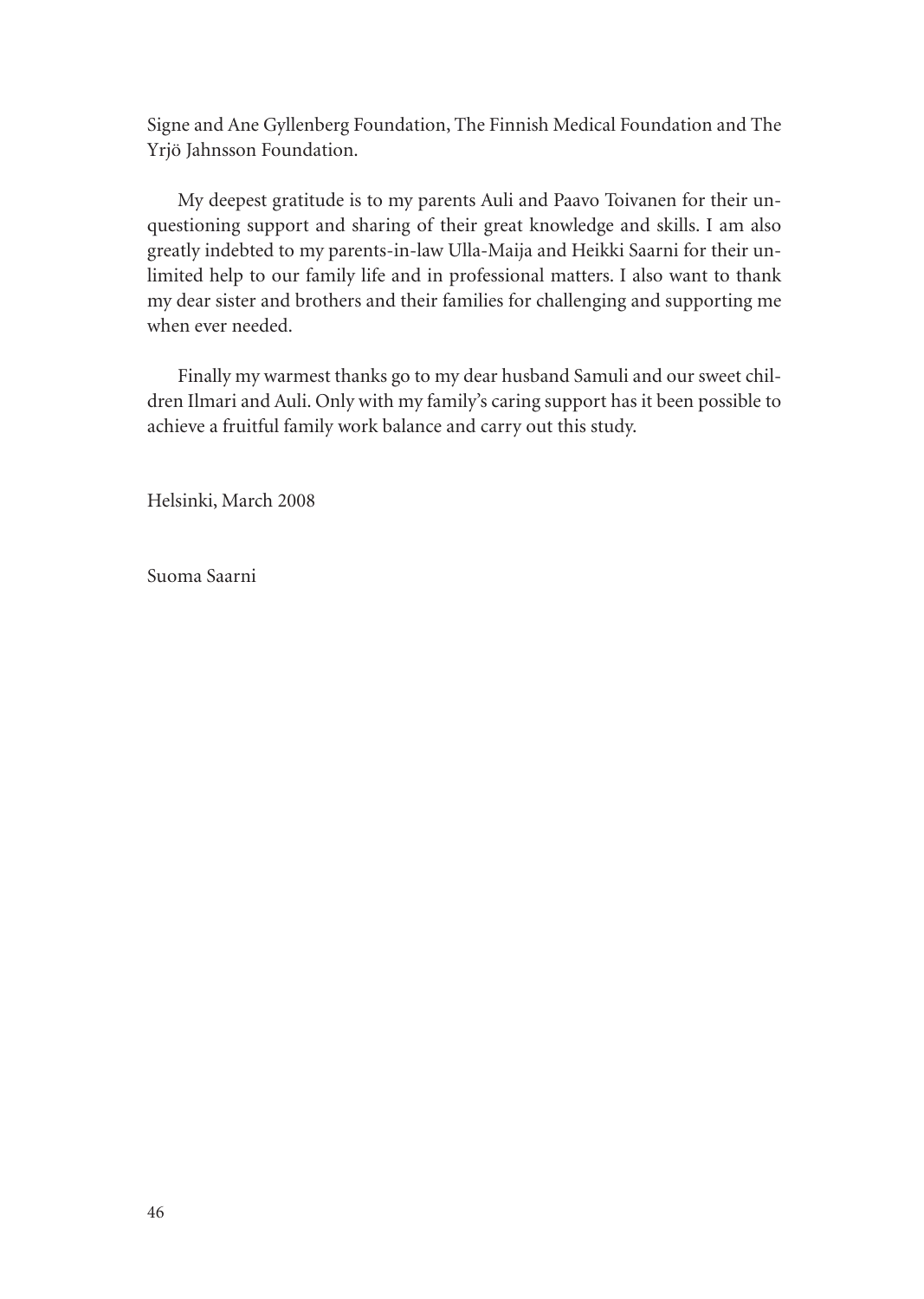# **13 References**

- Aarnio, M., Winter, T., Kujala, U., and Kaprio, J. (**2002**). "Associations of health related behaviour, social relationships, and health status with persistent physical activity and inactivity: a study of Finnish adolescent twins" Br J Sports Med. **36**, 360–364.
- Akbartabartoori, M., Lean, M. E., and Hankey, C. R. (**2005**). "Relationships between cigarette smoking, body size and body shape" Int J Obes. **29**, 236–243.
- Alderman, B. L., Landers, D. M., Carlson, J., and Scott, J. R. (**2004**). "Factors related to rapid weight loss practices among international-style wrestlers" Med Sci Sports Exerc **36**, 249–252.
- Austin, S. B., and Gortmaker, S. L. (**2001**). "Dieting and smoking initiation in early adolescent girls and boys: a prospective study" Am J Public Health **91**, 446–450.
- Avenevoli, S., and Merikangas, K. R. (2003). "Familial influences on adolescent smoking" Addiction **98 Suppl 1**, 1–20.
- Ball, K., Brown, W., and Crawford, D. (**2002**). "Who does not gain weight? Prevalence and predictors of weight maintenance in young women" Int J Obes Relat Metab Disord **26**, 1570–1578.
- Bamia, C., Trichopoulou, A., Lenas, D., and Trichopoulos, D. (**2004**). "Tobacco smoking in relation to body fat mass and distribution in a general population sample" Int J Obes Relat Metab Disord **28**, 1091–1096.
- Barrett-Connor, E., and Khaw, K. T. (**1989**). "Cigarette smoking and increased central adiposity" Ann Intern Med. **111**, 783–787.
- Bendixen, H., Madsen, J., Bay-Hansen, D., Boesen, U., Ovesen, L. F., Bartels, E. M., and Astrup, A. (**2002**). "An observational study of slimming behavior in Denmark in 1992 and 1998" Obes Res. **10**, 911–922.
- Berentzen, T., and Sørensen, T. I. (**2006**). "Effects of intended weight loss on morbidity and mortality: possible explanations of controversial results" Nutr Rev. **64**, 502–507.
- Bernaards, C. M., Twisk, J. W., Snel, J., van Mechelen, W., and Kemper, H. C. (**2005**). "In a prospective study in young people, associations between changes in smoking behavior and risk factors for cardiovascular disease were complex" J Clin.Epidemiol. **58**, 1165–1171.
- Bigaard, J., Frederiksen, K., Tjonneland, A., Thomsen, B. L., Overvad, K., Heitmann, B. L., and Sørensen, T. I. (**2005**). "Waist circumference and body composition in relation to all-cause mortality in middle-aged men and women" Int J Obes **29**, 778–784.
- Bjorntorp, P., and Rosmond, R. (**2000**). "Obesity and cortisol," Nutrition **16**, 924–936.
- Calle, E. E., Thun, M. J., Petrelli, J. M., Rodriguez, C., and Heath, C. W., Jr. (**1999**). "Bodymass index and mortality in a prospective cohort of U.S. adults" N Engl J Med. **341**, 1097–1105.
- Camp, D. E., Klesges, R. C., and Relyea, G. (**1993**). "The relationship between body weight concerns and adolescent smoking" Health Psychol. **12**, 24–32.
- Canoy, D., Wareham, N., Luben, R., Welch, A., Bingham, S., Day, N., and Khaw, K. T. (**2005**). "Cigarette smoking and fat distribution in 21,828 British men and women: a population-based study" Obes Res. **13**, 1466–1475.
- Cavallo, D. A., Duhig, A. M., McKee, S., and Krishnan-Sarin, S. (**2006**). "Gender and weight concerns in adolescent smokers" Addict Behav. **31**, 2140–2146.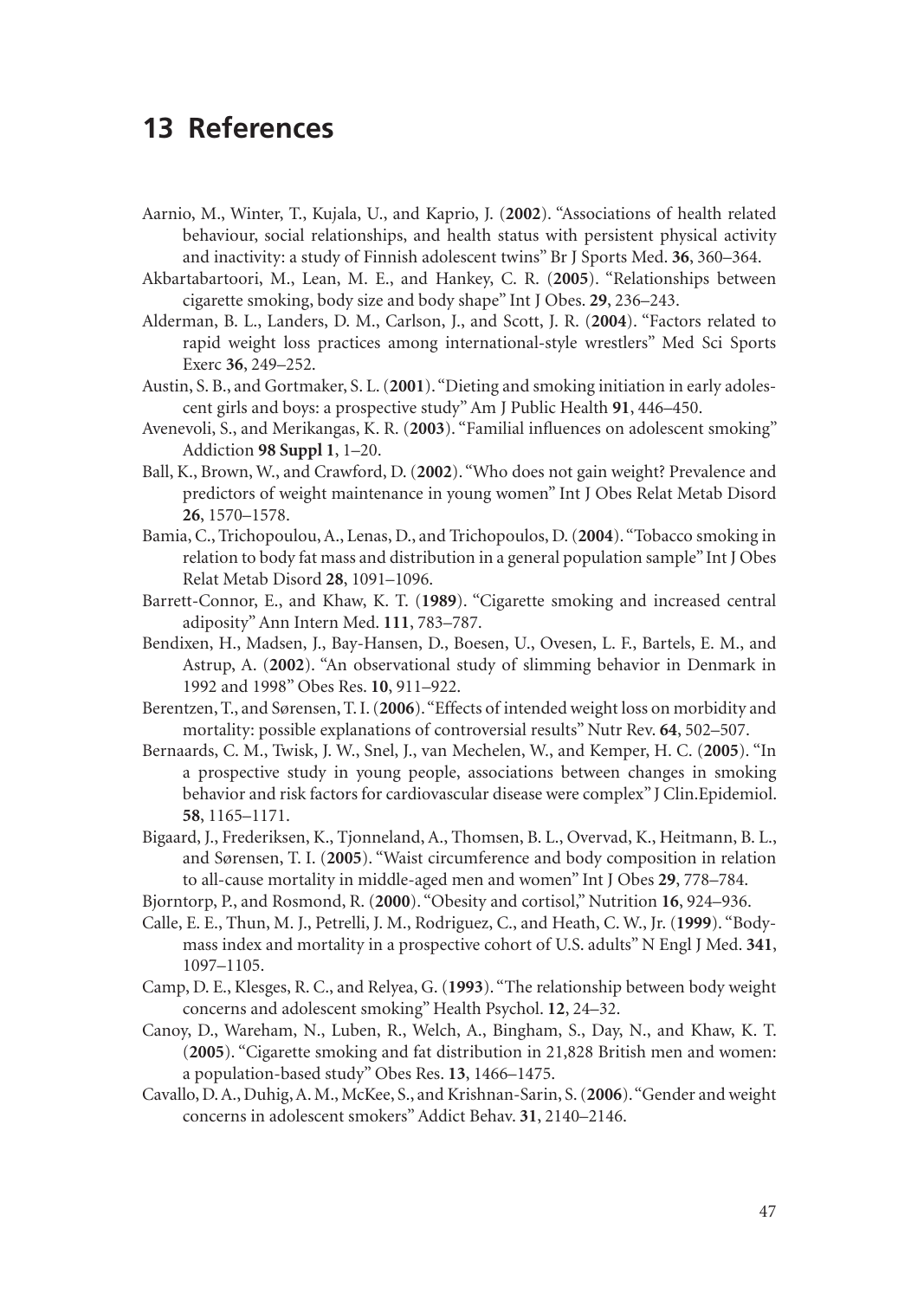- Coffey, C. S., Gadbury, G. L., Fontaine, K. R., Wang, C., Weindruch, R., and Allison, D. B. (**2005**). "The effects of intentional weight loss as a latent variable problem" Stat Med. **24**, 941–954.
- Cohen, S., Doyle, W. J., and Baum, A. (**2006**). "Socioeconomic status is associated with stress hormones" Psychosom Med. **68**, 414–420.
- Cole, T. J., Bellizzi, M. C., Flegal, K. M., and Dietz, W. H. (**2000**). "Establishing a standard definition for child overweight and obesity worldwide: international survey" BMJ **320**, 1240–1243.
- Cooper, T. V., Klesges, R. C., Robinson, L. A., and Zbikowski, S. M. (**2003**). "A prospective evaluation of the relationships between smoking dosage and body mass index in an adolescent, biracial cohort" Addict Behav. **28**, 501–512.
- Devlin, M. J., Walsh, B. T., Kral, J. G., Heymsfield, S. B., Pi-Sunyer, F. X., and Dantzic, S. (**1990**). "Metabolic abnormalities in bulimia nervosa" Arch Gen Psychiatry **47**, 144–148.
- Dick, D. M., Rose, R. J., Viken, R. J., and Kaprio, J. (**2000**). "Pubertal timing and substance use: associations between and within families across late adolescence" Dev Psychol. **36**, 180–189.
- Escobedo, L. G., Marcus, S. E., Holtzman, D., and Giovino, G. A. (**1993**). "Sports participation, age at smoking initiation, and the risk of smoking among US high school students" JAMA **269**, 1391–1395.
- Ezzati, M., Lopez, A. D., Rodgers, A., Vander, H. S., and Murray, C. J. (**2002**). "Selected major risk factors and global and regional burden of disease" Lancet **360**, 1347–1360.
- Feldman, W., Hodgson, C., and Corber, S. (**1985**). "Relationship between higher prevalence of smoking and weight concern amongst adolescent girls" Can J Public Health **76**, 205–206.
- Fidler, J. A., West, R., Van Jaarsveld, C. H., Jarvis, M. J., and Wardle, J. (**2007**). "Does smoking in adolescence affect body mass index, waist or height? Findings from a longitudinal study" Addiction **102**, 1493–1501.
- Field, A. E., Manson, J. E., Laird, N., Williamson, D. F., Willett, W. C., and Colditz, G. A. (**2004a**). "Weight cycling and the risk of developing type 2 diabetes among adult women in the United States" Obes Res. **12**, 267–274.
- Field, A. E., Manson, J. E., Taylor, B., Willett, W. C., and Colditz, G. A. (**2004b**). "Association of weight change, weight control practices, and weight cycling among women in the Nurses' Health Study II" Int J Eat Disord **35**, 394–394.
- Filozof, C., Fernandez Pinilla, M. C., and Fernandez-Cruz, A. (**2004**). "Smoking cessation and weight gain" Obes Rev. **5**, 95–103.
- Flegal, K. M. (**2007**). "The effects of changes in smoking prevalence on obesity prevalence in the United States" Am J Public Health **97**, 1510–1514.
- Flegal, K. M., Carroll, M. D., Kuczmarski, R. J., and Johnson, C. L. (**1998**). "Overweight and obesity in the United States: prevalence and trends, 1960–1994" Int J Obes.Relat Metab Disord **22**, 39–47.
- Flegal, K. M., Troiano, R. P., Pamuk, E. R., Kuczmarski, R. J., and Campbell, S. M. (**1995**). "The influence of smoking cessation on the prevalence of overweight in the United States" N Engl J Med **333**, 1165–1170.
- Fogelholm, M., and Hiilloskorpi, H. (**1999**). "Weight and diet concerns in Finnish female and male athletes" Med Sci Sports Exerc **31**, 229–235.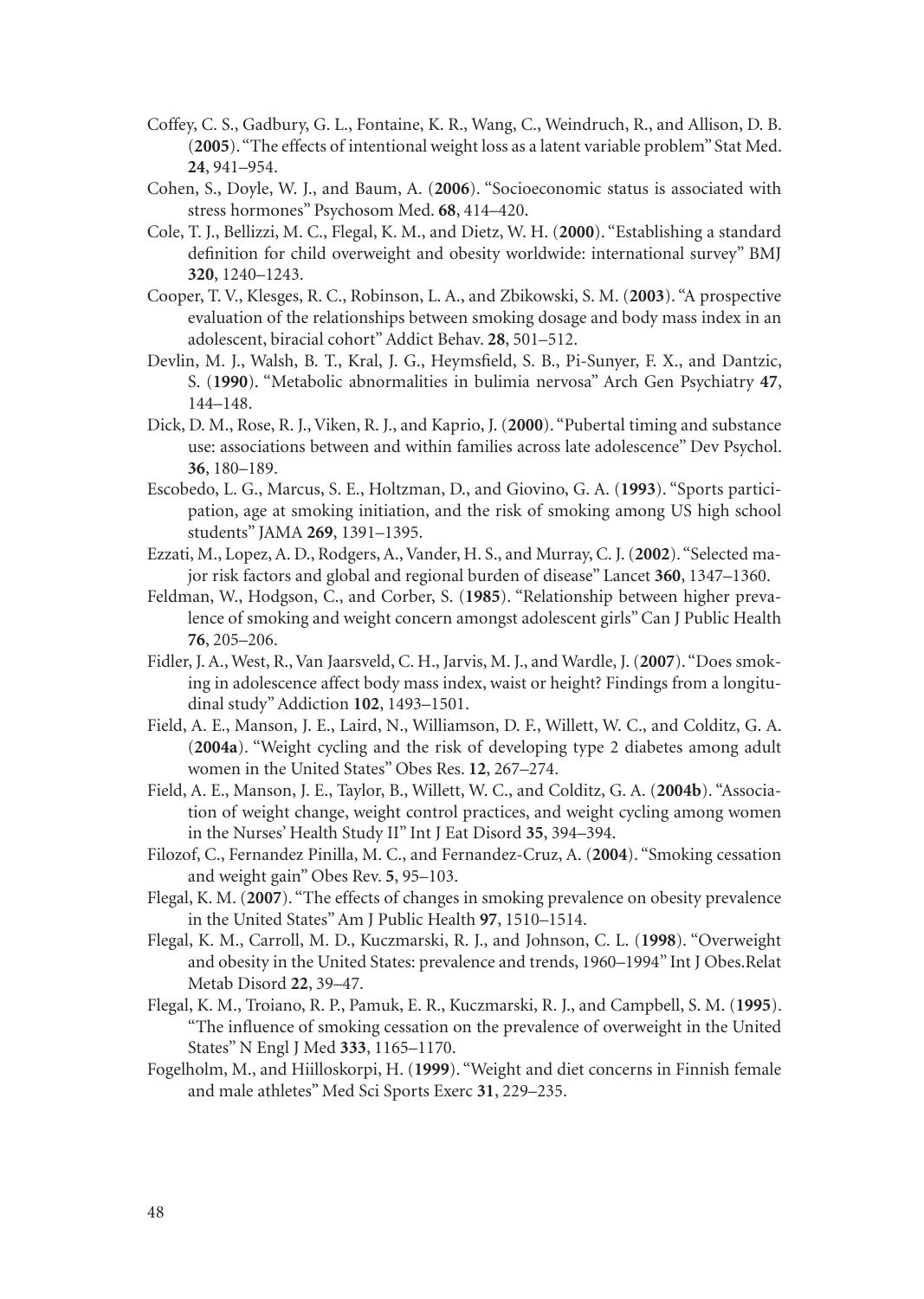- Foreyt, J. P., Brunner, R. L., Goodrick, G. K., Cutter, G., Brownell, K. D., and Stjeor, S. T. (**1995**). "Psychological Correlates of Weight Fluctuation" Int J Eat Disord **17**, 263– 275.
- French, S. A., Jeffery, R. W., Klesges, L. M., and Forster, J. L. (**1995**). "Weight concerns and change in smoking behavior over two years in a working population" Am J Public Health **85**, 720–722.
- French, S. A., Perry, C. L., Leon, G. R., and Fulkerson, J. A. (**1994**). "Weight concerns, dieting behavior, and smoking initiation among adolescents: a prospective study" Am J Public Health **84**, 1818–1820.
- Fulkerson, J. A., and French, S. A. (**2003**). "Cigarette smoking for weight loss or control among adolescents: gender and racial/ethnic differences" J Adolesc.Health **32**, 306– 313.
- Gallagher, D., Visser, M., Sepulveda, D., Pierson, R. N., Harris, T., and Heymsfield, S. B. (**1996**). "How useful is body mass index for comparison of body fatness across age, sex, and ethnic groups?" Am J Epidemiol. **143**, 228–239.
- Gerend, M. A., Boyle, R. G., Peterson, C. B., and Hatsukami, D. K. (**1998**). "Eating behavior and weight control among women using smokeless tobacco, cigarettes, and normal controls" Addict Behav. **23**, 171–178.
- Gordon-Larsen, P., Adair, L. S., Nelson, M. C., and Popkin, B. M. (**2004**). "Five-year obesity incidence in the transition period between adolescence and adulthood: the National Longitudinal Study of Adolescent Health" Am J Clin Nutr **80**, 569–575.
- Green, M. P., McCausland, K. L., Xiao, H., Duke, J. C., Vallone, D. M., and Healton, C. G. (**2007**). "A closer look at smoking among young adults: where tobacco control should focus its attention" Am J Public Health **97**, 1427–1433.
- Grinker, J. A., Tucker, K., Vokonas, P. S., and Rush, D. (**1995**). "Body habitus changes among adult males from the normative aging study: relations to aging, smoking history and alcohol intake" Obes Res **3**, 435–446.
- Hall, W., Madden, P., and Lynskey, M. (2002). "The genetics of tobacco use: methods, findings and policy implications" Tob Control **11**, 119–124.
- Han, T. S., van Leer, E. M., Seidell, J. C., and Lean, M. E. (**1995**). "Waist circumference action levels in the identification of cardiovascular risk factors: prevalence study in a random sample" BMJ **311**, 1401–1405.
- Haslam, D. W., and James, W. P. (**2005**). "Obesity" Lancet **366**, 1197–1209.
- Hedley, A. A., Ogden, C. L., Johnson, C. L., Carroll, M. D., Curtin, L. R., and Flegal, K. M. (**2004**). "Prevalence of overweight and obesity among US children, adolescents, and adults, 1999-2002" JAMA **291**, 2847–2850.
- Helakorpi, S., Patja, K., Prättälä, R., and Uutela, A. (**2007**). "Health Behaviour and Health among Finnish Adult Population, Spring 2006," (National Public Health Institute, Helsinki).
- Ho, M. K., and Tyndale, R. F. (**2007**). "Overview of the pharmacogenomics of cigarette smoking" Pharmacogenomics J **7**, 81–98.
- Hofstetter, A., Schutz, Y., Jequier, E., and Wahren, J. (**1986**). "Increased 24-hour energy expenditure in cigarette smokers" N Engl J Med **314**, 79–82.
- Janzon, E., Hedblad, B., Berglund, G., and Engstrom, G. (**2004**). "Changes in blood pressure and body weight following smoking cessation in women" J Intern Med **255**, 266–272.
- Jarry, J. L., Coambs, R. B., Polivy, J., and Herman, C. P. (**1998**). "Weight gain after smoking cessation in women: the impact of dieting status" Int J Eat Disord **24**, 53–64.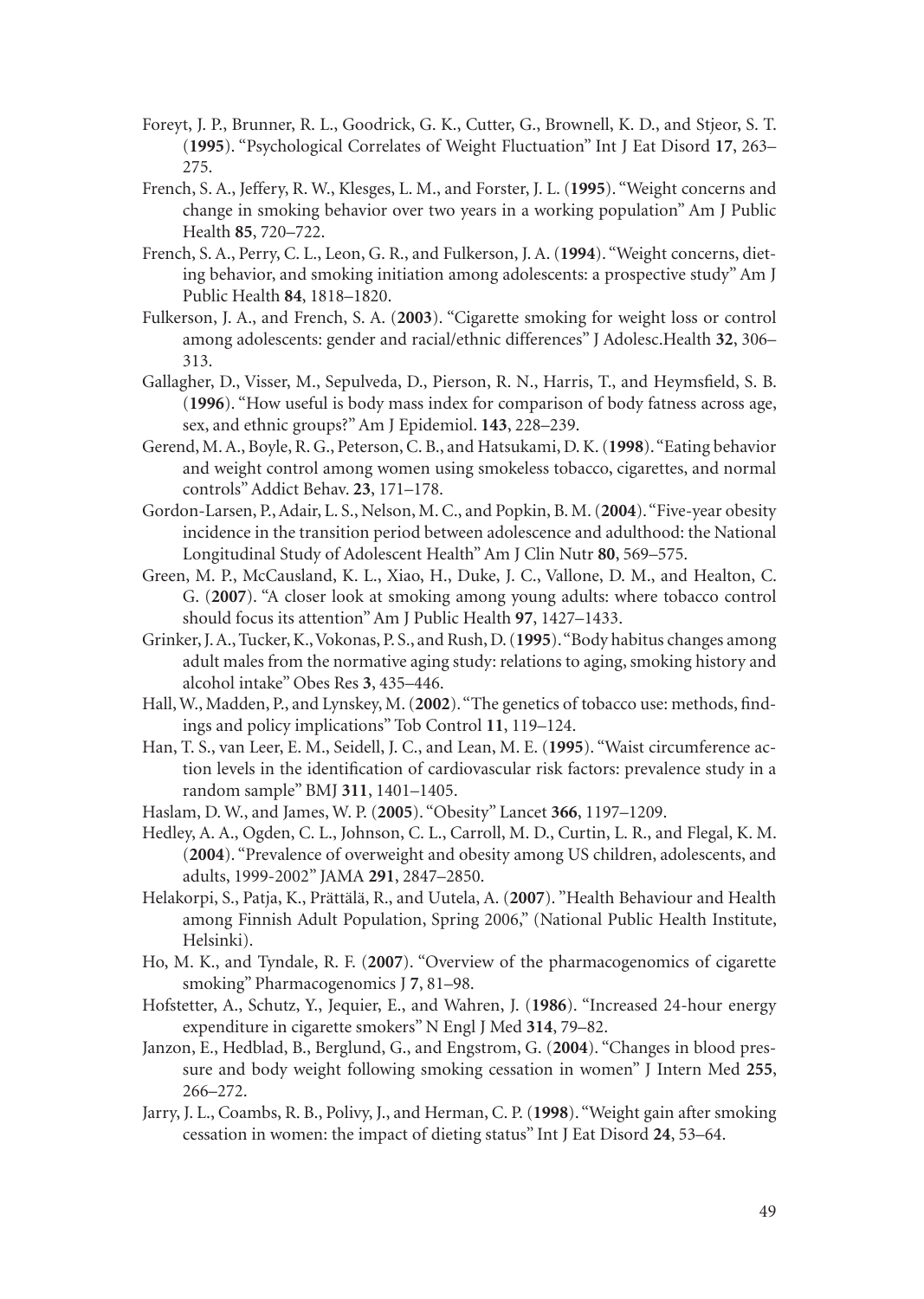- Jeffery, R. W., and French, S. A. (**1996**). "Socioeconomic status and weight control practices among 20- to 45-year-old women" Am J Public Health **86**, 1005–1010.
- Kaprio, J., and Koskenvuo, M. (**1988**). "A prospective study of psychological and socioeconomic characteristics, health behavior and morbidity in cigarette smokers prior to quitting compared to persistent smokers and non-smokers" J Clin Epidemiol **41**, 139–150.
- Kaprio, J., and Koskenvuo, M. (**2002**). "Genetic and environmental factors in complex diseases: The older Finnish twin cohort" Twin Res **5**, 358–365.
- Kaprio, J., Pulkkinen, L., and Rose, R. J. (**2002**). "Genetic and environmental factors in health-related behaviors: studies on Finnish twins and twin families" Twin.Res **5**, 366–371.
- Kautiainen, S., Rimpelä, A., Vikat, A., and Virtanen, S. M. (**2002**). "Secular trends in overweight and obesity among Finnish adolescents in 1977–1999" Int J Obes Relat Metab Disord **26**, 544–552.
- Keski-Rahkonen, A., Kaprio, J., Rissanen, A., Virkkunen, M., and Rose, R. J. (**2003**). "Breakfast skipping and health-compromising behaviors in adolescents and adults" Eur J Clin Nutr **57**, 842–853.
- Keski-Rahkonen, A., Neale, B. M., Bulik, C. M., Pietiläinen, K. H., Rose, R. J., Kaprio, J., and Rissanen, A. (2005). "Intentional weight loss in young adults: sex-specific genetic and environmental effects" Obes Res **13**, 745–753.
- Kettunen, J. A., Kujala, U. M., Raty, H., Videman, T., Sarna, S., Impivaara, O., and Koskinen, S. (**2000**). "Factors associated with hip joint rotation in former elite athletes" Br J Sports Med **34**, 44–48.
- Khosla, T., and Lowe, C. R. (**1967**). "Indices of obesity derived from body weight and height" Br J Prev Soc Med **21**, 122–128.
- King, T. K., Matacin, M., Marcus, B. H., Bock, B. C., and Tripolone, J. (**2000**). "Body image evaluations in women smokers" Addict Behav **25**, 613–618.
- Kiningham, R. B., and Gorenflo, D. W. (2001). "Weight loss methods of high school wrestlers" Med Sci Sports Exerc **33**, 810–813.
- Klesges, R. C., Elliott, V. E., and Robinson, L. A. (**1997a**). "Chronic dieting and the belief that smoking controls body weight in a biracial, population-based adolescent sample" Tob Control **6**, 89–94.
- Klesges, R. C., Ward, K. D., Ray, J. W., Cutter, G., Jacobs, D. R., Jr., and Wagenknecht, L. E. (**1998**). "The prospective relationships between smoking and weight in a young, biracial cohort: the Coronary Artery Risk Development in Young Adults Study" J Consult Clin Psychol **66**, 987–993.
- Klesges, R. C., Winders, S. E., Meyers, A. W., Eck, L. H., Ward, K. D., Hultquist, C. M., Ray, J. W., and Shadish, W. R. (**1997b**). "How much weight gain occurs following smoking cessation? A comparison of weight gain using both continuous and point prevalence abstinence" J Consult Clin Psychol **65**, 286–291.
- Koh-Banerjee, P., Chu, N. F., Spiegelman, D., Rosner, B., Colditz, G., Willett, W., and Rimm, E. (**2003**). "Prospective study of the association of changes in dietary intake, physical activity, alcohol consumption, and smoking with 9-y gain in waist circumference among 16 587 US men" Am J Clin Nutr **78**, 719–727.
- Korkeila, M., Kaprio, J., Rissanen, A., Koskenvuo, M., and Sørensen, T. I. (**1998**). "Predictors of major weight gain in adult Finns: stress, life satisfaction and personality traits" Int J Obes Relat Metab Disord **22**, 949–957.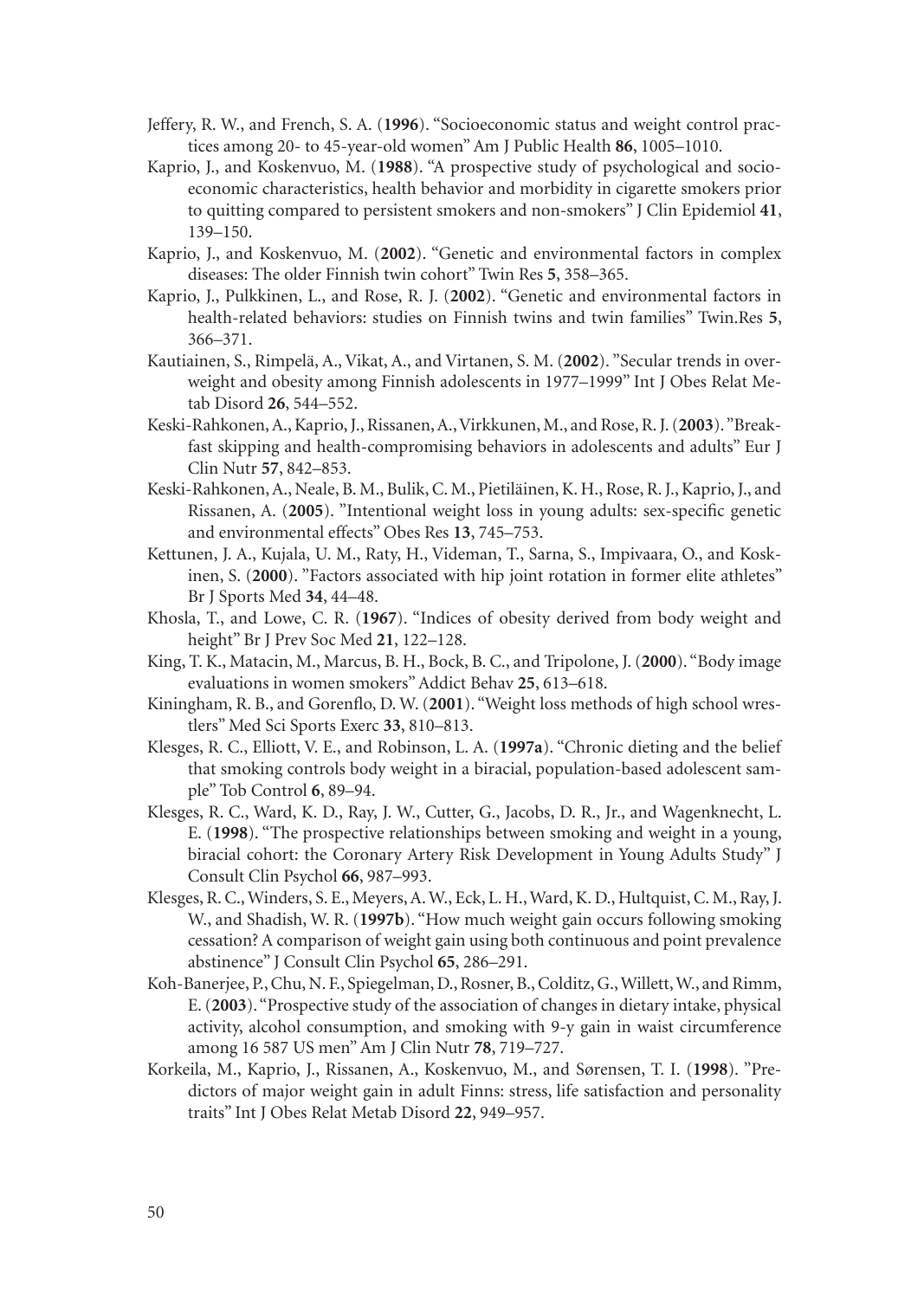- Korkeila, M., Rissanen, A., Kaprio, J., Sørensen, T. I., and Koskenvuo, M. (**1999**). "Weightloss attempts and risk of major weight gain: a prospective study in Finnish adults" Am J Clin Nutr **70**, 965–975.
- Kroke, A., Liese, A. D., Schulz, M., Bergmann, M. M., Klipstein-Grobusch, K., Hoffmann, K., and Boeing, H. (**2002**). "Recent weight changes and weight cycling as predictors of subsequent two year weight change in a middle-aged cohort" Int J Obes Relat Metab Disord **26**, 403–409.
- Kruger, J., Yore, M. M., and Kohl, H. W., III (**2007**). "Leisure-time physical activity patterns by weight control status: 1999–2002 NHANES" Med Sci Sports Exerc **39**, 788–795.
- Kvaavik, E., Tell, G. S., and Klepp, K. I. (**2003**). "Predictors and tracking of body mass index from adolescence into adulthood: follow-up of 18 to 20 years in the Oslo Youth Study" Arch Pediatr Adolesc Med **157**, 1212–1218.
- Laaksonen, M., Rahkonen, O., Karvonen, S., and Lahelma, E. (**2005**). "Socioeconomic status and smoking: analysing inequalities with multiple indicators" Eur J Public Health **15**, 262–269.
- Laatikainen, T., Tapanainen, H., Alfthan, G., Salminen, I., Sundvall, J., Leiviskä, J., Harald, K., Jousilahti, P., Salomaa, V., and Vartiainen, E. (**2003**). "FINRISKI2002, tutkimus kroonisten kansantautien riskitekijöistä, niihin liittyvistä elintavoista, oireista, psykososiaalisista tekijöistä ja terveyspalvelujen käytöstä. (National Public Health Institute; Helsinki).
- Lahti-Koski, M., Jousilahti, P., and Pietinen, P. (**2001**). "Secular trends in body mass index by birth cohort in eastern Finland from 1972 to 1997" Int J Obes Relat Metab Disord **25**, 727–734.
- Lahti-Koski, M., Männistö, S., Pietinen, P., and Vartiainen, E. (**2005**). "Prevalence of weight cycling and its relation to health indicators in Finland" Obes Res **13**, 333–341.
- Lahti-Koski, M., Pietinen, P., Heliövaara, M., and Vartiainen, E. (**2002**). "Associations of body mass index and obesity with physical activity, food choices, alcohol intake, and smoking in the 1982-1997 FINRISK Studies" Am J Clin Nutr **75**, 809–817.
- Lahti-Koski, M., Vartiainen, E., Männistö, S., and Pietinen, P. (**2000**). "Age, education and occupation as determinants of trends in body mass index in Finland from 1982 to 1997" Int J Obes Relat Metab Disord **24**, 1669–1676.
- Laitinen, J., Näyhä, S., and Kujala, V. (**2005**). "Body mass index and weight change from adolescence into adulthood, waist-to-hip ratio and perceived work ability among young adults" Int.J.Obes **29**, 697–702.
- Laitinen, J., Pietiläinen, K., Wadsworth, M., Sovio, U., and Järvelin, M. R. (**2004**). "Predictors of abdominal obesity among 31-y-old men and women born in Northern Finland in 1966" Eur J Clin Nutr **58**, 180–190.
- Lakin, J. A., Steen, S. N., and Oppliger, R. A. (**1990**). "Eating behaviors, weight loss methods, and nutrition practices among high school wrestlers" J Community Health Nurs **7**, 223–234.
- Lean, M. E., Han, T. S., and Seidell, J. C. (**1998**). "Impairment of health and quality of life in people with large waist circumference" Lancet **351**, 853–856.
- Lissner, L., Bengtsson, C., Lapidus, L., and Bjorkelund, C. (**1992**). "Smoking initiation and cessation in relation to body fat distribution based on data from a study of Swedish women" Am J Public Health **82**, 273–275.
- Lissner, L., Odell, P. M., D'Agostino, R. B., Stokes, J., III, Kreger, B. E., Belanger, A. J., and Brownell, K. D. (**1991**). "Variability of body weight and health outcomes in the Framingham population" N Engl J Med **324**, 1839–1844.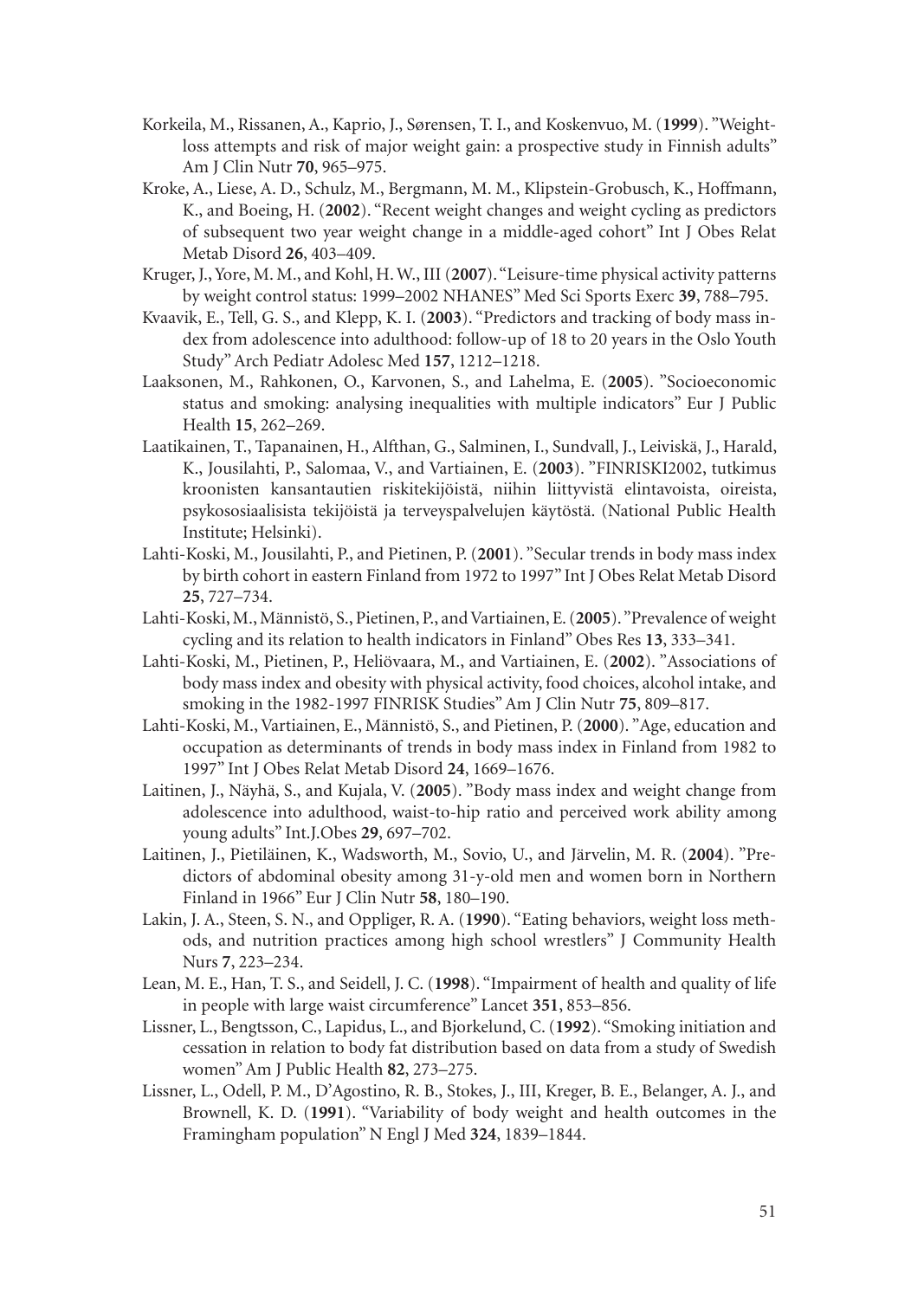- Lobstein, T., Baur, L., and Uauy, R. (**2004**). "Obesity in children and young people: a crisis in public health" Obes Rev **5 Suppl 1**, 4–104.
- Maldonado-Molina, M. M., Komro, K. A., and Prado, G. (**2007**). "Prospective association between dieting and smoking initiation among adolescents" Am J Health Promot **22**, 25–32.
- Manson, J. E., Ajani, U. A., Liu, S., Nathan, D. M., and Hennekens, C. H. (**2000**). "A prospective study of cigarette smoking and the incidence of diabetes mellitus among US male physicians" Am J Med **109**, 538–542.
- Manson, J. E., Willett, W. C., Stampfer, M. J., Colditz, G. A., Hunter, D. J., Hankinson, S. E., Hennekens, C. H., and Speizer, F. E. (**1995**). "Body weight and mortality among women" N Engl J Med **333**, 677–685.
- Marchesini, G., Cuzzolaro, M., Mannucci, E., Dalle, G. R., Gennaro, M., Tomasi, F., Barantani, E. G., and Melchionda, N. (**2004**). "Weight cycling in treatment-seeking obese persons: data from the QUOVADIS study" Int J Obes Relat Metab Disord **28**, 1456– 1462.
- Marti, B., Tuomilehto, J., Korhonen, H. J., Kartovaara, L., Vartiainen, E., Pietinen, P., and Puska, P. (**1989**). "Smoking and leanness: evidence for change in Finland" BMJ **298**, 1287–1290.
- McCargar, L. J., and Crawford, S. M. (**1992**). "Metabolic and anthropometric changes with weight cycling in wrestlers" Med Sci Sports Exerc **24**, 1270–1275.
- Meyers, A. W., Klesges, R. C., Winders, S. E., Ward, K. D., Peterson, B. A., and Eck, L. H. (**1997**). "Are weight concerns predictive of smoking cessation? A prospective analysis" J Consult Clin Psychol **65**, 448–452.
- Mizoue, T., Ueda, R., Tokui, N., Hino, Y., and Yoshimura, T. (**1998**). "Body mass decrease after initial gain following smoking cessation" Int J Epidemiol **27**, 984–988.
- Mokdad, A. H., Ford, E. S., Bowman, B. A., Dietz, W. H., Vinicor, F., Bales, V. S., and Marks, J. S. (**2003**). "Prevalence of obesity, diabetes, and obesity-related health risk factors, 2001" JAMA **289**, 76–79.
- Mokdad, A. H., Marks, J. S., Stroup, D. F., and Gerberding, J. L. (**2004**). "Actual causes of death in the United States, 2000" JAMA **291**, 1238–1245.
- Molarius, A., and Seidell, J. C. (**1997**). "Differences in the association between smoking and relative body weight by level of education" Int J Obes Relat Metab Disord **21**, 189–196.
- Molarius, A., Seidell, J. C., Kuulasmaa, K., Dobson, A. J., and Sans, S. (**1997**). "Smoking and relative body weight: an international perspective from the WHO MONICA Project" J Epidemiol Community Health **51**, 252–260.
- Montani, J. P., Viecelli, A. K., Prevot, A., and Dulloo, A. G. (**2006**). "Weight cycling during growth and beyond as a risk factor for later cardiovascular diseases: the 'repeated overshoot' theory" Int J Obes **30 Suppl 4**, S58–S66.
- National Task Force on the Prevention of Obesity (**1994**). "Weight cycling. National Task Force on the Prevention and Treatment of Obesity" JAMA **272**, 1196–1202.
- NCEP (**2001**). "Executive Summary of The Third Report of The National Cholesterol Education Program (NCEP) Expert Panel on Detection, Evaluation, And Treatment of High Blood Cholesterol In Adults (Adult Treatment Panel III)" JAMA **285**, 2486–2497.
- Neumark-Sztainer, D., Jeffery, R. W., and French, S. A. (**1997**). "Self-reported dieting: how should we ask? What does it mean? Associations between dieting and reported energy intake" Int J Eat Disord **22**, 437–449.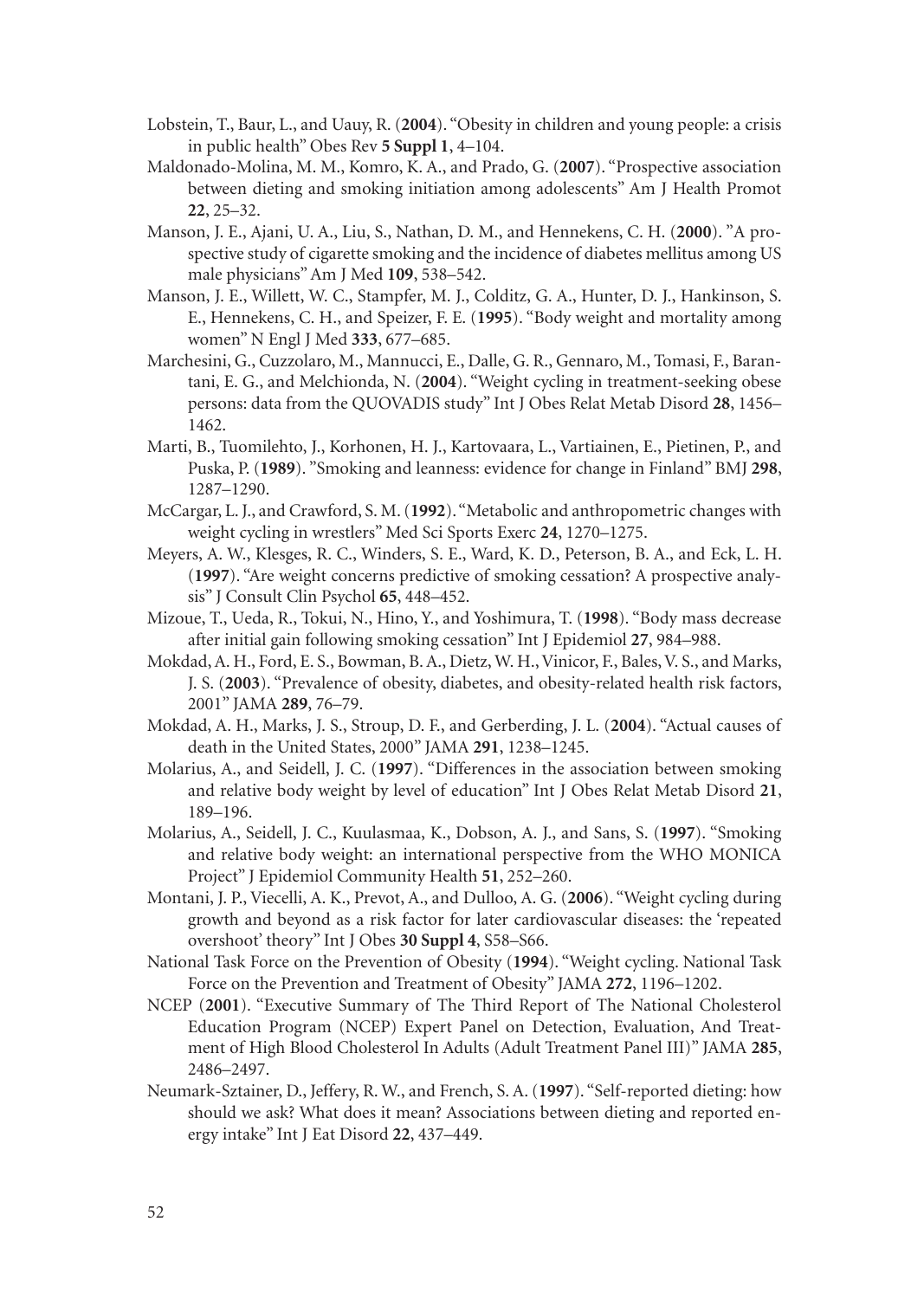- Neumark-Sztainer, D., Sherwood, N. E., French, S. A., and Jeffery, R. W. (**1999**). "Weight control behaviors among adult men and women: cause for concern?" Obes Res **7**, 179–188.
- Neumark-Sztainer, D., Story, M., Dixon, L. B., and Murray, D. M. (**1998**). "Adolescents engaging in unhealthy weight control behaviors: are they at risk for other healthcompromising behaviors?" Am J Public Health **88**, 952–955.
- Neumark-Sztainer, D., Story, M., and French, S. A. (**1996**). "Covariations of unhealthy weight loss behaviors and other high-risk behaviors among adolescents" Arc Ped Adolesc Med **150**, 304–308.
- NIH (1998). "Clinical Guidelines on the Identification, Evaluation, and Treatment of Overweight and Obesity in Adults-The Evidence Report. National Institutes of Health" Obes Res **6 Suppl 2**, 51S–209S.
- Oppliger, R. A., Steen, S. A., and Scott, J. R. (**2003**). "Weight loss practices of college wrestlers" Int J Sport Nutr Exerc Metab, 29–46.
- Palaniappan, U., Jacobs Starkey, L., O'Loughlin, J., and Gray-Donald, K. (**2001**). "Fruit and vegetable consumption is lower and saturated fat intake is higher among Canadians reporting smoking" J Nutr **131**, 1952–1958.
- Peeters, A., Barendregt, J. J., Willekens, F., Mackenbach, J. P., Al, M. A., and Bonneux, L. (**2003**). "Obesity in adulthood and its consequences for life expectancy: a life-table analysis" Ann Intern Med **138**, 24–32.
- Pierce, J. P. (**1989**). "International comparisons of trends in cigarette smoking prevalence" Am J Public Health **79**, 152–157.
- Pietiläinen, K. H., Kaprio, J., Rissanen, A., Winter, T., Rimpelä, A., Viken, R. J., and Rose, R. J. (**1999**). "Distribution and heritability of BMI in Finnish adolescents aged 16y and 17y: a study of 4884 twins and 2509 singletons" Int J Obes Relat Metab Disord **23**, 107–115.
- Pisinger, C., and Godtfredsen, N. S. (2007). "Is there a health benefit of reduced tobacco consumption? A systematic review" Nicotine Tob Res **9**, 631–646.
- Pisinger, C., and Jorgensen, T. (**2007**). "Waist circumference and weight following smoking cessation in a general population: the Inter99 study" Prev Med **44**, 290–295.
- Pomerleau, C. S., Zucker, A. N., and Stewart, A. J. (**2001**). "Characterizing concerns about post-cessation weight gain: results from a national survey of women smokers," Nicotine Tob Res **3**, 51–60.
- Potter, B. K., Pederson, L. L., Chan, S. S., Aubut, J. A., and Koval, J. J. (**2004**). "Does a relationship exist between body weight, concerns about weight, and smoking among adolescents? An integration of the literature with an emphasis on gender," Nicotine Tob Res **6**, 397–425.
- Prentice, A. M., and Jebb, S. A. (**2001**). "Beyond body mass index" Obes Rev **2**, 141–147.
- Prentice, A. M., Jebb, S. A., Goldberg, G. R., Coward, W. A., Murgatroyd, P. R., Poppitt, S. D., and Cole, T. J. (**1992**). "Effects of weight cycling on body composition" Am J Clin Nutr **56**, 209S–216S.
- Rohleder, N., and Kirschbaum, C. (**2006**). "The hypothalamic-pituitary-adrenal (HPA) axis in habitual smokers" Int J Psychophysiol **59**, 236–243.
- Ryan, A. S., Elahi, D., and Birren, J. E. (**1996**). "Body:Composition, Weight, Height and Build" in *Encyclopedia of Gerontology* (Academic Press, San Diego), pp. 193–201.
- Rzehak, P., Meisinger, C., Woelke, G., Brasche, S., Strube, G., and Heinrich, J. (**2007**). "Weight change, weight cycling and mortality in the ERFORT Male Cohort Study" Eur J Epidemiol **22**, 665–673.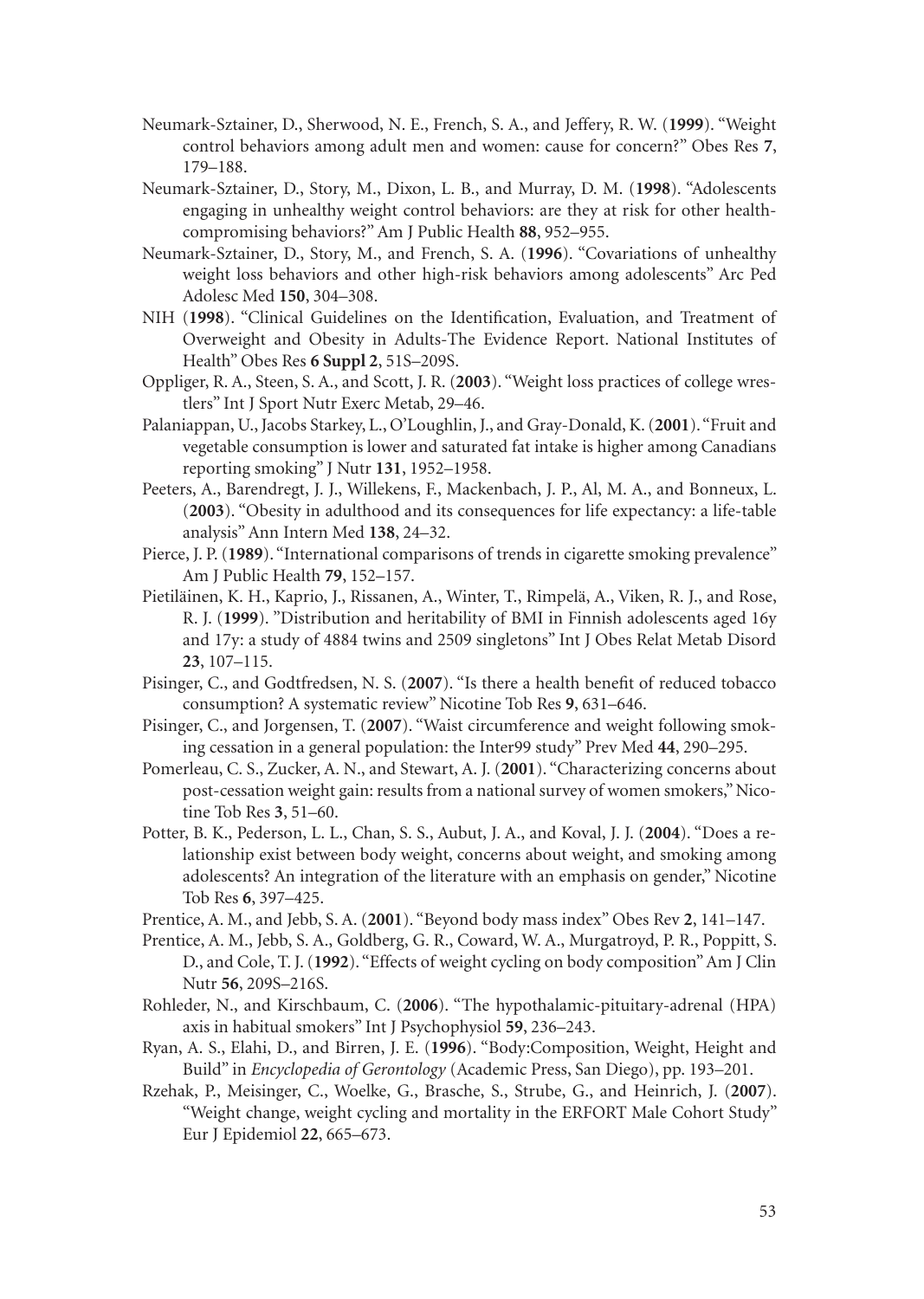- Sarna, S., Kaprio, J., Sistonen, P., and Koskenvuo, M. (**1978**). "Diagnosis of twin zygosity by mailed questionnaire" Hum Hered **28**, 241–254.
- Schousboe, K., Willemsen, G., Kyvik, K. O., Mortensen, J., Boomsma, D. I., Cornes, B. K., Davis, C. J., Fagnani, C., Hjelmborg, J., Kaprio, J., De Lange, M., Luciano, M., Martin, N. G., Pedersen, N., Pietiläinen, K. H., Rissanen, A., Saarni, S., Sørensen, T. I., Van Baal, G. C., and Harris, J. R. (**2003**). "Sex differences in heritability of BMI: a comparative study of results from twin studies in eight countries" Twin Res **6**, 409–421.
- Serdula, M. K., Mokdad, A. H., Williamson, D. F., Galuska, D. A., Mendlein, J. M., and Heath, G. W. (**1999**). "Prevalence of attempting weight loss and strategies for controlling weight" JAMA **282**, 1353–1358.
- Stata (**2003**). "StataCorp 2003. Stata Statistical Software: Release 8.0. College Station. TX: Stata Corporation" (College Station. TX: Stata Corporation., Texas).
- Stata (**2005**). "STATA User's Guide Release 9.1" (Stata Press, Texas).
- Steen, S. N., Oppliger, R. A., and Brownell, K. D. (**1988**). "Metabolic effects of repeated weight loss and regain in adolescent wrestlers" JAMA **260**, 47–50.
- Stice, E., and Martinez, E. E. (**2005**). "Cigarette smoking prospectively predicts retarded physical growth among female adolescents" J Adolesc Health **37**, 363–370.
- Sørensen, T. I. (**2003**). "Weight loss causes increased mortality: pros" Obes Rev **4**, 3–7.
- Sørensen, T. I., Rissanen, A., Korkeila, M., and Kaprio, J. (**2005**). "Intention to lose weight, weight changes, and 18-y mortality in overweight individuals without co-morbidities" PLoS Med **2**, e171.
- Tipton, C. M., and Tcheng, T. K. (**1970**). "Iowa wrestling study. Weight loss in high school students" JAMA **214**, 1269–1274.
- Twisk, J. W., Kemper, H. C., van Mechelen, W., Post, G. B., and van Lenthe, F. J. (**1998**). "Body fatness: longitudinal relationship of body mass index and the sum of skinfolds with other risk factors for coronary heart disease" Int J Obes Relat Metab Disord **22**, 915–922.
- Wallner, S. J., Luschnigg, N., Schnedl, W. J., Lahousen, T., Sudi, K., Crailsheim, K., Moller, R., Tafeit, E., and Horejsi, R. (**2004**). "Body fat distribution of overweight females with a history of weight cycling" Int J Obes Relat Metab Disord **28**, 1143–1148.
- Van Jaarsveld, C. H., Fidler, J. A., Simon, A. E., and Wardle, J. (**2007**). "Persistent impact of pubertal timing on trends in smoking, food choice, activity, and stress in adolescence" Psychosom Med **69**, 798–806.
- van Lenthe, F. J., van Mechelen, W., Kemper, H. C., and Post, G. B. (**1998**). "Behavioral variables and development of a central pattern of body fat from adolescence into adulthood in normal-weight whites: the Amsterdam Growth and Health Study" Am J Clin Nutr **67**, 846–852.
- Wannamethee, S. G., Shaper, A. G., and Walker, M. (2002). "Weight change, weight fluctuation, and mortality," Arch Intern Med JID – 0372440 **162**, 2575–2580.
- Vartiainen, E., Jousilahti, P., Juolevi, A., Sundvall, J., Alfthan, G., Salminen, I., and Puska, P. (**1998**). "Finnriski 1997," in Publications of the National Public Health Institute.
- Vartiainen, E., Laatikainen, T., Tapanainen, H., Salomaa, V., Jousilahti, P., Sundvall, J., Salminen, I., Männistö, S., and Valsta, L. (**2003**). "Suomalaisten sydän- ja verisuonitautien riskitekijät FINRISKI- tutkimuksessa 1982–2002" Suomen Lääkärilehti **58**, 4099–4016.
- Vartiainen, E., Seppälä, T., Lillsunde, P., and Puska, P. (**2002**). "Validation of self reported smoking by serum cotinine measurement in a community-based study" J Epidemiol Community Health **56**, 167–170.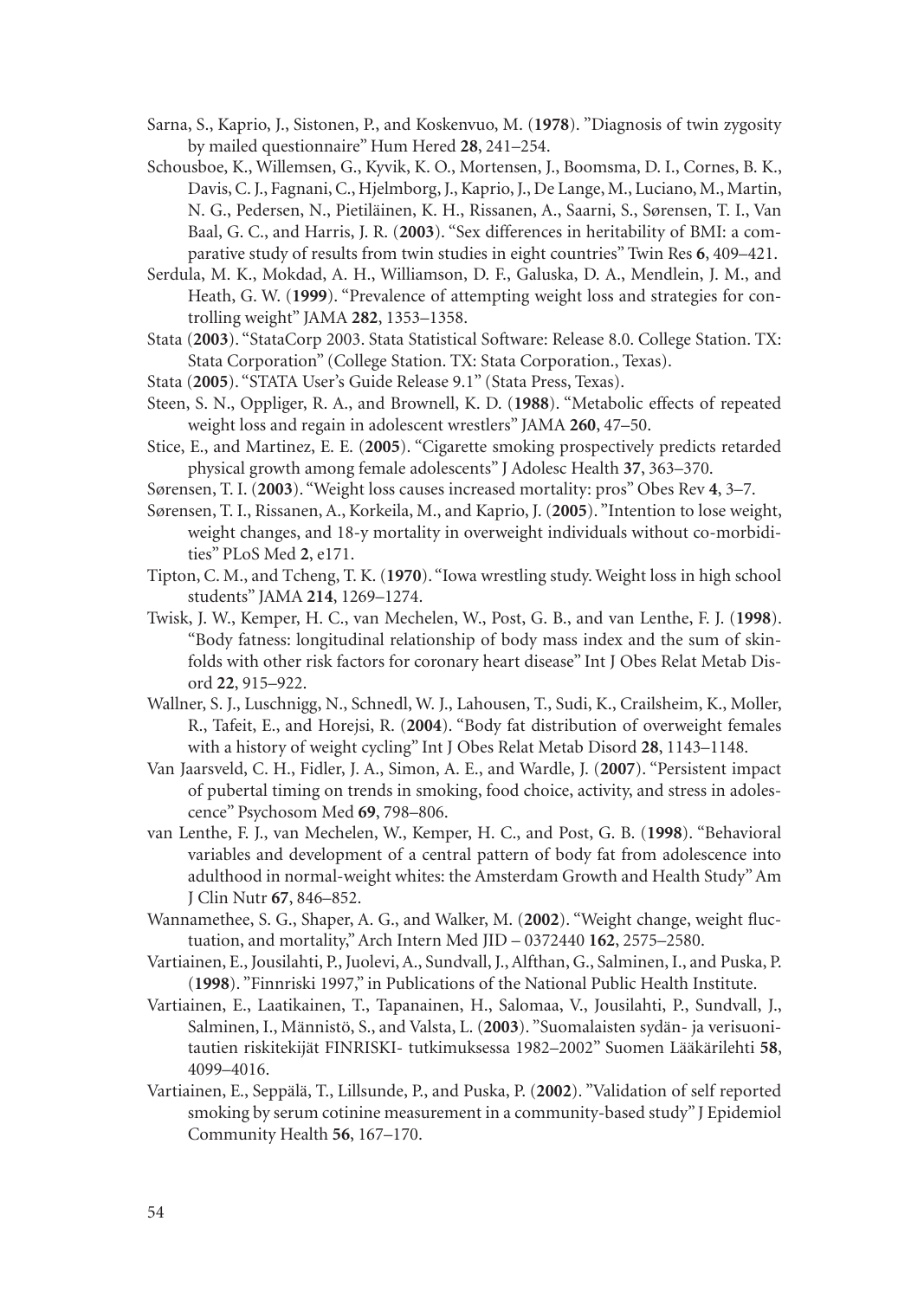- Weiss, J. W., Merrill, V., and Gritz, E. R. (**2007**). "Ethnic variation in the association between weight concern and adolescent smoking" Addict Behav **32**, 2311–2316.
- Weitzman, M., Cook, S., Auinger, P., Florin, T. A., Daniels, S., Nguyen, M., and Winickoff, J. P. (**2005**). "Tobacco smoke exposure is associated with the metabolic syndrome in adolescents" Circulation **112**, 862–869.
- Venditti, E. M., Wing, R. R., Jakicic, J. M., Butler, B. A., and Marcus, M. D. (**1996**). "Weight cycling, psychological health, and binge eating in obese women" J Consult Clin Psychol **64**, 400–405.
- West, R., Zatonski, W., Przewozniak, K., and Jarvis, M. J. (**2007**). "Can we trust national smoking prevalence figures? Discrepancies between biochemically assessed and selfreported smoking rates in three countries" Cancer Epidemiol Biomarkers Prev **16**, 820–822.
- WHO (**2000**). "Obesity: preventing and managing the global epidemic" (World Health Organisation, Geneva).
- WHO (**2002**). "World Health Report 2002" (World Health Organisation, Geneva).
- Vidmar, S., Carlin, J., and Hesketh, K. (**2004**). "Standardizing anthropometric measures in children and adolescents with new functions for egen" Stata Journal **4**, 50–55.
- Willett, W. (**1990**). *Nutritional Epidemiology* (Oxford University Press, New York).
- Williams, R. L. (**2000**). "A note on robust variance estimation for cluster-correlated data" Biometrics **56**, 645–646.
- Williamson, D. F., Madans, J., Anda, R. F., Kleinman, J. C., Giovino, G. A., and Byers, T. (**1991**). "Smoking cessation and severity of weight gain in a national cohort" N Engl J Med **324**, 739–745.
- Williamson, D. F., Serdula, M. K., Anda, R. F., Levy, A., and Byers, T. (**1992**). "Weight loss attempts in adults: goals, duration, and rate of weight loss" Am J Public Health **82**, 1251–1257.
- Wingard, D. L., Berkman, L. F., and Brand, R. J. (**1982**). "A multivariate analysis of healthrelated practices: a nine-year mortality follow-up of the Alameda County Study" Am J Epidemiol **116**, 765–775.
- Wiseman, C. V., Turco, R. M., Sunday, S. R., and Halmi, K. A. (**1998**). "Smoking and body image concerns in adolescent girls" Int J Eat Disord **24**, 429–433.
- Visscher, T. L., and Seidell, J. C. (**2001**). "The public health impact of obesity" Annu Rev Public Health **22**, 355–375.
- von Ranson, K. M., Iacono, W. G., and McGue, M. (**2002**). "Disordered eating and substance use in an epidemiological sample: I. Associations within individuals" Int J Eat Disord **31**, 389–403.
- Yang, D., Fontaine, K. R., Wang, C., and Allison, D. B. (**2003**). "Weight loss causes increased mortality: cons" Obes Rev **4**, 9–16.
- Yarnell, J. W., Patterson, C. C., Thomas, H. F., and Sweetnam, P. M. (**2000**). "Comparison of weight in middle age, weight at 18 years, and weight change between, in predicting subsequent 14 year mortality and coronary events: Caerphilly Prospective Study" J Epidemiol Community Health **54**, 344–348.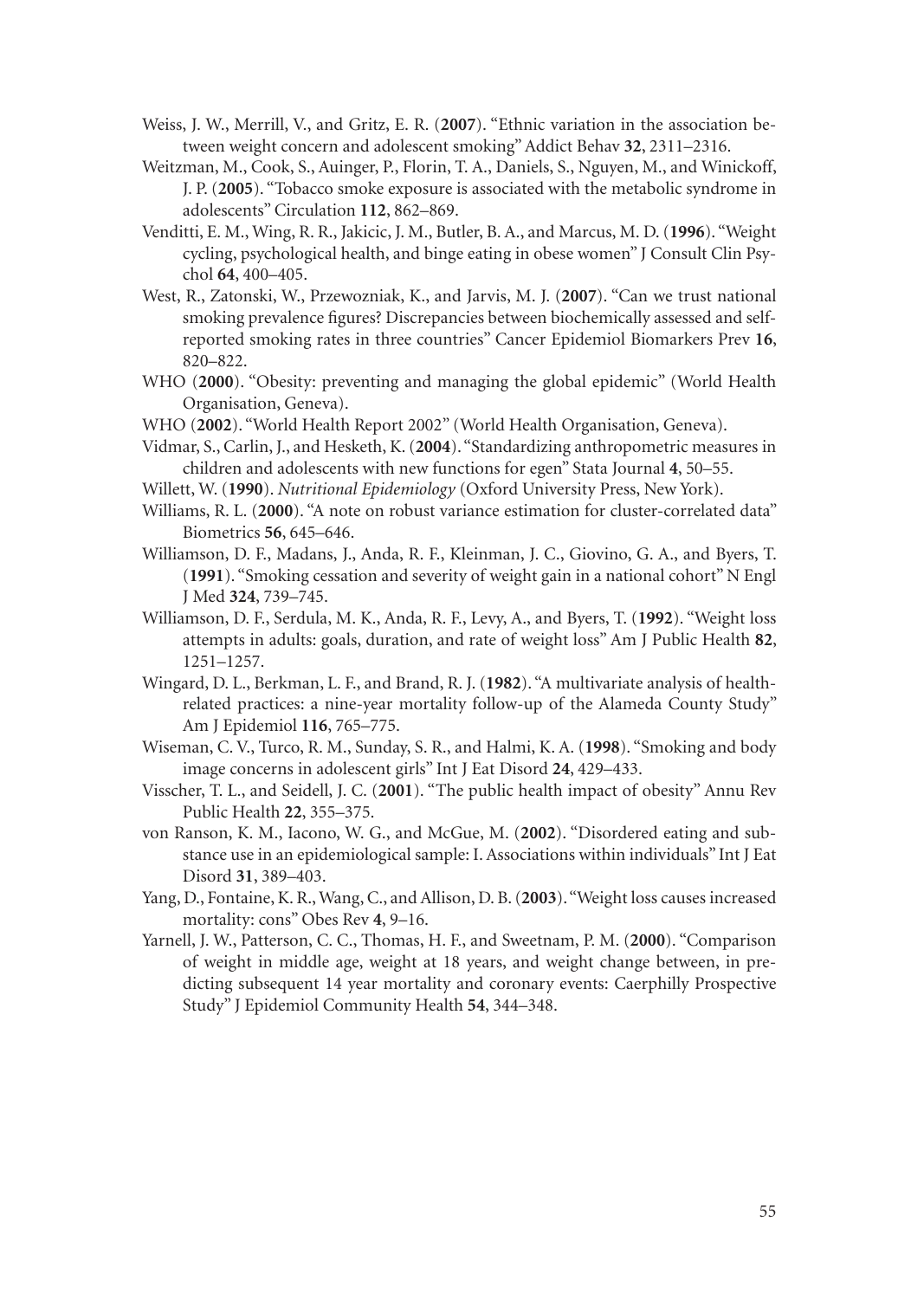# **14 Appendices**

**Appendix 1.** Relevant parts of the FinnTwin16 questionnaires

# **Age 16 years**

3 CURRENT HEIGHT \_\_\_\_\_\_\_\_\_ cm 4 CURRENT WEIGHT ———— kg

SMOKING

20 HAVE YOU EVER SMOKED (OR TRIED SMOKING)?

1 no ----> go to question 24

2 yes

HOW OLD WERE YOU WHEN YOU FIRST TRIED SMOKING?

———————— years old 0 I have not tried smoking

21 HOW MANY CIGARETTES HAVE YOU SMOKED ALTOGETHER UP TO NOW?

- 1 none
- 2 only one
- 3 about 2-50
- 4 over 50

22 WHICH OF THE FOLLOWING BEST DESCRIBES YOUR PRESENT **SMOKING** 

HABITS?

- 1 I smoke once or more daily
- 2 I smoke once or more a week, but not every day
- 3 I smoke less often than once a week
- 4 I am trying to or have quit smoking
- 5 I have never smoked

#### EATING HABITS

27 HOW OFTEN DO YOU EAT AN EARLY BREAKFAST (SANDWICHES, MILK, CEREAL OR OTHER SUCH FOODS) IN THE MORNING BEFORE GOING TO SCHOOL OR TO WORK?

1 every morning

2 about 3–4 mornings per week

3 about once a week at the most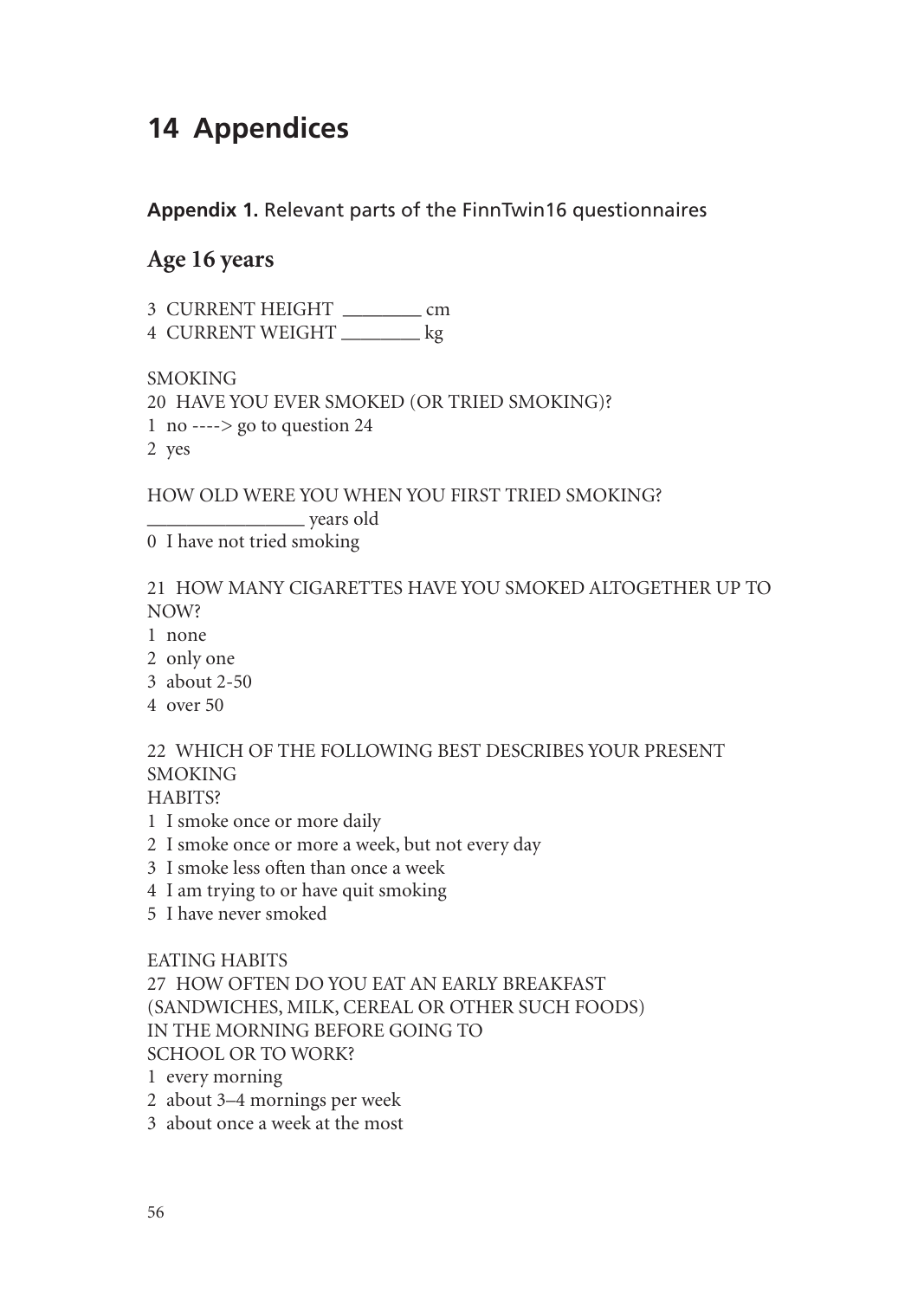#### 28 WHAT KIND OF SPREAD DO YOU USE ON YOUR BREAD?

- 1 usually nothing
- 2 mostly margarine (list of typical Finnish brands)
- 3 mostly butter
- 4 butter/margarine mixtures (list of products)
- 5 light spreads
- 6 other, what? \_\_\_\_\_\_\_\_\_\_\_\_\_\_\_\_\_\_\_\_\_\_\_\_\_\_\_\_\_\_\_

### 29 WHAT KIND OF MILK DO YOU USUALLY DRINK?

- 1 I don't drink milk
- 2 skimmed milk
- 3 1% milk
- 4 2% milk
- 5 whole milk (3.5% fat)

30. HOW MANY CUPS OF COFFEE, TEA, CHOCOLATE OR COLA DO YOU DRINK PER DAY? ANSWER SEPARATELY FOR EACH COFFEE 0 I don't drink daily 1 about cups TEA 0 I don't drink daily 1 about cups CHOCOLATE 0 I don't drink daily 1 about cups COLA 0 I don't drink daily (Coke, Pepsi) 1 about\_\_\_\_\_\_\_\_\_\_\_\_\_\_\_bottles (1/3 liter)

40 WHICH OF THE FOLLOWING ALTERNATIVES BEST DESCRIBES YOUR PRESENT SPORTS/FITNESS ACTIVITIES? I USUALLY DO SPORTS OR EXERCISE SO THAT:

- 1 I breathe hard and sweat profusely
- 2 I breathe rather hard and sweat somewhat
- 3 I don't breathe very hard and sweat but little
- 4 I don't sweat or breathe hard
- 5 I don't do sports or exercise during my free time

41 HOW OFTEN DO YOU EXERCISE OR DO SPORTS DURING YOUR FREE TIME? (SCHOOL PHYSICAL ACTIVITIES DON'T COUNT HERE)

- 1 not at all
- 2 less than once a month
- 3 1–2 times a month
- 4 about once a week
- 5 2–3 times a week
- 6 4–5 times a week
- 7 just about every day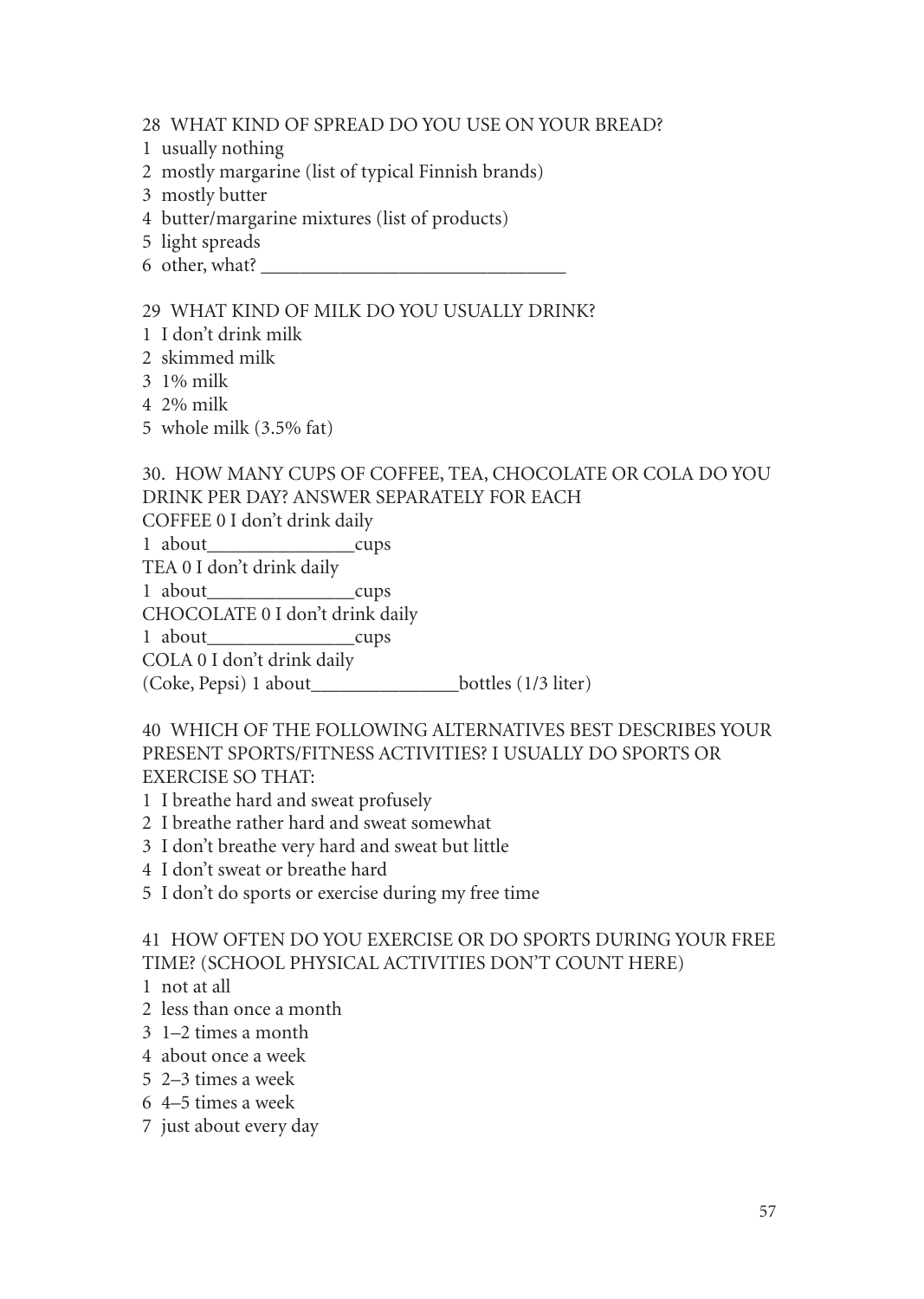## **Age 18.5 years**

### EDUCATION AND WORK

- 3 ARE YOU PRESENTLY ATTENDING SCHOOL OR STUDYING?
- 1 I don't go to school nor do I study ----> go to question 5
- 2 I go to school or study, I don't work
- 3 I go to school or study, but also work

#### 4 WHAT KIND OF SCHOOL OR INSTITUTION DO YOU ATTEND?

- 1 gymnasium (high-school)
- 2 higher education, university
- 3 trade school (accounting-, technical-, agricultural-, etc. school)
- 4 vocational school (business school, engineering school, nursing school etc.)
- 5 vocational high school
- 6 job training programs, vocational training or equivalent.
- 7 other school or institution, what?

### 5 IF YOU DON'T PRESENTLY STUDY OR ATTEND SCHOOL,

WHAT DO YOU DO?

I AM:

- 1 in temporary training in order to continue my studies
- 2 I work for pay
- 3 I'm serving in the military
- 4 I'm unemployed or on forced leave
- 5 I'm at home
- 6 other

what? $\Box$ 

### 13 WHICH OF THE FOLLOWING CHOICES BEST FITS YOUR PRESENT USE OF CIGARETTES?

- 1 I smoke at least 10 cigarettes a day.
- 2 I smoke everyday, however, no more than 9 cigarettes a day.
- 3 I smoke once a week, or more often, however, not every day.
- 4 I smoke less than once a week.
- 5 I have stopped or quit smoking.
- 6 I have never smoked.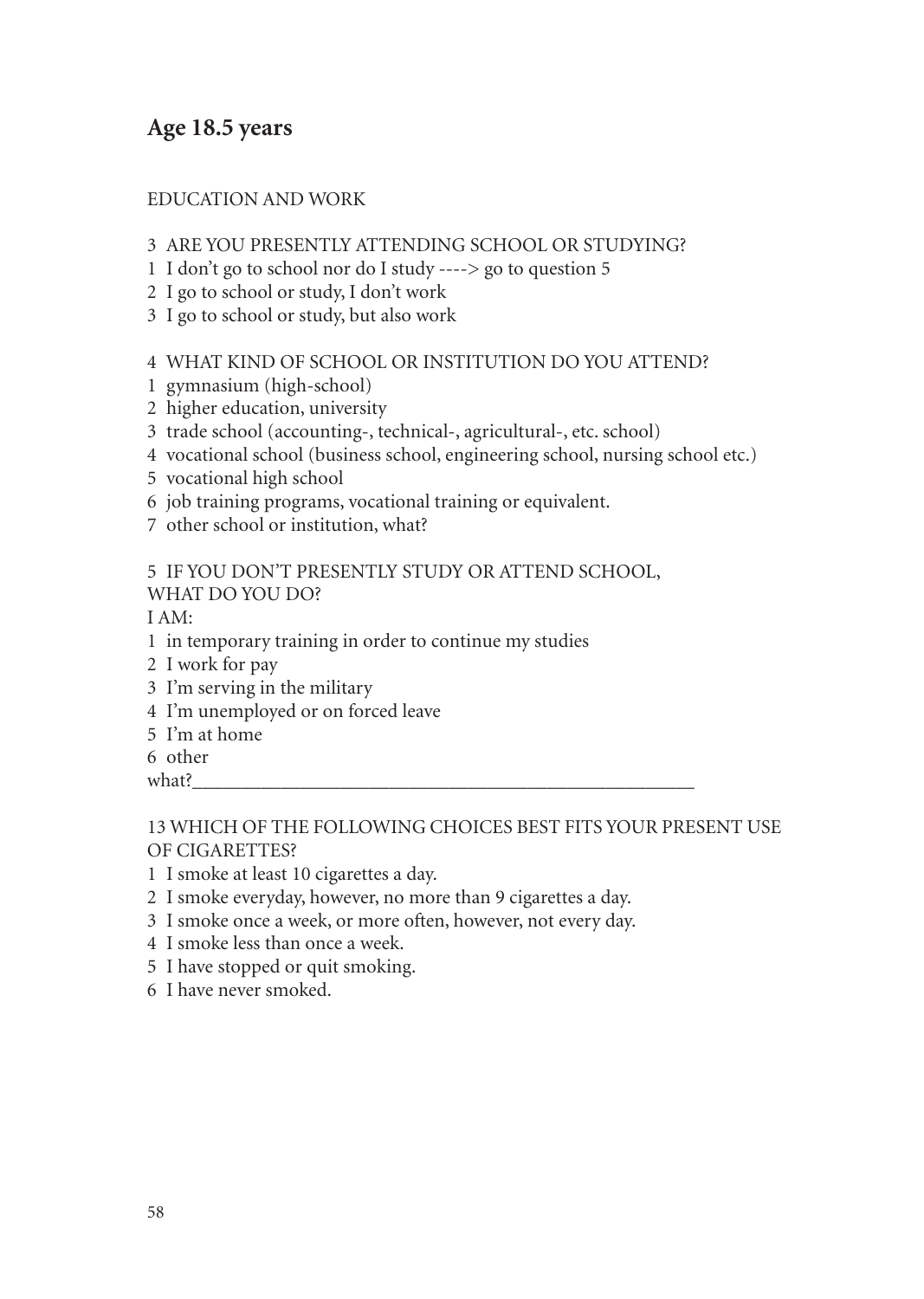### **Age 25 years**

### HEIGHT, WEIGHT, DIETING

- 36. What is your current height? \_\_\_\_\_\_\_cm
- 37. What is your current weight? \_\_\_\_\_\_\_kg
- (if pregnant, pregnancy not included)

38. At your current height, what has been your highest weight?

(in females pregnancy not included) \_\_\_\_\_\_\_kg

39. At your current height, what has been your lowest weight? \_\_\_\_\_\_\_kg

40. What do you consider to be your ideal weight? \_\_\_\_\_\_\_ kg

- 41. How many times in your life time have you lost 5 kg or more?
- 1 none
- 2 once
- 3 2–4 times
- 4 5 or more times

Please measure your waist with the enclosed tape measure. Measure your waist at the narrowest part of the torso. If you cannot find the narrowest part, place the measure at the point halfway between your lowest ribs (A) and the upper margin of your hip bone (B), as shown in the picture.

My waist circumference is \_\_\_\_\_ cm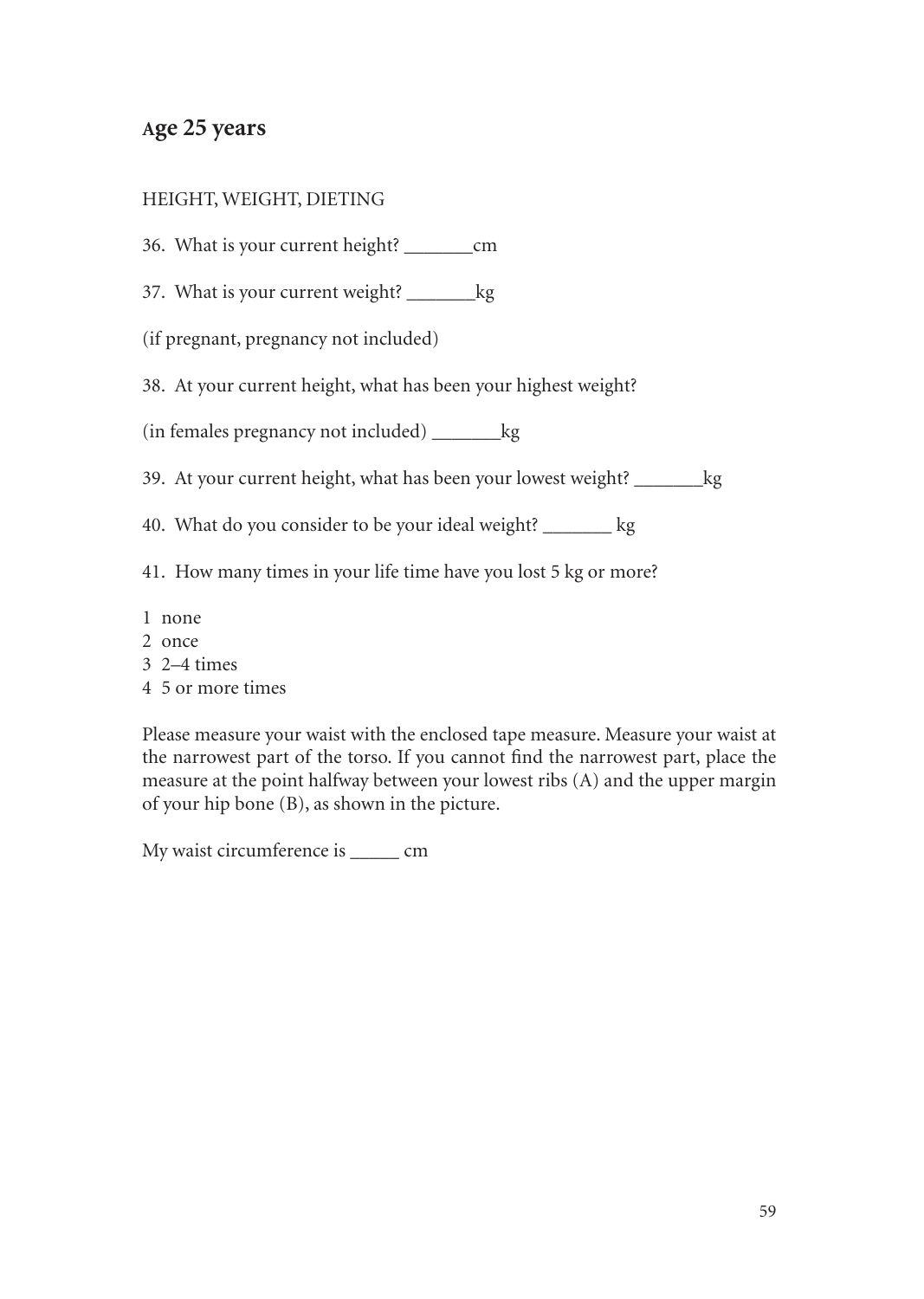#### **Parent's questionnaire**

#### FOLLOWING QUESTIONS CONCERN YOUR HEIGHT AND WEIGHT

- 6 How tall are you? \_\_\_\_\_\_\_\_
- 7 How much is your weight nowadays (without clothes)? \_\_\_\_\_\_\_\_\_\_\_\_\_\_\_\_\_\_\_\_\_\_\_\_\_\_\_
- 8 How much was your weight when you were about 20?
- 0–I can't say

#### THE NEXT QUESTIONS ARE ABOUT EDUCATION AND WORK

- 33 What kind of basic education have you had?
- 1 less than primary school
- 2 primary school
- 3 little less than intermediate school
- 4 intermediate school
- 5 part of gymnasium
- 6 bachelor's degree (=a national exam in Finland)

34 How long is your vocational training (after the basic education asked in the previous question)?

- 1 no vocational training
- 2 only course-like or studies at working place
- 3 school-like studies not over 2 years
- 4 school-like studies over 2 years
- 5 university degree

35 What is your occupation, or if you are not working, your previous occupation? (describe as accurately as possible) occupation: \_\_\_\_\_\_\_\_\_\_\_\_\_\_\_\_\_\_\_\_\_\_\_\_\_description:\_\_\_\_\_\_\_\_\_\_\_\_\_\_\_\_\_\_\_\_

36 What was your occupation about 17 years ago? (before the twins were born)

- 1 the same as now
- 2 something else, what?
- 37 Are you at present?
- 1 working, outside home
- 2 working at home
- 3 on pension because of injury or illness
- 4 other kind of pension
- 5 student, retraining
- 6 unemployed, looking for a job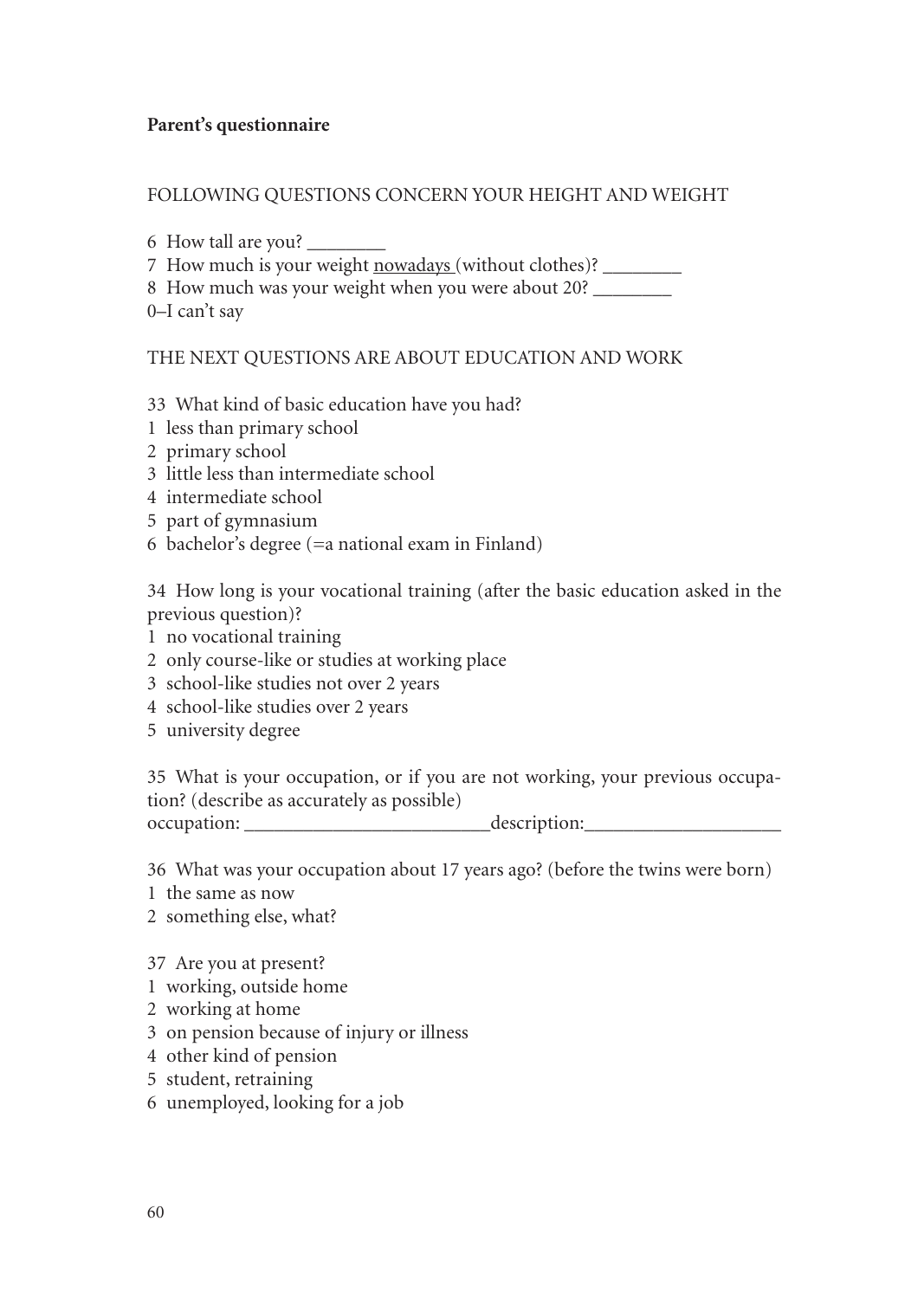### **Appendix 2.** Relevant parts of the Finnish Twin Cohort questionnaire

6 How tall are you? \_\_\_\_\_\_\_\_

7 How much is your weight nowadays (without clothes)? \_\_\_\_\_\_\_\_

8 Have you ever dieted to lose weight or lost weight by dieting?

1 never

- 2 1–2 times
- 3 3–5 times
- 4 6–10 times
- 5 more often

15 Do you have under school aged children living in the same household with you?

- 1 No
- 2 Yes

16 Do you have school aged children living in the same household with you?

- 1 No
- 2 Yes

25 What kind of basic education have you had?

- 1 less than primary school
- 2 primary school
- 3 primary school plus at least one year of vocational training
- 4 intermediate school
- 5 intermediate school plus at least one year of vocational training

(including high school)

6 bachelor's degree (=a national exam in Finland)

7 bachelor's degree plus at least one year of vocational training

(including university studies)

- 8 university degree
- 9 other? Please, describe:

### SMOKING HABITS

29 Have you in your entire life smoked more than 5–10 packs of cigarettes?

- 1 No skip to question 33.
- 2 Yes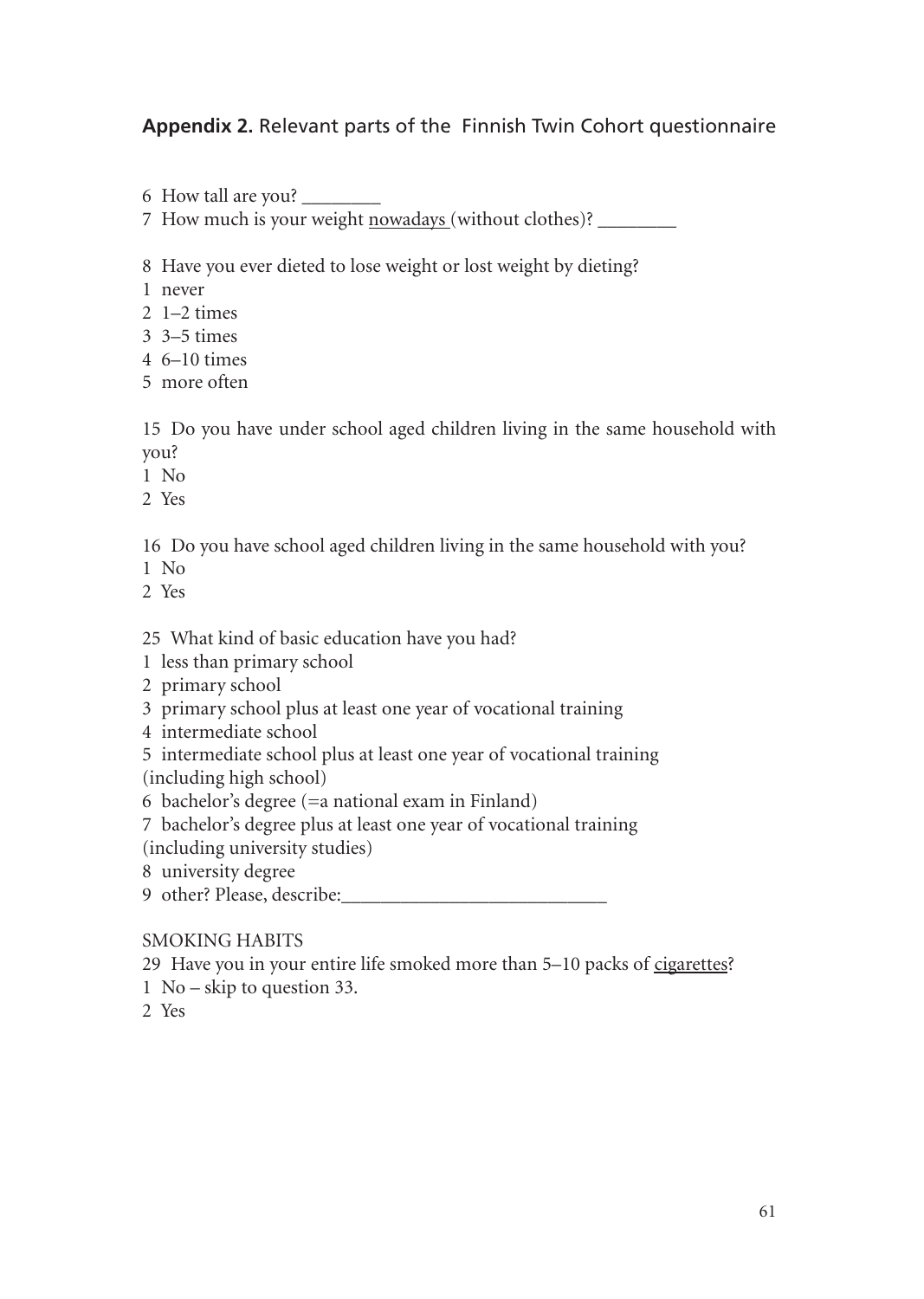30 Do you smoke or have you at some time smoked cigarettes regularly, in other words

daily or almost daily?

- 1 No skip to question 33
- 2 Yes

31 How old were you when you began to smoke cigarettes regularly? \_\_\_\_\_\_\_\_\_\_\_\_years old

32 Do you still smoke cigarettes regularly?

1 No

How old were you when you stopped smoking? \_\_\_\_\_\_\_\_\_\_years old

How many did you smoke on average per day before you stopped?

- 1 none
- 2 less than 5 cigarettes
- 3 5–9 cigarettes
- 4 10–14 cigarettes
- 5 15–19 cigarettes
- 6 20–24 cigarettes
- 7 25–39 cigarettes
- 8 more than 40 cigarettes

2 Yes

- How many cigarettes do you smoke daily on average?
- 1 none
- 2 less than 5 cigarettes
- 3 5–9 cigarettes
- 4 10–14 cigarettes
- 5 15–19 cigarettes
- 6 20–24 cigarettes
- 7 25–39 cigarettes
- 8 more than 40 cigarettes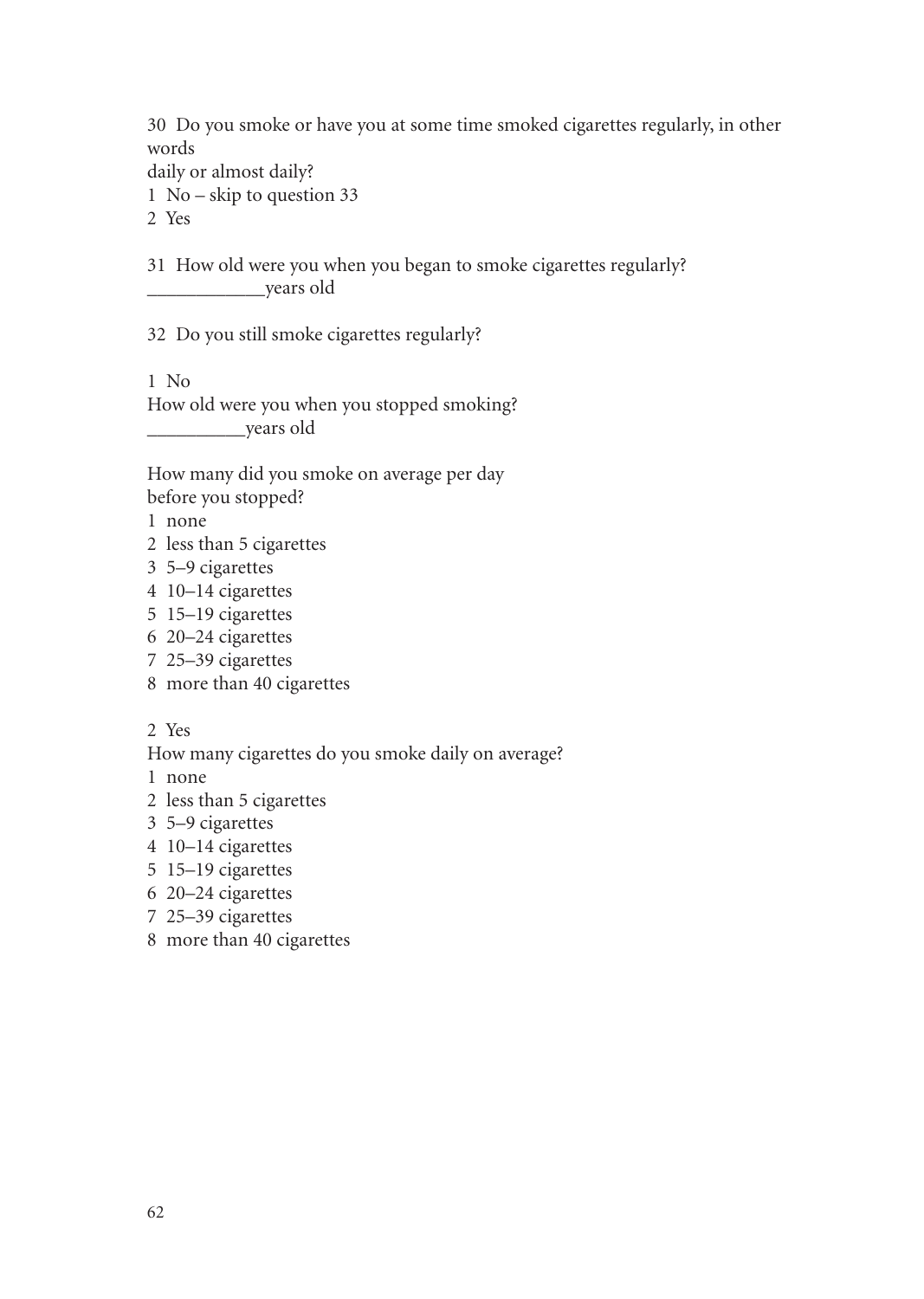**Appendix 3.** Relevant parts of the questionnaire for the cohort of male elite athletes

Questions were similar in 1985, 1995 and 2001

#### FOLLOWING QUESTIONS CONCERN YOUR HEIGHT AND WEIGHT

6 How tall are you?

7 How much is your weight nowadays (without clothes)?

8 How much was your weight when you were about 20 (at the time of your con-

scription)? \_\_\_\_\_\_\_\_

0–I can't say

#### SMOKING HABITS

- 29 Have you in your entire life smoked more than 5–10 packs of cigarettes?
- 1 No skip to question 33.

2 Yes

30 Do you smoke or have you at some time smoked cigarettes regularly, in other words

daily or almost daily?

1 No – skip to question 33

2 Yes

31 How old were you when you began to smoke cigarettes regularly? \_\_\_\_\_\_\_\_\_\_\_\_years old

32 Do you still smoke cigarettes regularly?

1 No How old were you when you stopped smoking? \_\_\_\_\_\_\_\_\_\_years old

How many did you smoke on average per day before you stopped?

- 1 none
- 2 less than 5 cigarettes
- 3 5–9 cigarettes
- 4 10–14 cigarettes
- 5 15–19 cigarettes
- 6 20– 24 cigarettes
- 7 25–39 cigarettes
- 8 more than 40 cigarettes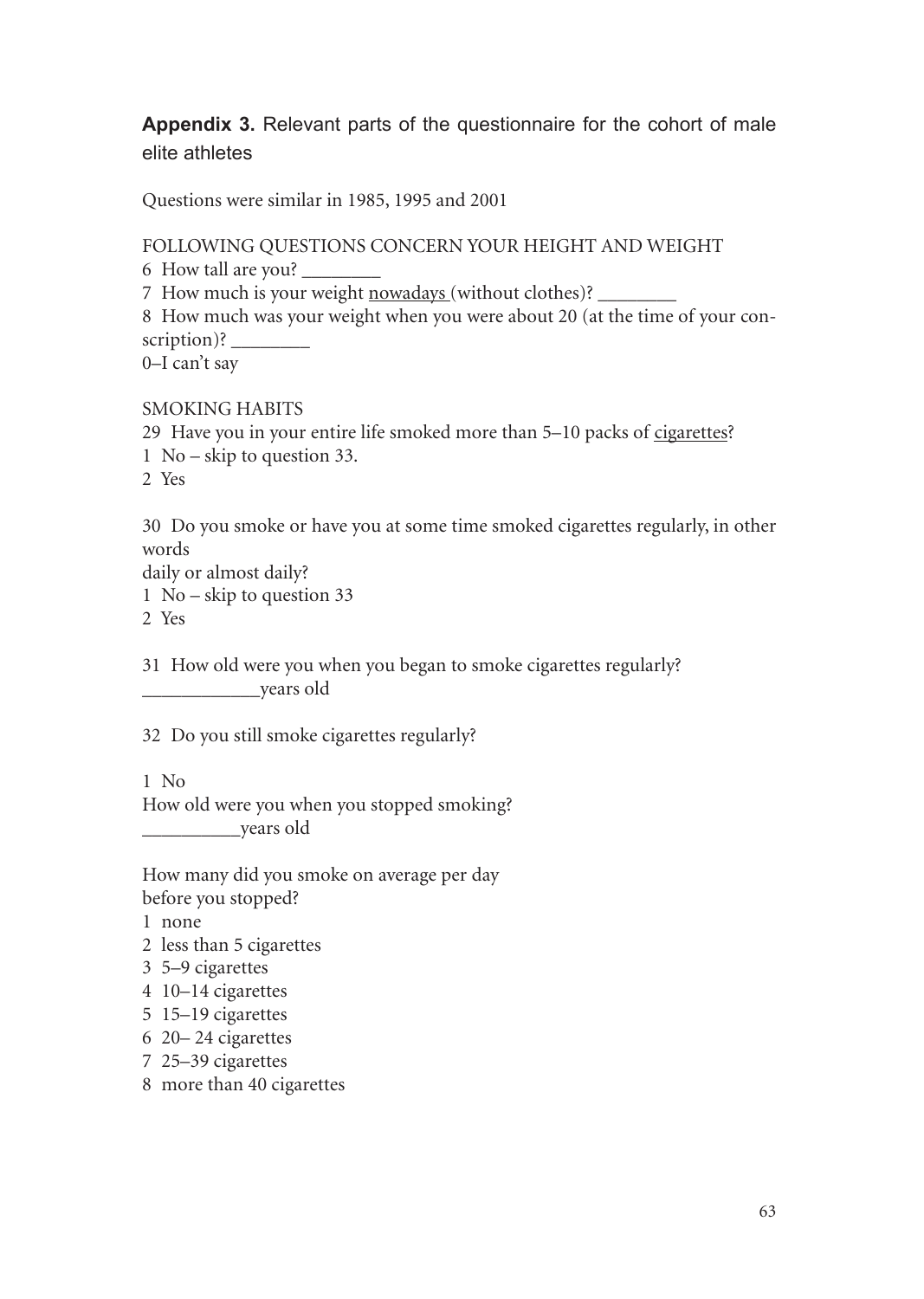2 Yes

- How many cigarettes do you smoke daily on average?
- 1 none
- 2 less than 5 cigarettes
- 3 5–9 cigarettes
- 4 10–14 cigarettes
- 5 15–19 cigarettes
- 6 20–24 cigarettes
- 7 25–39 cigarettes
- 8 more than 40 cigarettes

#### PHYSICAL ACTIVITY

51 Next we give you five alternatives, which describe the amount of leisure time physical activity. Which alternative best describes your leisure time activity the year round?

- 1 I practically don't do any exercise in my leisure time
- 2 a little
- 3 moderately
- 4 quite a lot
- 5 a lot

52 The exercise you do in your leisure time is usually as strenuous as:

- 1 walking
- 2 shifting between walking and light running
- 3 light running (jogging)
- 4 active running

53 How long does one round of physical activity in your leisure time last?

- 1 less than 15 minutes
- 2 15 minutes less than half an hour
- 3 half an hour less than an hour
- 4 an hour less than two hours
- 5 more than 2 hours

54 How many times a month do you do exercise in your leisure time nowadays?

- 1 less often than once a month
- 2 1–2 times a month
- 3 3–5 times a month
- 4 6–10 times a month
- 5 11–19 times a month
- 6 more than 20 times a month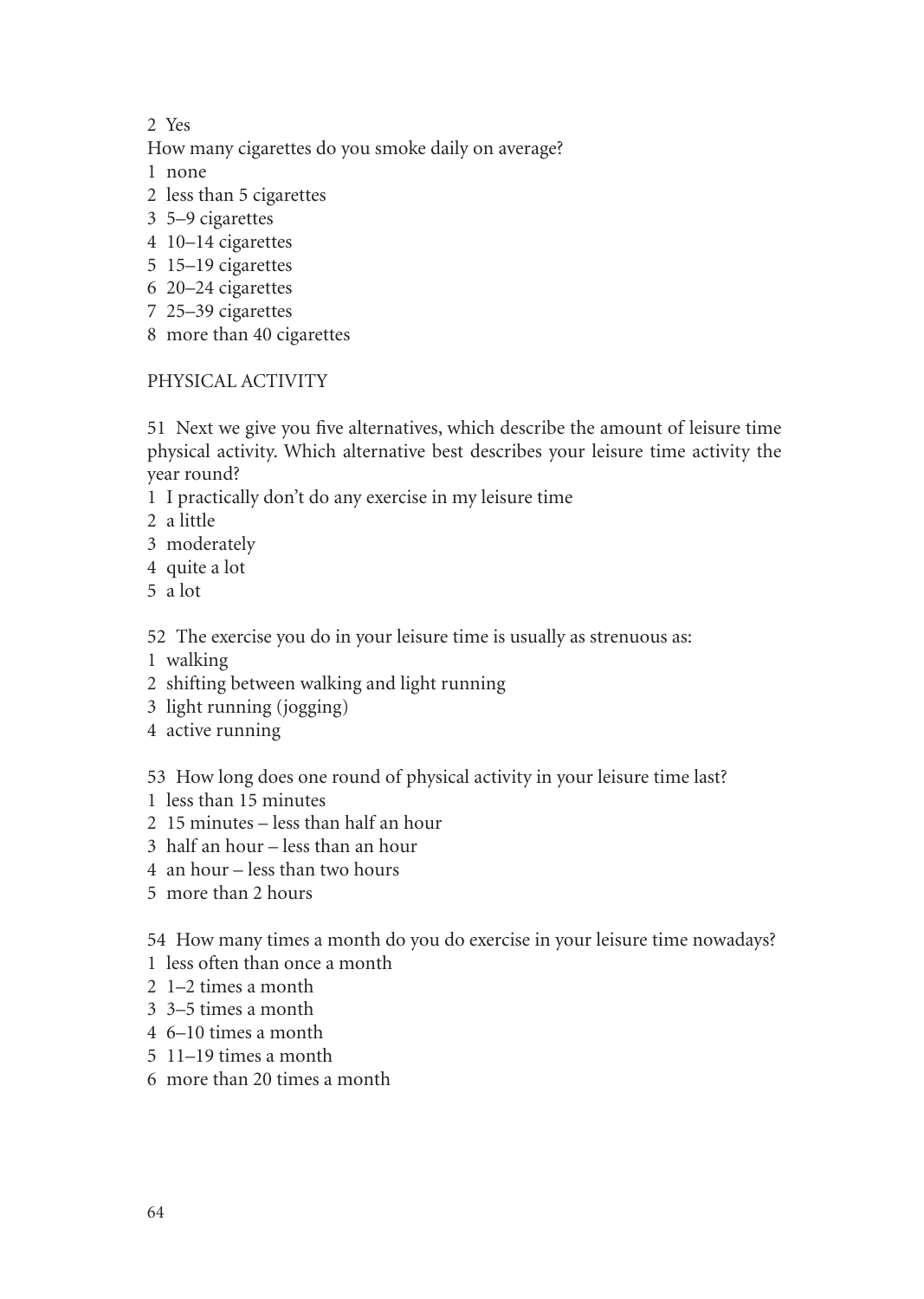55 Which of the following alternatives best describes your present leisure time physical activity? I usually do sports of exercise so that:

1 I breathe hard or rather hard during almost all the training

2 I breathe rather hard sometimes during the training

3 moderate shortness of breath

4 I don't breathe hard

56 How much time do you spend in walking, biking, running and/or skiing when commuting daily?

1 less than 15 minutes

2 15 minutes – less than half an hour

3 half an hour – less than an hour

4 an hour or more

5 I am not currently working

57 Which of the following possibilities best describes the physical activity in your work?

1 Almost no physical activity. The work is mainly done sitting or standing and includes no lifting of heavy items.

2 Some physical activity or a lot of light physical activity. The work does not cause sweating of shortness of breath

3 A lot of physical activity and medium heavy lifting. The work causes some sweating or shortness of breath

4 A lot of heavy physical activity. The work causes sweating and shortness of breath

65 How often do you use alcohol nowadays? Which of the following alternatives best describes your use of beer, wine and hard liquor?

| <b>NEVER</b> | $<2$ DAYS/<br><b>MONTH</b> | $3-8$ DAYS/<br><b>MONTH</b> | $9-16$ DAYS<br><b>MONTH</b> | $>16$ DAYS<br><b>MONTH</b> |
|--------------|----------------------------|-----------------------------|-----------------------------|----------------------------|
| <b>BEER</b>  |                            |                             |                             | 4                          |
| <b>WINE</b>  |                            |                             | 3                           | 4                          |
| LIOUOR       |                            |                             |                             | 4                          |

How much on average do you use the following alcohol drinks?

Beer

1 never

2 less than a bottle during a week

- 3 1–4 bottles during a week
- 4 5–12 bottles during a week